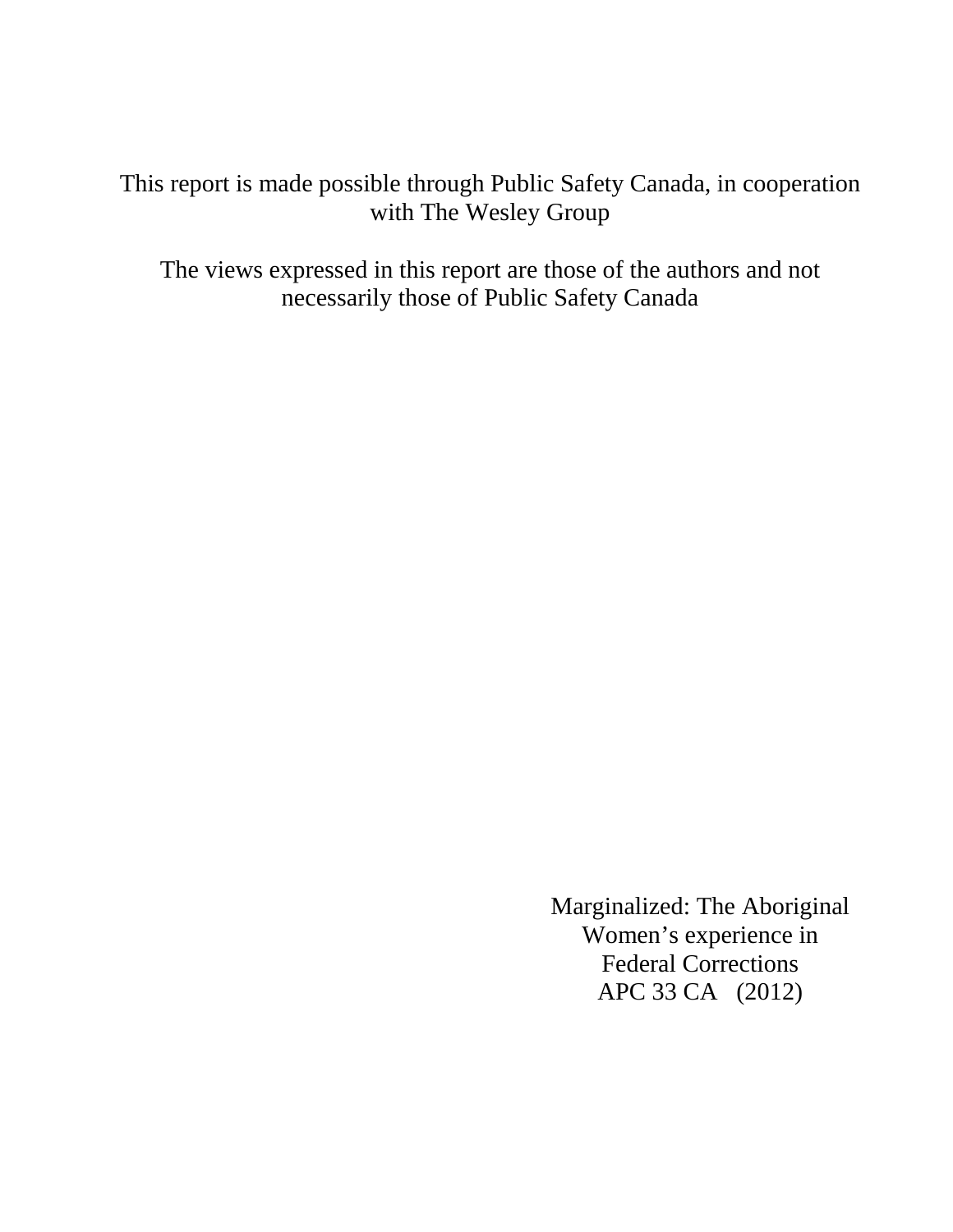Aboriginal Peoples Collection

Single copies of this report may be obtained by writing to:

Aboriginal Corrections Policy Unit Public Safety Canada 340 Laurier Avenue West Ottawa, Ontario K1A 0P8

This report is also available on the Internet at  $\frac{http://www.publicsafety.gc.ca.}$ 

If more than one copy is required, please feel free to photocopy any or all of this report.

Cat. No.: PS4-120/2012E ISBN No.: 978-1-100-19947-4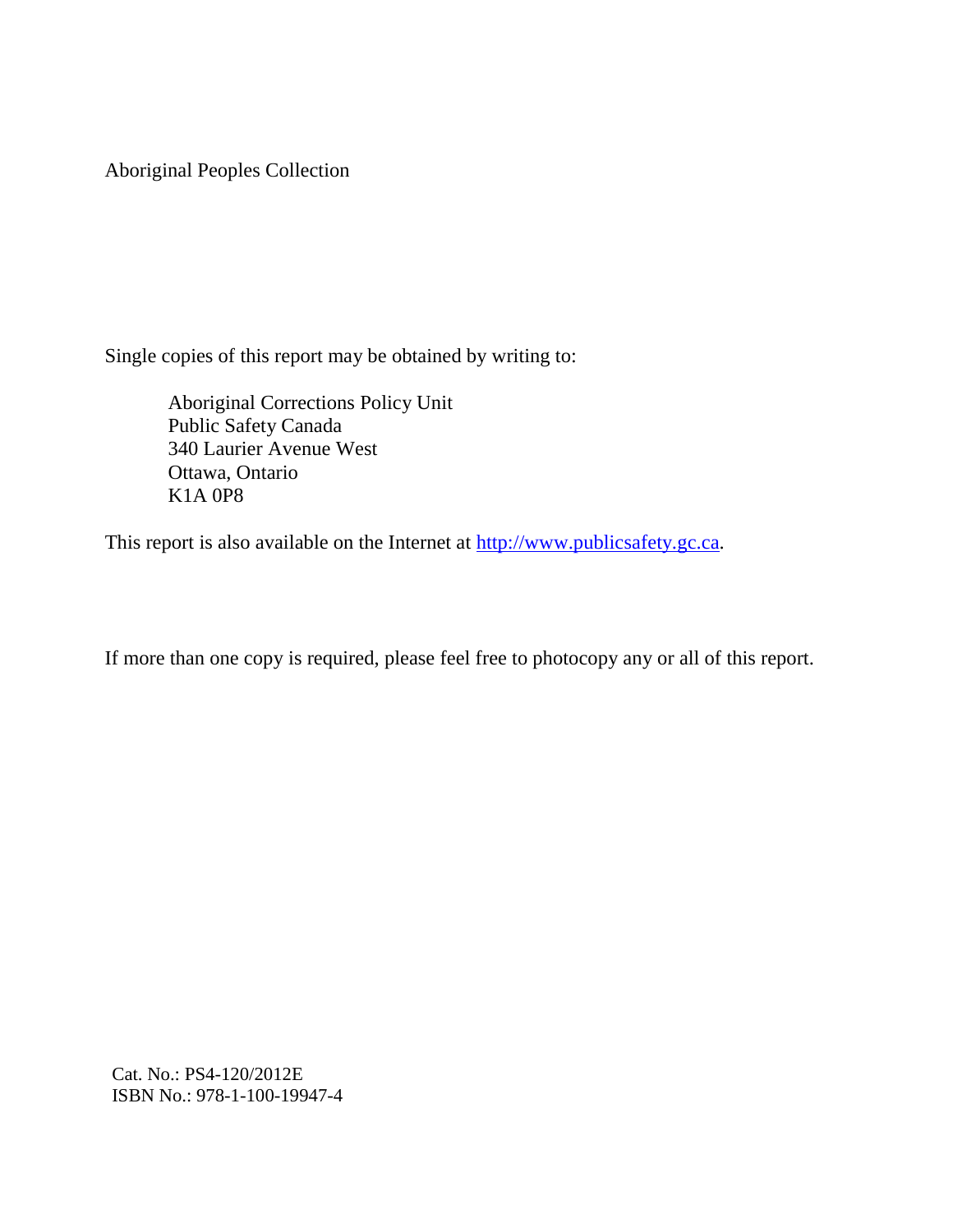# **Marginalized: The Aboriginal Women's experience in Federal Corrections**

Mandy Wesley, LL.B. The Wesley Group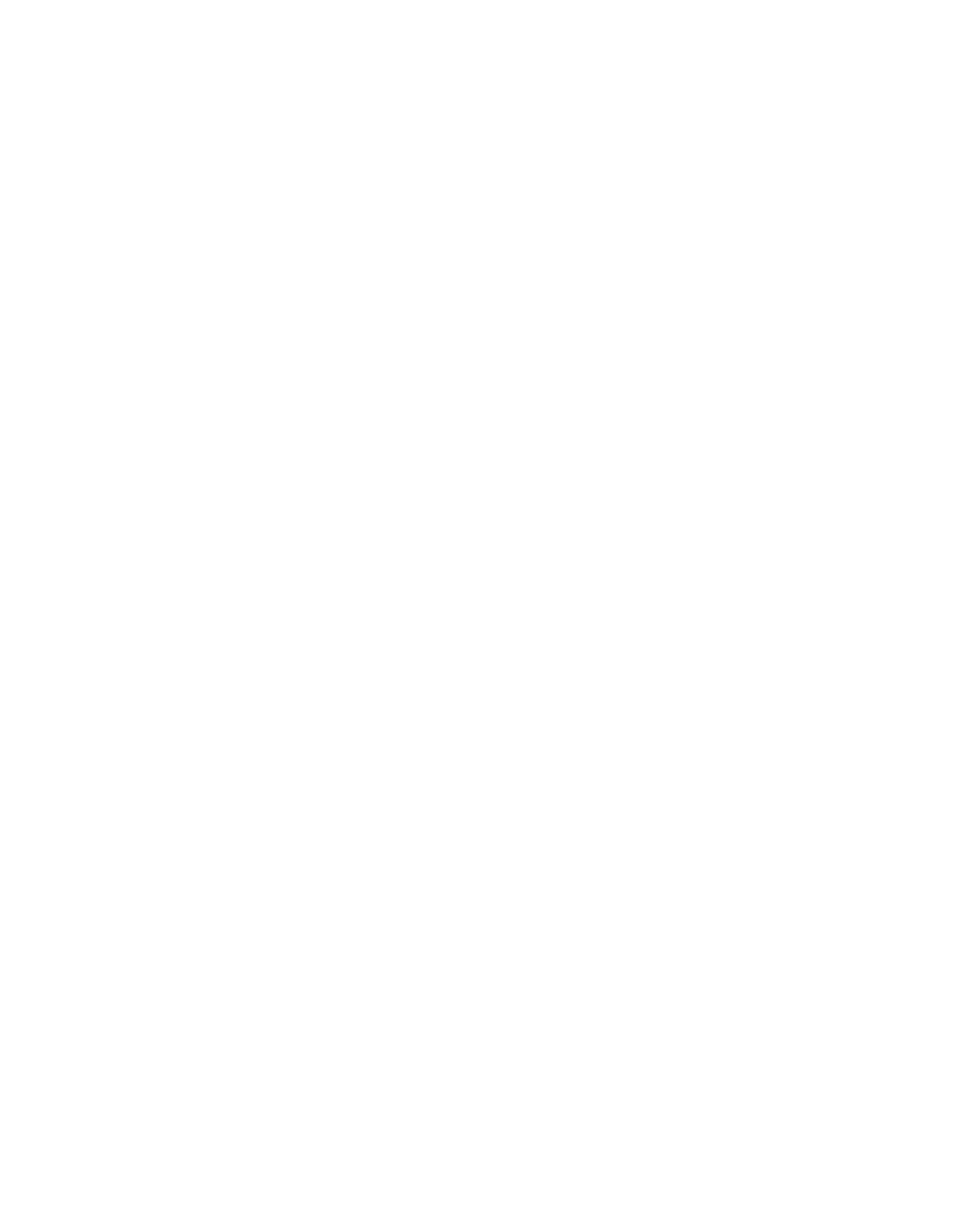# **Table of Contents**

"... I think when people start recognizing that there are reasons why we end up here, we weren't born like this. We weren't born to come to jail. It is everything that took place within our lives, all the struggles we have endured, all the hardships we have traveled. It all comes down to this. This is where we end up."

> RCAP, Bridging the Cultural Divide, Bev Auger, Prison for Women, March 31, 1993, at 141.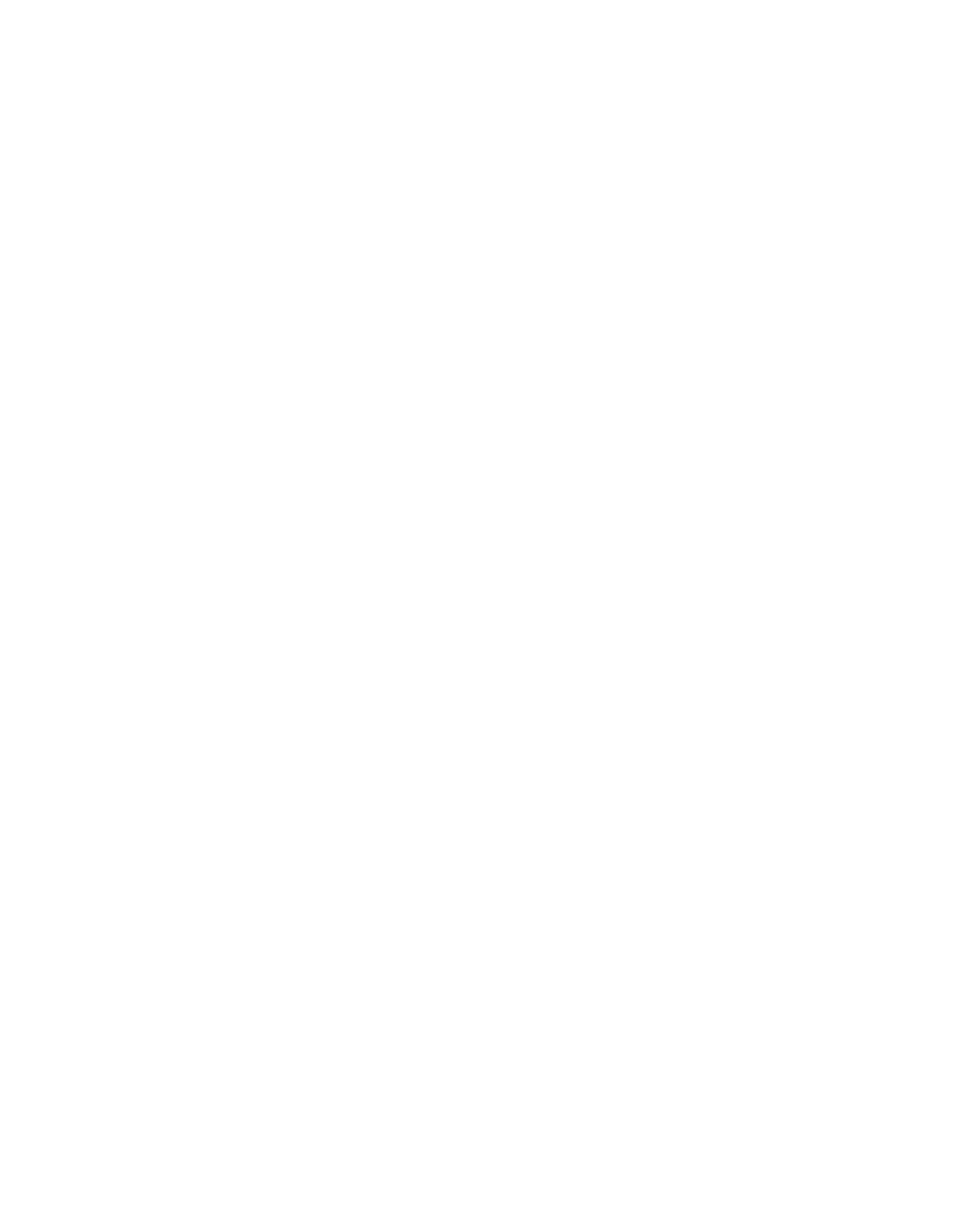### **Introduction**

The story of how so many Aboriginal women came to be locked up within federal penitentiaries is a story filled with a long history of dislocation and isolation, racism, brutal violence as well as enduring a constant state of poverty beyond poor.

The aforementioned factors combined have culminated into the current crisis of highly disproportionate rates of Aboriginal women in the Canadian Federal Corrections system. The current state of over-representation is nothing short of a crisis; that being said it has been a crisis for quite some time now<sup>[1](#page-46-1)</sup> with reports from as far back as the 1980s identifying the issue and predicting that the numbers would only increase. Given the current state of the system, absent immediate change, the outlook is bleak for Aboriginal women, their families and communities.

Aboriginal peoples<sup>[2](#page-6-0)</sup> account for 4% of the Canadian population;<sup>[3](#page-6-1)</sup> however, within the federal corrections population, Aboriginal peoples comprise 20% of the total incarcerated offender population.[4](#page-6-2)

The over-representation is even more pronounced in terms of Aboriginal women incarceration rates: As of April 2010, Aboriginal women accounted for 32.6% of the total female offender population, $<sup>5</sup>$  $<sup>5</sup>$  $<sup>5</sup>$  this means that one out of every three women federally</sup> incarcerated is of Aboriginal descent.

The rates at which Aboriginal women are incarcerated have been on the rise for quite some time. Over the past 10 years, the representation of Aboriginal women has increased by nearly 90%; as such they represent the fastest growing offender population.<sup>[6](#page-6-4)</sup>

 $<sup>1</sup>$  Aboriginal women are over-represented in federal and provincial correctional institutions at an even higher rate than</sup> Aboriginal males and they have been for some time. The Elizabeth Fry Society conducted a study in 1982 that showed 71% of Manitoba female inmates were Aboriginal. In 1988 the percentage of incarcerated Aboriginal females rose to 85%. See Elizabeth Fry Society, presentation to Aboriginal Justice Inquiry hearings, Winnipeg, 16 November 1988; See also, *Report of the Aboriginal Justice Inquiry of Manitoba*, Volume 1: The Justice System and Aboriginal People (Winnipeg: 1991), [hereinafter: *Aboriginal Justice Inquiry*]; Chapter 13, The Sentencing of Aboriginal Women; Task Force on Federally Sentenced Women, *Creating Choices: The Report of the Task Force on Federally Sentenced Women*, Ottawa, CSC, 1990; Canada, *Report of the Royal Commission on Aboriginal Peoples: Bridging the Cultural Divide* (Ottawa: Supply and Services Canada) at 28-33; John H. Hylton, "Financing Aboriginal Justice Systems," in Continuing Poundmaker and Riel's Quest, Presentations made at a Conference on Aboriginal Peoples and Justice, <sup>2</sup> The Term "Aboriginal peoples" within this report refers to First Nations (status and non-status Indians), Inuit and Métis peoples.

<span id="page-6-1"></span><span id="page-6-0"></span><sup>&</sup>lt;sup>3</sup> Statistics Canada, Aboriginal Peoples in Canada, 2006 Census. 3.8% of the Canadian population identify as Aboriginal, meaning that they identify as First Nation, Métis or Inuit. online: http://www12.statcan.ca/censusrecensement/2006/dp-pd/hlt/97-

<span id="page-6-5"></span><sup>558/</sup>pages/page.cfm?Lang=E&Geo=PR&Code=01&Table=3&Data=Count&Sex=1&StartRec=1&Sort=2&Display=Pa ge.

<span id="page-6-2"></span><sup>4</sup> Correctional Service Canada. *Accountability Framework, Year-End Report 2009/2010, Aboriginal Initiatives* at 18. [*Accountability Framework 2009/2010*] Aboriginal offenders make up 20.64 per cent of the total offender population incarcerated.<br><sup>5</sup>*Ibid.* at 18.

<span id="page-6-4"></span><span id="page-6-3"></span><sup>&</sup>lt;sup>6</sup> Public Safety Canada. *Corrections and Conditional Release Statistical Overview*, 2010. "The number of incarcerated Aboriginal women increased steadily from 88 in 2000-01 to 164 in 2009-10, an increase of 86.4% in the last ten years. The increase for incarcerated Aboriginal men was 25.7% for the same period, increasing from 2,092 to 2,629. See also Office of the Correctional Investigator. *Annual Report of the office of the Correctional Investigator, 2009-2010*. Ottawa: Minister of Public Works and Government Services Canada 2010 at 49 [OCI 2009-2010].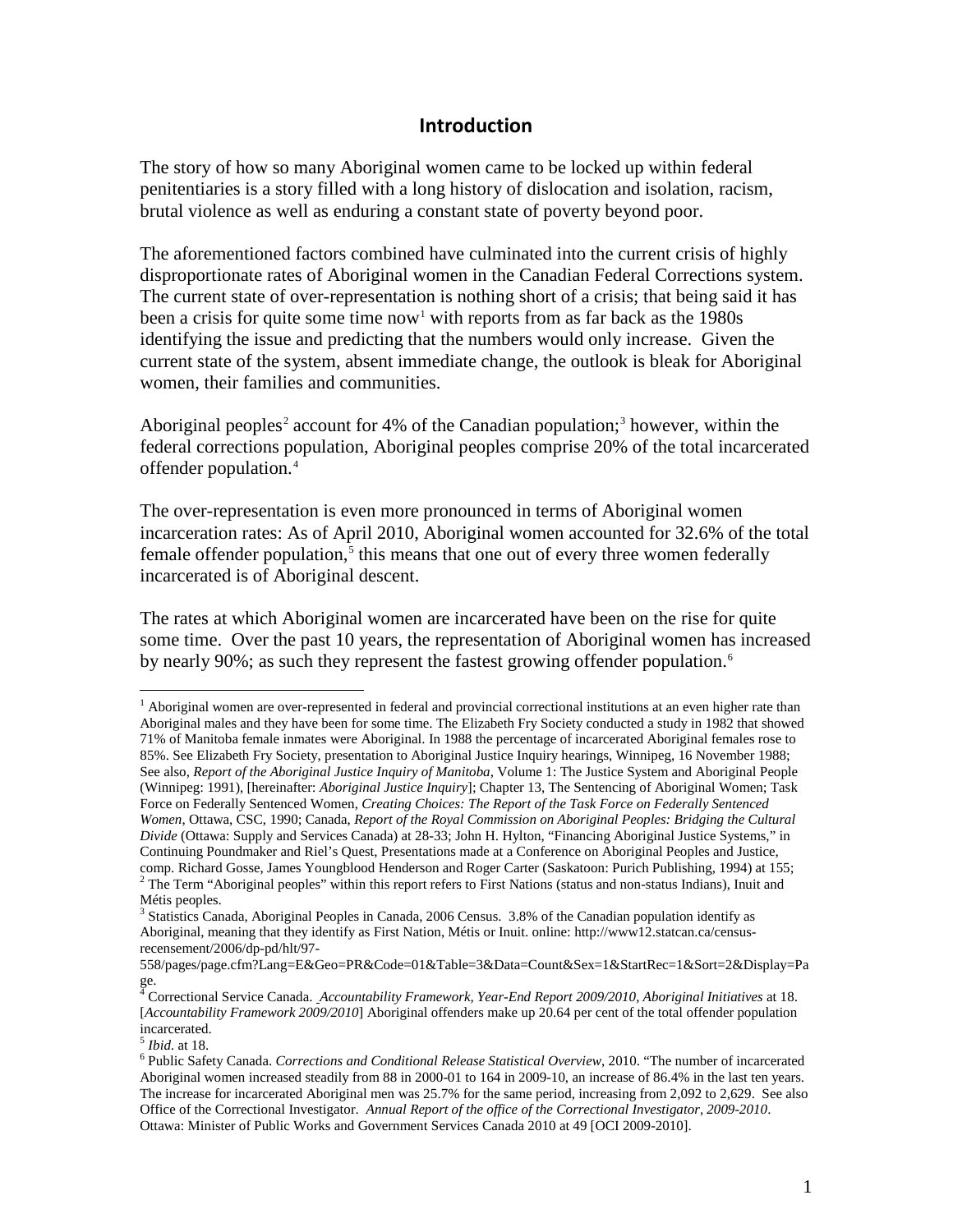Furthermore, there is no indication of any anticipated decline. As of April 2010, there were 164 Aboriginal women serving federal sentences.

Aboriginal women in federal penitentiaries tend to be younger than their non-Aboriginal counterparts. The Aboriginal female offender profile when compared to that of the non-Aboriginal female indicates that there is an age gap of 5 years and 4 months, meaning that the average age of the Aboriginal female inmate is  $34$  years old.<sup>[7](#page-6-5)</sup> Overall, Aboriginal people have a higher representation in the 21-40 year old age group than non-Aboriginal offenders<sup>[8](#page-7-1)</sup> and the trend is even more pronounced in regard to Aboriginal female offenders - 39% of the total Aboriginal female offender population are within this age group.[9](#page-7-2) Furthermore, the face of the new offender population in terms of Aboriginal people is younger than those Aboriginal persons already incarcerated.<sup>10</sup>

Given that Aboriginal peoples are the fastest growing population within Canada<sup>[11](#page-7-4)</sup> and that the projected demographics indicate that the over-representation of Aboriginal peoples in the criminal justice system will only continue to grow, aggressive action must be taken now to address the issues of Aboriginal women in federal corrections.

However, it is highly unlikely that the issues of such a marginalized population will receive the attention and resources necessary to even begin to address the multitude of issues. Absent political will, fundamental change will not occur within the system. Furthermore, given the political climate of late, there is no indication that effective change for Aboriginal women in Corrections will occur anytime soon.

The Federal Government's "Tough on Crime Agenda" does nothing to ameliorate the disproportionate rates at which Aboriginal peoples are incarcerated - quite the opposite, in terms of Aboriginal peoples' over-representation within the justice system, the federal government's current plan will only serve to further increase the numbers and worsen the already staggering injustice experienced by Aboriginal peoples as a whole.<sup>[12](#page-7-5)</sup>

### <span id="page-7-0"></span>Aboriginal Women a History of Dislocation and Isolation:

Aboriginal peoples have a long history of dislocation spanning over 500 years since the arrival of the first European settlers. The Europeans asserted their political sovereignty over the Aboriginal nations claiming title to their lands by way of legal doctrine: The

<span id="page-7-3"></span><span id="page-7-2"></span>

<span id="page-7-6"></span><span id="page-7-1"></span><sup>&</sup>lt;sup>7</sup> Accountability Framework, Year-End Report 2009/2010, at 19.<br><sup>8</sup> Ibid. at 20.<br><sup>9</sup> Ibid. at 19.<br><sup>10</sup> Ibid. at 19. The data included within the Accountability Framework, Year-End Report 2009/2010 was not broken down by gender. There is a note regarding the statistics of the new offender population that it is expected that future reports will be gender specific.

<span id="page-7-4"></span><sup>&</sup>lt;sup>11</sup> See Indian and Northern Affairs Canada, Aboriginal Population Demographic and Socio Economic Portrait, available online: [<http://dsp-psd.pwgsc.gc.ca/collections/collection\\_2010/ainc-inac/R3-109-2009-eng.pdf](http://dsp-psd.pwgsc.gc.ca/collections/collection_2010/ainc-inac/R3-109-2009-eng.pdf) >. <sup>12</sup> Paula Mallea, "The Fear Factor, *Stephen Harper's Tough on Crime Agenda*" November 2010 Canadian Centre for

<span id="page-7-5"></span>Policy Alternatives at 16, 21, 35, available on line

at[:http://www.policyalternatives.ca/sites/default/files/uploads/publications/National%20Office/2010/11/Tough%20on%](http://www.policyalternatives.ca/sites/default/files/uploads/publications/National%20Office/2010/11/Tough%20on%20Crime.pdf) [20Crime.pdf](http://www.policyalternatives.ca/sites/default/files/uploads/publications/National%20Office/2010/11/Tough%20on%20Crime.pdf)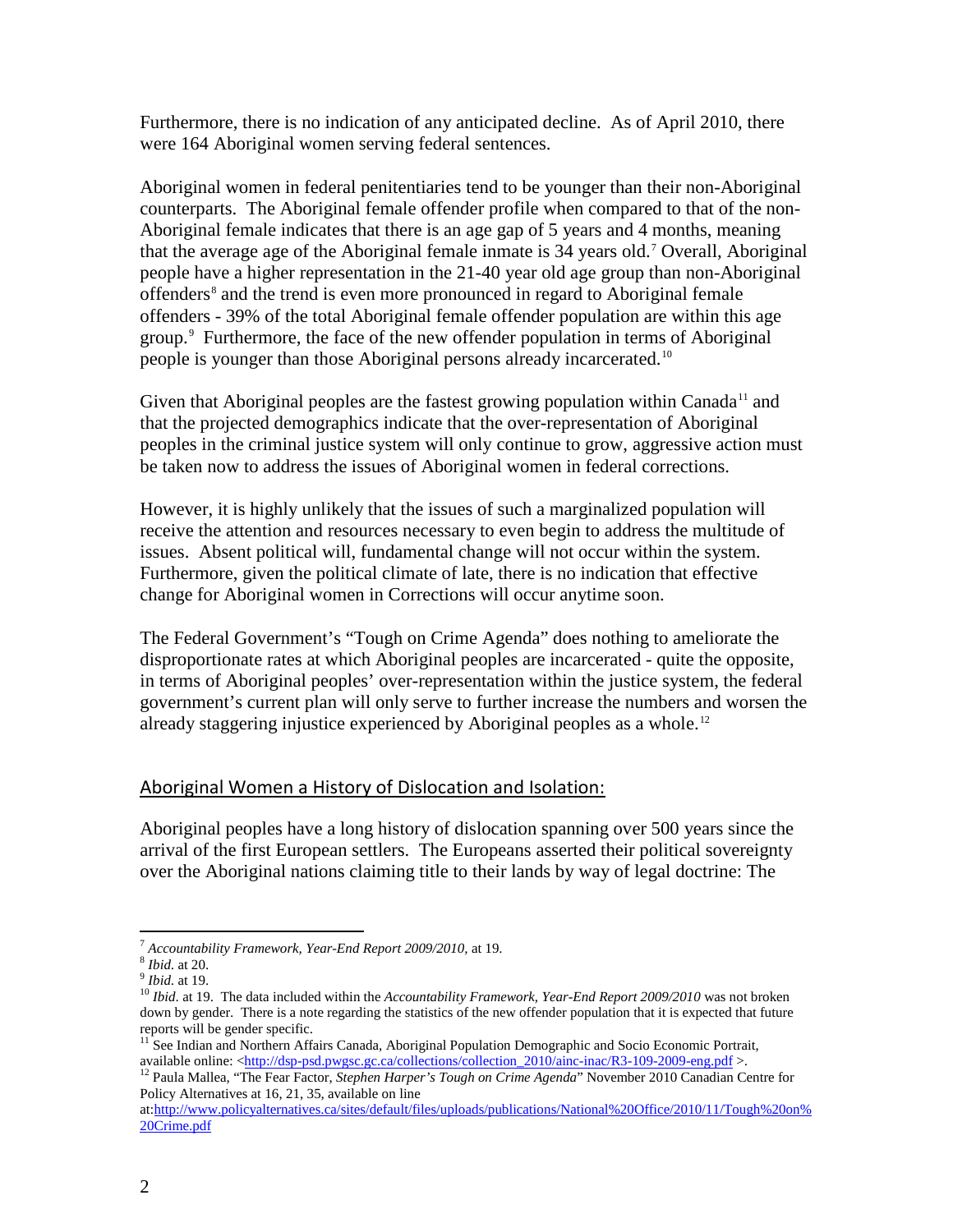Doctrine of Discovery, originally limited to terra nullius, a Latin term which means "land belonging to no one".

To serve their interests and support their claim over the Aboriginal lands, the Europeans expanded the Latin term to include lands that were not in the possession of "civilized peoples" or were not being used in a "civilized manner", civilized according to European worldview.<sup>[13](#page-7-6)</sup>

Aboriginal identity is often inextricably linked to the land. As such, being forced from their traditional lands<sup>[14](#page-8-0)</sup> and relocated to meager reserve lands created a disconnection from identity.

The isolation from Aboriginal lands was just the beginning in a long series of government policies focused on civilization, assimilation and eradication of Aboriginal identity. With the forced imposition of the Eurocentric worldview, Aboriginal women were marginalized not only within the European society but also within their own communities as for many, their traditional roles and places within Indigenous societies were uprooted and they in turn were displaced.<sup>[15](#page-8-1)</sup>

Of all the assaults committed against Aboriginal peoples, perhaps the greatest assault to Aboriginal identity has been the Residential School System.<sup>[16](#page-8-2)</sup> The legacy of harms committed continue to be felt today across generations.

The Residential School System predates Confederation it was originally run by several church entities and subsequently embraced by the federal government who assumed control over the schools in the 1890s.

The schools operated for a period of over 100 years with the last school closing in the mid-90s. Thousands of children of Indian, Métis and Inuit ancestry were forced to attend the schools. Children were removed from their families and communities, often times by use of force and/or threat of incarceration if the parents failed to comply. For the Inuit peoples, the threat of cutting off their Northern Allowance was often used in order to ensure compliance.<sup>[17](#page-8-3)</sup>

The children's collective and individual identity was attacked. Children were told that they as a people were worthless. They were prohibited from practicing their spiritual

<span id="page-8-4"></span> <sup>13</sup> Canada, *Report of the Royal Commission on Aboriginal Peoples: Looking Forward, Looking Back*, vol. 1 (Ottawa: Supply and Services Canada) at 43.<br><sup>14</sup> Traditional lands includes lands which Aboriginal peoples occupied by way of habitation, use of the land for hunting,

<span id="page-8-0"></span>

<span id="page-8-1"></span>fishing, trapping, gathering food medicines and all other traditional means and spiritual significance.<br><sup>15</sup> See *Aboriginal Justice Inquiry*, Chapter 13, The Sentencing of Aboriginal Women. See also Canada, Report of the *Royal Commission on Aboriginal Peoples: Perspectives and Realities*, vol 4 (Ottawa: Supply and Services Canada) Chapter 2, *Women's Perspectives*, 7-49; See also Monture Angus, Patricia. 1999. "Women and Risk: Aboriginal

<span id="page-8-3"></span><span id="page-8-2"></span><sup>&</sup>lt;sup>16</sup> The Residential School system included the forced attendance of Indian Métis and Inuit children.<br><sup>17</sup> See Legacy of Hope Foundation, *We were so far away – the Inuit Experience of Residential Schools*. For the Inuit peoples, the transition from living a traditional nomadic life to one of forced assimilation was abrupt and aggressive as the Residential School system was introduced in Northern Canada as recently as the 1950s. A series of events including the RCMP's massive killing of sled dogs, forced Inuit peoples to become dependent on the Northern Allowance in order to survive.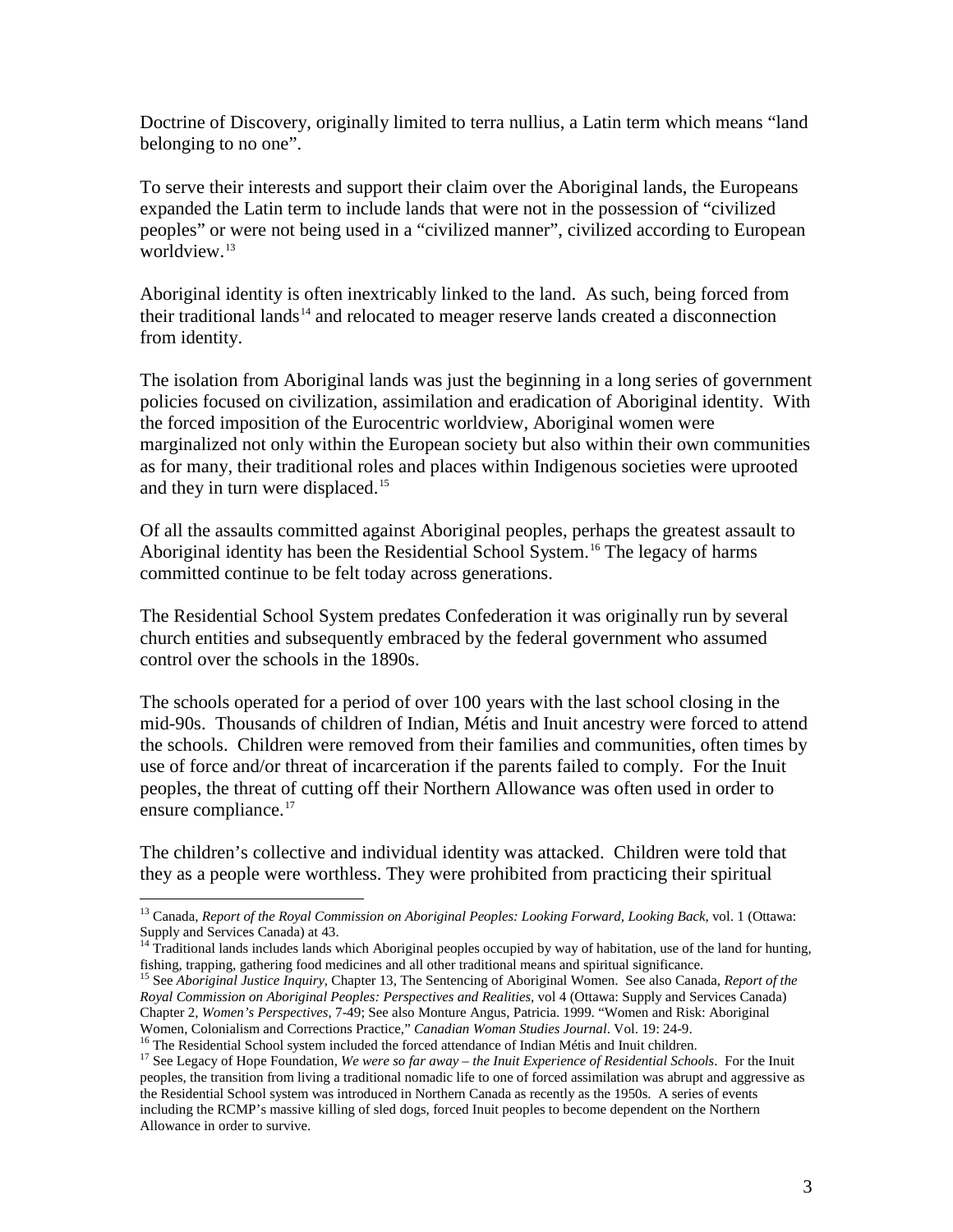ceremonies and forced to renounce their traditions and adopt the ways of the European, not only in language and dress but in every manner of being.<sup>[18](#page-8-4)</sup>

In some instances, children's names were changed, sometimes in place of a name they were identified by only a number. The children were often times treated as worthless, less than human, causing irreparable harms to self-worth and dignity and the harms did not end there. In isolation the children were most vulnerable to predators, persons who inflicted physical, sexual, emotional and psychological abuse.

The affects of the Residential School system have been intergenerational, its legacy has been one of violence including: physical, sexual, mental and emotional abuse; alcoholism, drug and solvent abuse; extreme poverty; low education rates; high unemployment rates; loss of identity; high suicide rates; loss of parenting skills with a high number of Aboriginal children in the child welfare system;<sup>[19](#page-9-0)</sup> and gross over-representation in the criminal justice system.<sup>[20](#page-9-1)</sup>

Government policies and laws that specifically discriminated against First Nations women have further compounded the attack on Aboriginal women's identity and selfworth. The *Indian Act* registration provisions are an example of such policies and law.

Prior to 1985, First Nations women were stripped of their Indian Status pursuant to the registration provisions of the *Indian Act* upon marriage to a non-Status Indian or a non-Indian. While a First Nations man who married a non-status Indian woman retained his status and bestowed Indian status on his wife regardless of ancestry. The discriminatory provision of the *Act* was only amended in 1985 with the passage of Bill C-31. Women who previously lost their status or were denied status as the Indian lineage flowed through their maternal side were then able to register pursuant to section  $6(1)(c)$  of the *Indian Act*. However, their children were registered under 6(2) of the *Act*, thereby limiting their ability to pass status entitlement to their grandchildren.<sup>[21](#page-9-2)</sup>

These are but two examples of the ways in which the *Indian Act* has oppressed and further marginalized Aboriginal women. There remain other legal issues unresolved regarding the constitutionality of the registration provisions of the *Act*. [22](#page-9-3) By and large, the *Indian Act* registration provisions have created issues of dislocation and isolation for First Nations women. Many Aboriginal women have been forced to leave

<span id="page-9-0"></span><sup>&</sup>lt;sup>18</sup> See the Aboriginal Justice Inquiry, chapter 13, *The Attack on Aboriginal Culture*.<br><sup>19</sup> Aboriginal children account for 5% of the child population in Canada and yet account for as much as 40% of the children in the child welfare system. This is three times higher than the number of children who were in Residential School at its height. See Blackstock, C. (2003). First Nations child and family services: Restoring peace and harmony in First Nations communities. In Kathleen Kufeldt and Brad McKenzie (Eds.) *Child Welfare: Connecting Research* 

<span id="page-9-1"></span>*Policy and Practice* (pp. 331-343). Waterloo: Wilfrid Laurier University Press. <sup>20</sup> See *From Truth to Reconciliation, Transforming the legacy of the Residential Schools, Aboriginal healing* Foundation, Research Series, online: <http://www.ahf.ca/publications/research-series>. See also Addictive Behaviours among Aboriginal People in Canada, Aboriginal Healing Foundation, Research Series, online: <

<span id="page-9-2"></span><sup>&</sup>lt;sup>21</sup> See *McIvor v. The Registrar, Indian and Northern Affairs Canada*, [2009] B.C.J. No. 669. On April 6, 2009, the British Columbia Court of Appeal held that section 6 of the *Indian Act* infringes Ms. McIvor and her son's right to equality under section 15 of the *Charter* and that the infringement was not justified by section 1 of the *Charter*. The

<span id="page-9-4"></span><span id="page-9-3"></span><sup>&</sup>lt;sup>22</sup> The issue of unstated paternity remains unresolved. See *Gehl v. Canada (Attorney General)*, [2002] O.J. No. 3393.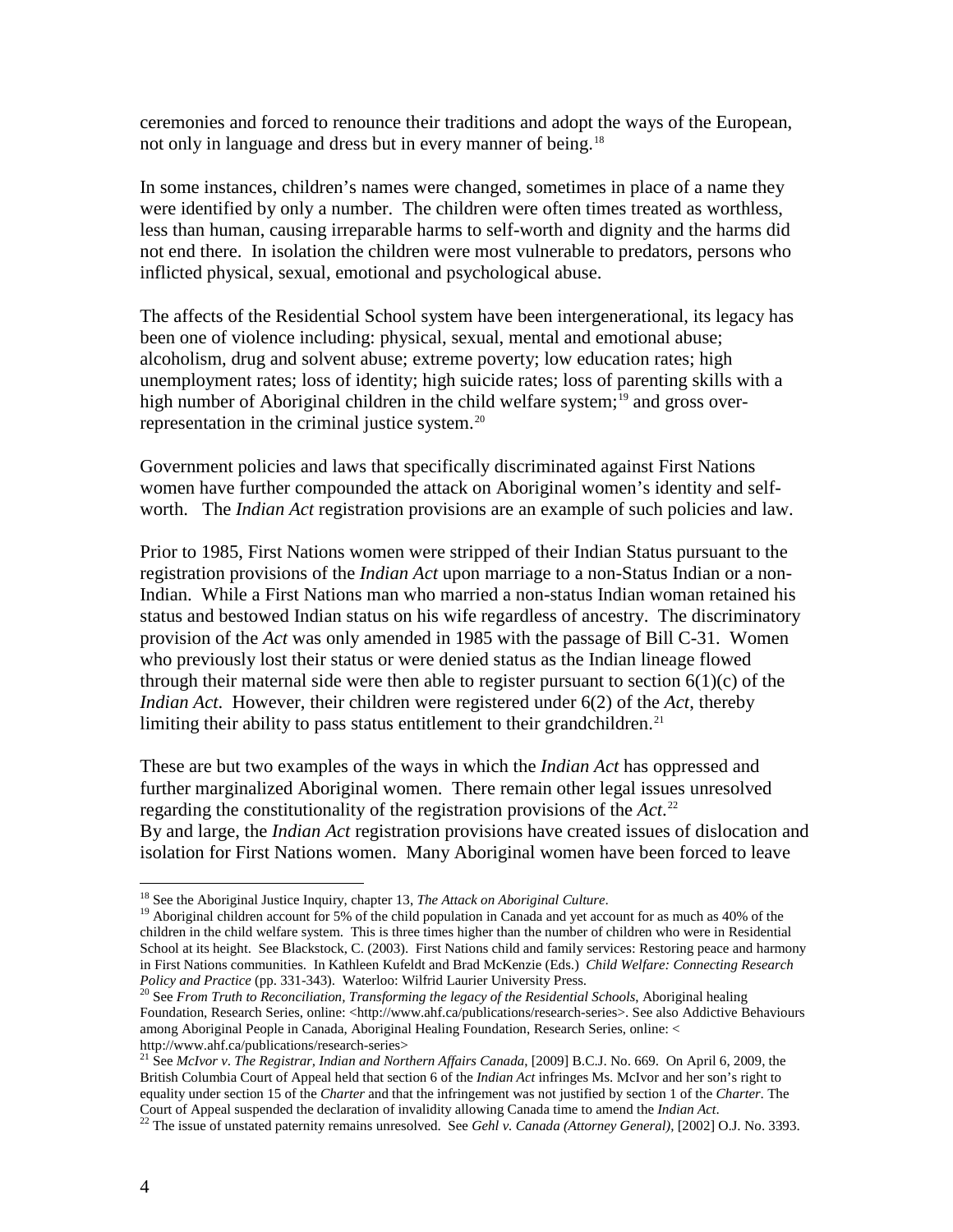their families and communities relocating to urban settings. The challenges of living in an urban setting are many including contending with systemic barriers to housing and employment needs. Lack of social supports and isolation from culture and family are other issues that may contribute greatly to an Aboriginal woman's health and quality of life in an urban setting.

For some Aboriginal women, it is the legacy of the Residential School system that has forced them to leave their home communities in search of a better life for themselves and their children. However, once in the city they may find themselves contending not only with the issues that forced them to leave (such as domestic violence and poverty) but also racial discrimination and issues of isolation and dislocation.

Whether they arrive from an urban or rural community, the collective experience of Aboriginal women prior to their entry into the Federal Corrections system is one that is fraught with many social injustices. An Aboriginal woman at the Kingston Prison for Women described the unique circumstances of Aboriginal women as follows:

The critical difference is racism. We are born to it and spend our lives facing it. Racism lies at the root of our life experiences. The effect is violence, violence against us, and in turn our own violence. $2<sup>3</sup>$ 

Racism and discrimination against Aboriginal women is not only degrading but it is also dangerous. Emma LaRocque, a Métis woman and professor of Native Studies at the University of Manitoba, wrote to the Aboriginal Justice Inquiry about the dangers associated with stereotyping Aboriginal women:

The portrayal of the squaw is one of the most degraded, most despised and most dehumanized anywhere in the world. The 'squaw' is the female counterpart to the Indian male 'savage' and as such she has no human face; she is lustful, immoral, unfeeling and dirty. Such grotesque dehumanization has rendered all Native women and girls vulnerable to gross physical, psychological and sexual violence...I believe that there is a direct relationship between these horrible racist/sexist stereotypes and violence against Native women and girls. I believe, for example, that Helen Betty Osborne was murdered in 1972 by four young men from The Pas because these youths grew up with twisted notions of "Indian girls" as "squaws"...Osborne's attempts to fight off these men's sexual advances challenged their racist expectations that an "Indian squaw" should show subservience ... [causing] the whites to go into a rage and proceed to brutalize the victim.<sup>[24](#page-10-0)</sup>

<span id="page-10-1"></span>Aboriginal women are 3.5 times more likely than non-Aboriginal women to be victims of violence and for Aboriginal women between the ages of 25 and 44 they are five times more likely to die as a result of violence. Violence against Aboriginal women in the home is prevalent as Aboriginal women are approximately 3.5 times more likely to

<sup>&</sup>lt;sup>23</sup> Fran Sugar and Lana Fox, *Survey of Federally Sentenced Aboriginal Women in the Community* (Ottawa: Native Women's Association of Canada, 1990), p. 18. See also the *Aboriginal Justice Inquiry*, chapter 13.

<span id="page-10-0"></span><sup>&</sup>lt;sup>24</sup> Emma LaRocque, written presentation to the Aboriginal Justice Inquiry hearings, 5 February 1990.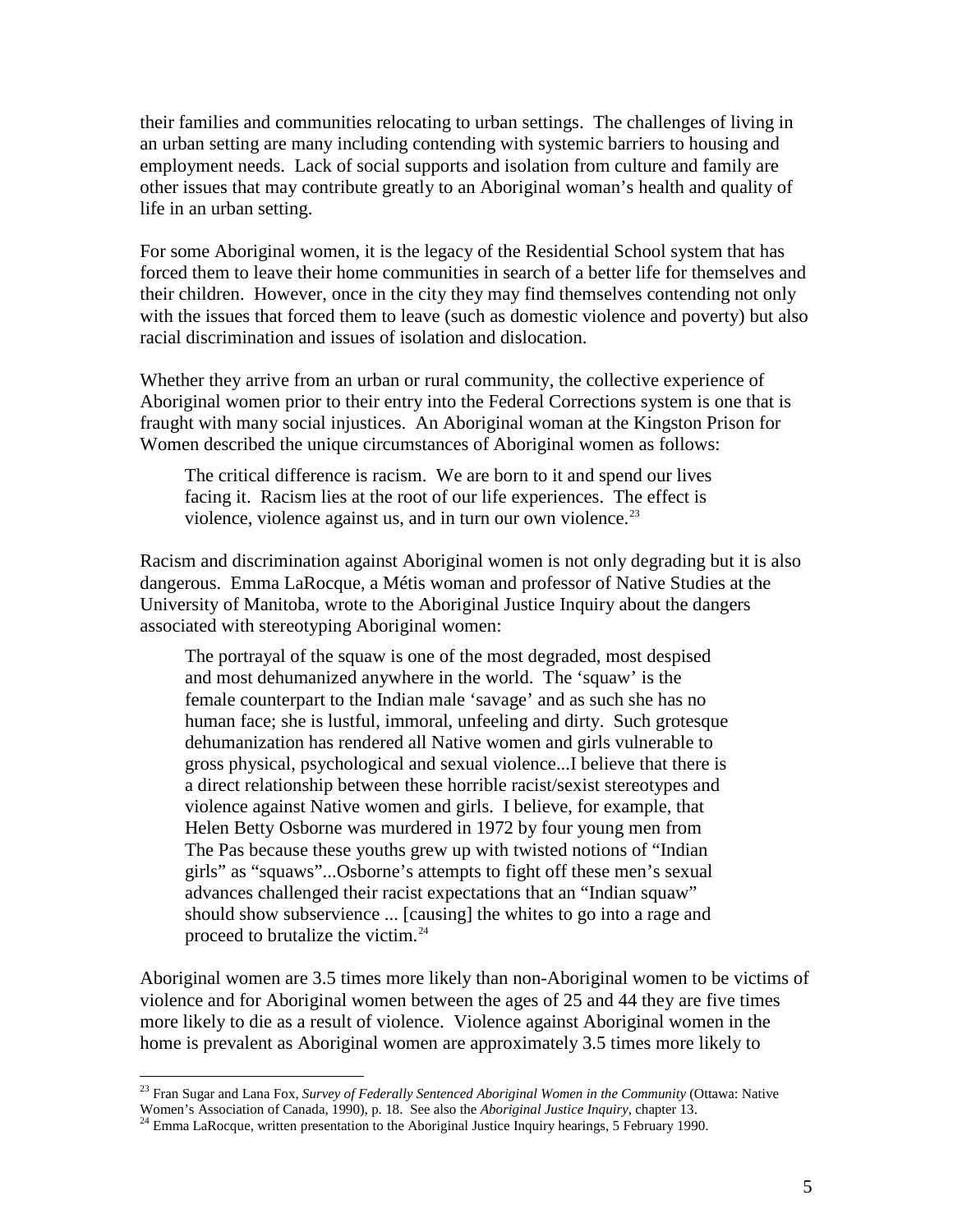experience some form of spousal violence than non-Aboriginal women. Aboriginal women (54%) are more likely than non-Aboriginal women (37%) to report the most severe forms of spousal violence, such as being beaten, choked, threatened with a gun or knife, or sexually assaulted. Furthermore, Approximately 75% of survivors of sexual assault in Aboriginal communities are young women under 18 years of age. Approximately 50% of these girls are under the age of 14 and approximately 25% are under the age of  $7.^25$  $7.^25$ 

Aboriginal women have been marginalized significantly by the impact of colonization and the Residential School system. Government policies that have impoverished Aboriginal communities have left Aboriginal female children and women vulnerable to exploitation and violence. Furthermore, racism and discrimination have denied the dignity and self-worth of Aboriginal women allowing them to fall prey to violent acts perpetrated against them by men. Therefore, it stands to reason that the needs of Aboriginal women in federal corrections are many as their collective and individual circumstances have dictated such.

Corrections has the challenge of addressing the multitude of needs in a culturally and gender appropriate manner. However, to date, the experience of Aboriginal women in federal penitentiaries has been a continuation of the marginalization experienced for generations. Issues of isolation and dislocation are commonplace for Aboriginal women across the continuum of federal corrections. Aboriginal women find themselves overrepresented in higher security classifications; overrepresented in Management Protocol status (explained on page 42); they are frequently denied access to culturally and gender appropriate programming and as a group they are underrepresented in terms of parole eligibility.

The following information is based on available statistics and data analysis, reports, as well as interviews with staff at various sectors of Correctional Service Canada (CSC), Parole Board of Canada (PBC) and the Office of the Correctional Investigator (OCI).

<span id="page-11-0"></span> <sup>25</sup> See Amnesty International. (2004). *Stolen Sisters: Discrimination and Violence Against Indigenous Women in Canada*. Ottawa, ON: Amnesty International. B.C. Government. (2005). *Researched to Death: B.C. Aboriginal Women and Violence*. B.C. Women's Hospital and Health Centre. Brzozowski, J., Taylor-Butts, A., Johnson, S. (2006). *Victimization and Offending Among the Aboriginal Population in* 

*Canada*. Ottawa, ON: Canadian Centre for Justice Statistics. Ipsos Reid. (2006). *Aboriginal Women and Family Violence*. Ottawa, ON: Indian and Northern Affairs Canada. METRAC. (2001). *Statistics Sheet: Sexual Assault*. Toronto, ON: METRAC. Statistics Canada. (2008). *Aboriginal and non-Aboriginal Victims of Homicide in Canada, by Sex and Accused-victim Relationship, 1997-2004*. Ottawa, ON: Statistics Canada. Statistics Canada. (2006). *Measuring Violence Against Women Statistical Trends 2006*. Ottawa, ON: Statistics Canada. The Roads to End Violence. *Fact Sheet*. Gander, NL: The Roads to End Violence.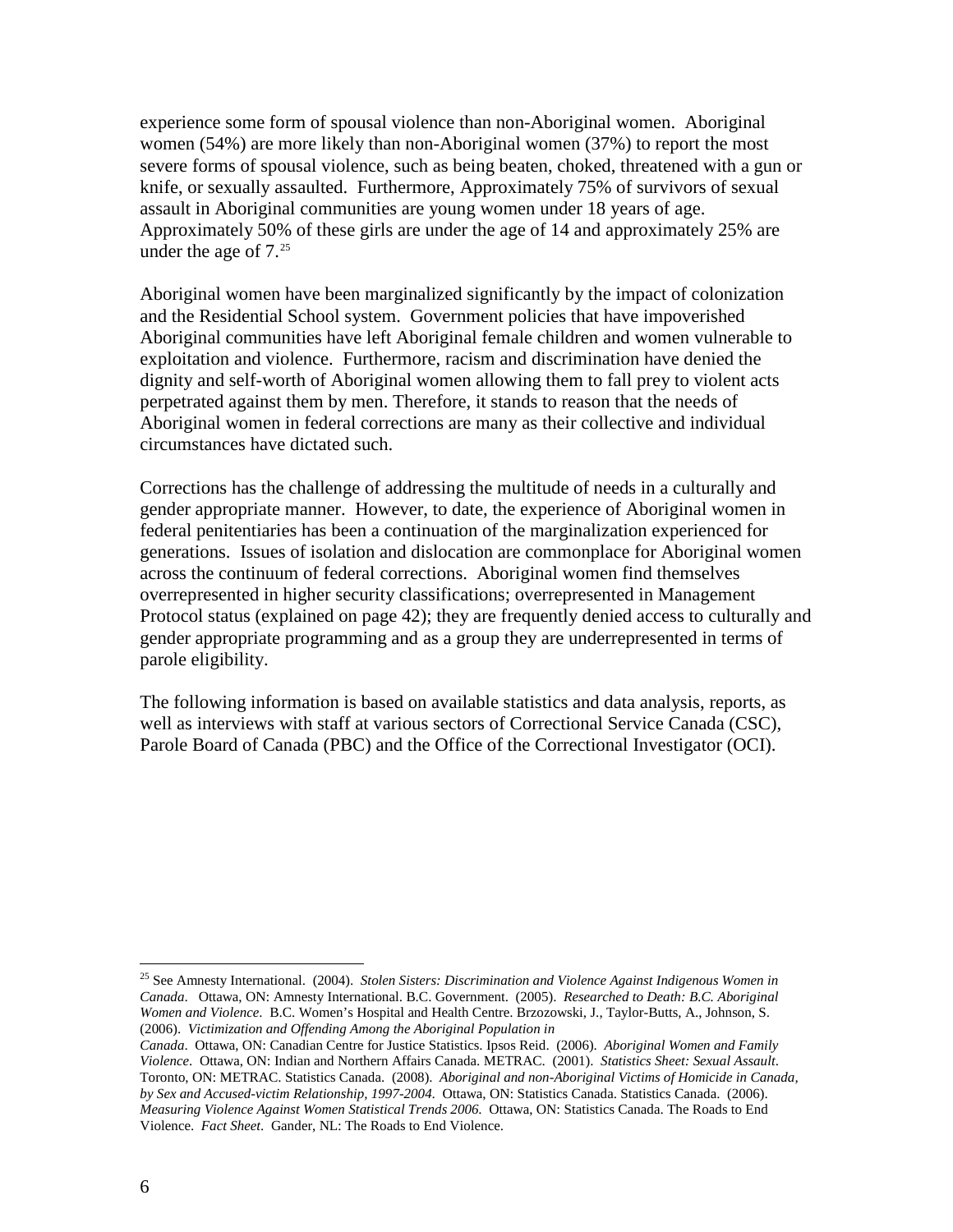### **Criminogenic Factors**

<span id="page-12-0"></span>*Even though we are in prison, we are human and there are reasons why we ended up in prison, and a lot of it goes back to our upbringing, our abusive backgrounds, lack of traditional teachings because our communities are so deep into alcoholism that even they have lost their traditional way of life, their values…*

> RCAP, Bridging the Cultural Divide, Bev Auger, Prison for Women, March 31, 1993, at 141.

For many Aboriginal women, the circumstances which resulted in their involvement in the criminal justice system is comprised of a complex set of collective and individual life circumstances marked with violence and poverty.

Therefore, upon entering federal correctional institutions, many Aboriginal women present with a range of programming needs including culturally appropriate and gender appropriate programming regarding life skills; parenting skills; education; employment; alcohol and substance abuse; anger management; and spiritual programming. In addition, a number of Aboriginal women may present with a need for mental health care and treatment.

In terms of research focusing on the specific needs of Aboriginal women offenders there is limited statistical data available. The information available typically examines the needs of Aboriginal women as a subset part of a larger group making the connection by either race or gender. That being said, CSC's Research Branch prepared a report in 2004 titled: *A Needs Assessment of Federal Aboriginal Women Offenders*<sup>[26](#page-11-0)</sup> which examined the programming needs of Aboriginal women while incarcerated and post-release.<sup>[27](#page-12-1)</sup> The Report found that overall, over two-thirds (69%) of Aboriginal women were rated at a high needs level for programming, 29% were rated at a moderate needs level for programming and only 2% were rated at a level of low need.<sup>[28](#page-12-2)</sup>

<span id="page-12-5"></span>In terms of specific needs identified upon admissions, the Report found that Aboriginal Women demonstrated a high need in the areas of personal/emotional orientation, substance abuse and employment.<sup>[29](#page-12-3)</sup> The same was true of their needs upon release into the community as the Report found that Aboriginal women continued to demonstrate a high need for supports in the areas of personal/emotional orientation, substance abuse and employment. $30$ 

 <sup>26</sup> Correctional Service Canada. Research Branch, Amey Bell, Shelly Trevethan and Nicole Allegri. *A Needs Assessment of Federal Aboriginal Women Offenders,* 2004 [*Needs Assessment of Federal Aboriginal Women* 

<span id="page-12-1"></span><sup>&</sup>lt;sup>27</sup> Three sources of data were used for the assessment: 1) data extracted from the Offender Management System; 2) interviews with incarcerated Aboriginal women and 3) interviews conducted with a small sample of Aboriginal women serving time in the community.

<span id="page-12-3"></span><span id="page-12-2"></span><sup>28</sup> *Needs Assessment of Federal Aboriginal Women Offenders* at 28.<br><sup>29</sup> *Ibid.* at 28-29.<br><sup>30</sup> *Ibid.* at 32.

<span id="page-12-4"></span>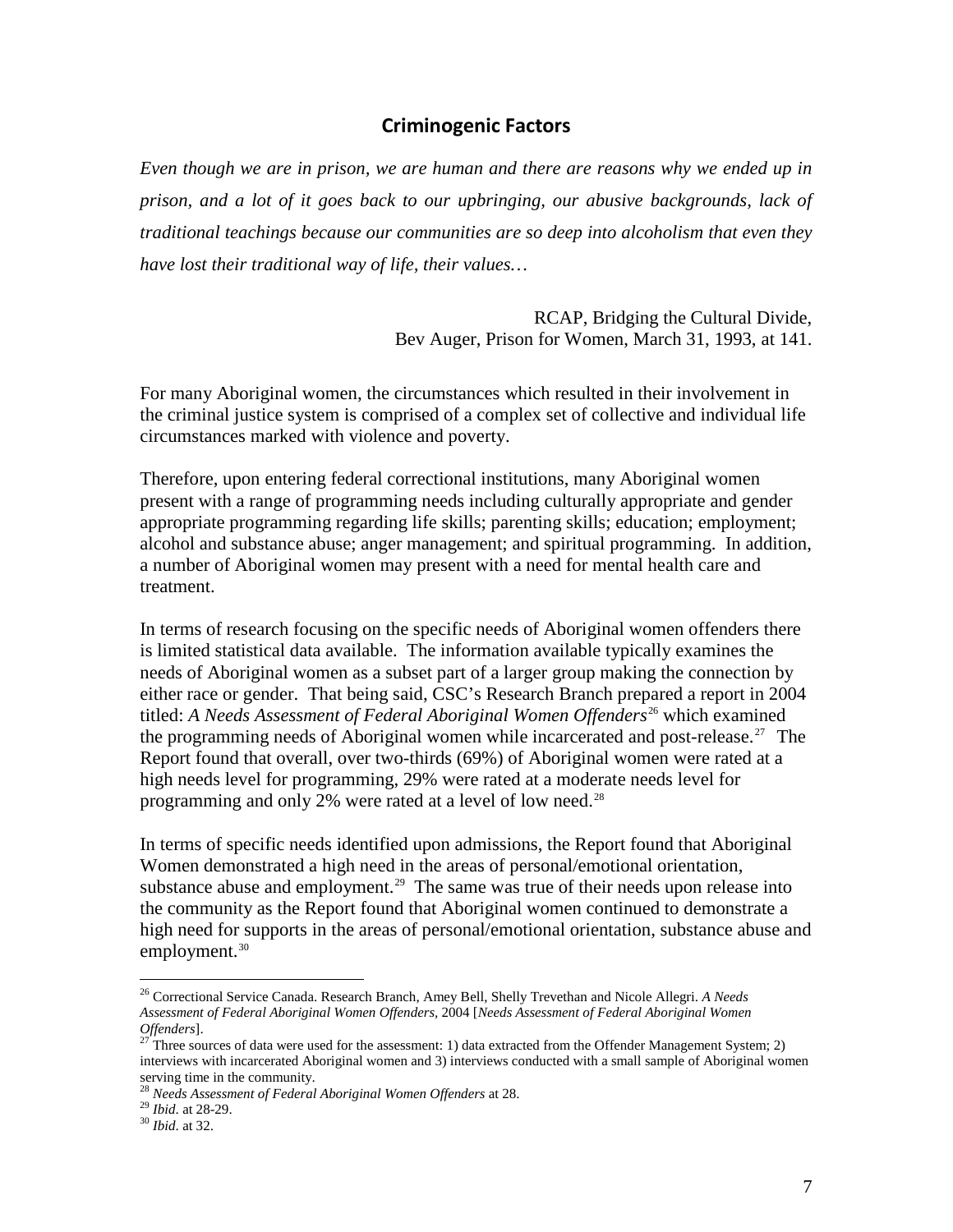In terms of accessing programs while incarcerated to address the high need area of personal/emotional orientation, the Report found that over three-quarters, 76% of the Aboriginal women participated in programs relating to mental health while an additional 27% accessed psychological and counselling services.<sup>[31](#page-12-5)</sup>

For Aboriginal women, the mental health programming and services will require in many cases, services which not only address the individual trauma but systemic issues including intergenerational trauma.<sup>[32](#page-13-0)</sup> Focusing only on the individual experiences will result in the collective trauma experience being overlooked. To do so would be to ignore the profound impact of the trauma experienced collectively<sup>[33](#page-13-1)</sup> by colonization, Residential School and oppressive laws and policies.<sup>34</sup>

With regard to substance abuse issues, 60% of the women had participated in substance abuse programs and in terms of employment-related needs over three quarters (78%) participated in educational programming and institutional work programs while 53% participated in vocational programs.<sup>[35](#page-13-3)</sup>

The Report also found that a number of the participants accessed Aboriginal-specific programming. Approximately one third of the participants, 32% participated in Aboriginal specific anger management while 27 % participated in Aboriginal specific substance abuse programming and 25% participated in Aboriginal specific parenting programming.<sup>[36](#page-13-4)</sup>

For Aboriginal women participating in programming which is culturally appropriate and gender specific delivered by an Aboriginal facilitator may affect greater results in terms of their engagement and responsiveness.<sup>[37](#page-13-5)</sup>

With regard to accessing programming, the 2009-2010 figures from the Aboriginal Initiatives Directorate indicate that during the sampling period no Inuit women were receiving programming and that Métis women were participating in only Aboriginal specific programming. The average wait time for a Métis woman to enter into said programming was 264 days. For a First Nations woman participating in Aboriginal specific programming, the length of wait was 238 days from the date of admission.

With regard to accessing non-Aboriginal specific programming First Nations women entered their first program approximately 341 days into their term. A difference of 11

<span id="page-13-6"></span><span id="page-13-0"></span><sup>&</sup>lt;sup>31</sup> *Ibid.* at 30.<br><sup>32</sup> See Bombay, A., Kim Mathesons, Hymie Anisman, *Intergenerational Trauma: Covergence of Multiple Processes among First Nations peoples in Canada*, Journal of Aboriginal Health, November 2009, National Aboriginal Health Organization. Traumatic events cause severe psychological and physical toll on survivors and the ramifications are often endured for decades. The ramifications include emotional scarring and a diminished standard of living. Some of the behavioural disturbances associated with traumatic experiences include but are not limited to depression, anxiety, posttraumatic stress disorder, and substance abuse disorder. At the collective level the effects of trauma experienced are often transmitted across generations.<br>
<sup>33</sup> *Ibid.*<br>
<sup>34</sup> See Introduction, *Aboriginal Women a history of Dislocation and Isolation* at 5-11.<br>
<sup>35</sup> *Needs Assessment of Federal Aboriginal Women Offenders* at 30.<br>
<sup>36</sup>

<span id="page-13-1"></span>

<span id="page-13-3"></span><span id="page-13-2"></span>

<span id="page-13-5"></span><span id="page-13-4"></span>reintegration of Aboriginal offenders. Research Report R-112. Ottawa, ON: Correctional Service of Canada.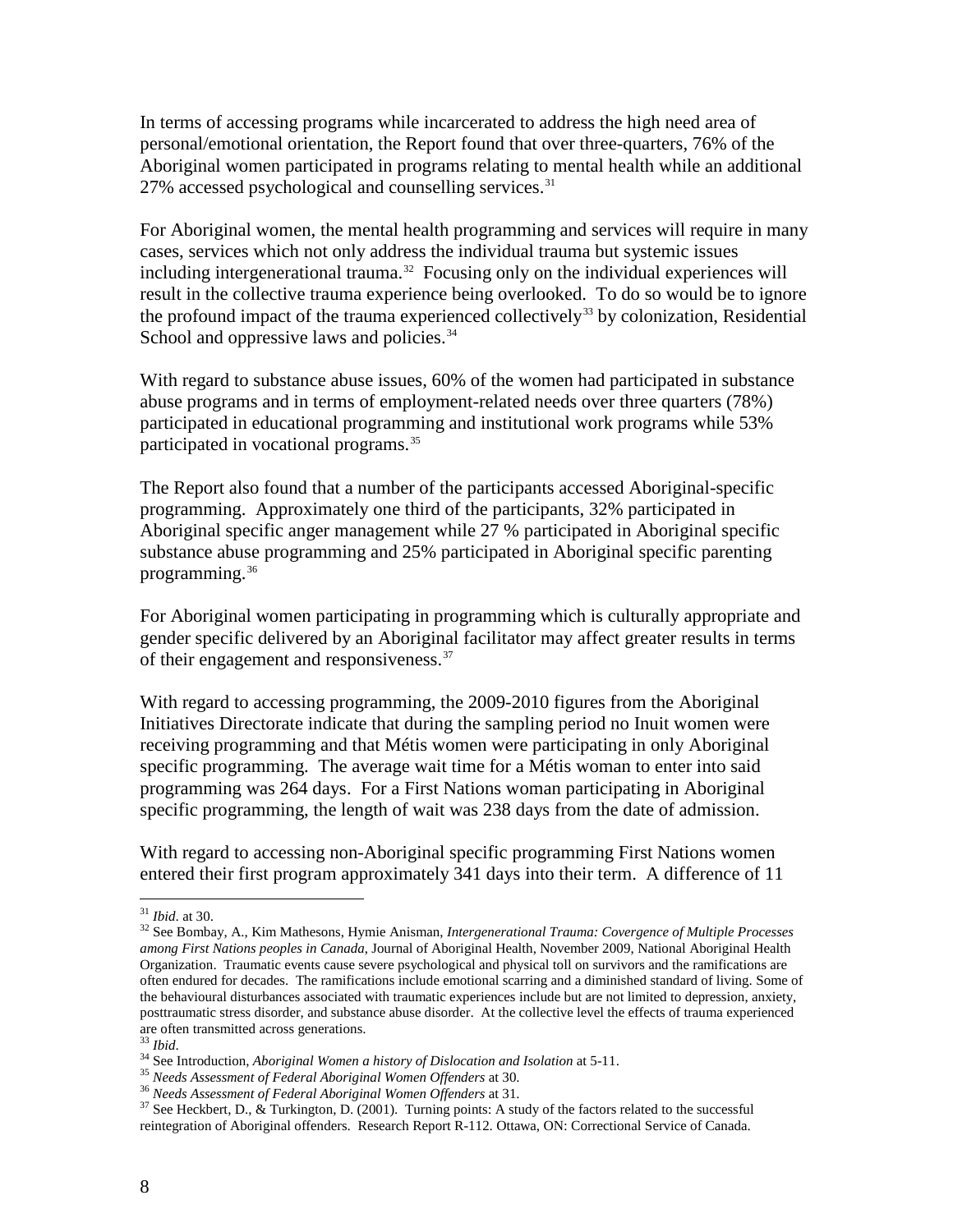days compared to their non-Aboriginal counterparts who received their first programming 330 days into their sentence. [38](#page-13-6) During this time, 75 Aboriginal women were enrolled in non-continuous programs while 183 Aboriginal women were enrolled in continuous programs.[39](#page-14-0)

In the 2009-2010 period, the average sentence length served behind bars for an Aboriginal woman was  $3.52$  years.<sup>[40](#page-14-1)</sup> The majority of all Aboriginal female offenders are serving a sentence in the range of two to five years  $(68.06\%)$ .<sup>41</sup> In terms of new Aboriginal female admissions the majority in 2010, 83.13% were sentenced to the two-five year range.<sup>[42](#page-14-3)</sup> As such, the need to begin programming for rehabilitative purposes is immediate upon admission to federal corrections.

Collectively, Aboriginal persons represent 23.48% of all positive program completions during the 2009-2010 period. [43](#page-14-4) 

Information regarding the numbers for specific programming Aboriginal women were enrolled in and/or completed was not contained within the 2009-2010 Year End Report.

The programming needs of Aboriginal women expand beyond the three core areas of personal/emotional orientation, substance abuse and employment. The CSC 2004 Report's findings identified problem areas regarding poor stress management; impulsiveness and poor conflict resolution skills. With regard to the area of family and childhood, many of the women had endured childhood dysfunction and in adulthood had unstable relationships and difficulty with communications within their family.<sup>[44](#page-14-5)</sup> Given the lengthy and traumatic history of Aboriginal peoples within Canada, and particularly the experience of Aboriginal women within that history, $45$  the findings of the study are not at all surprising.

The Aboriginal female offender profile is younger than that of her non-Aboriginal counterparts. According to the *Accountability Framework Report 2009/2010* the average age of an Aboriginal female inmate is 34 years old.<sup>[46](#page-14-7)</sup> Overall, Aboriginal people have a higher representation in the 21-40 year old age group than non-Aboriginal offenders<sup>[47](#page-14-8)</sup> the trend is even more pronounced in regard to Aboriginal female offenders where 39% of the total Aboriginal female offender population are within this age group.<sup>48</sup>

 <sup>38</sup> *Accountability Framework 2009/2010* at 48. Note that the data is limited to inmates who are serving 4 years or less and includes only those offenders who scored MOD or HIGH on their SIR or for those with no SIR a score of MED or MAX on the CRS.

<span id="page-14-10"></span><span id="page-14-0"></span><sup>39</sup> *Accountability Framework 2009/2010* at 49. Note that data was not defined between Aboriginal and non-Aboriginal programming for enrolment figures.<br><sup>40</sup> Accountability Framework Report 2009/2010 at 21.

<span id="page-14-4"></span>

<span id="page-14-6"></span><span id="page-14-5"></span>

<span id="page-14-3"></span><span id="page-14-2"></span><span id="page-14-1"></span><sup>&</sup>lt;sup>41</sup> *Ibid.* at 21.<br>
<sup>42</sup> *Ibid.*<br>
<sup>43</sup> *Accountability Framework 2009/2010* at 49-50.<br>
<sup>44</sup> *Ibid.* at 28-29.<br>
<sup>45</sup> See Introduction, *Aboriginal Women a History of Dislocation and Isolation* at 5-11.<br>
<sup>46</sup> *Accountabili* 

<span id="page-14-9"></span><span id="page-14-8"></span><span id="page-14-7"></span>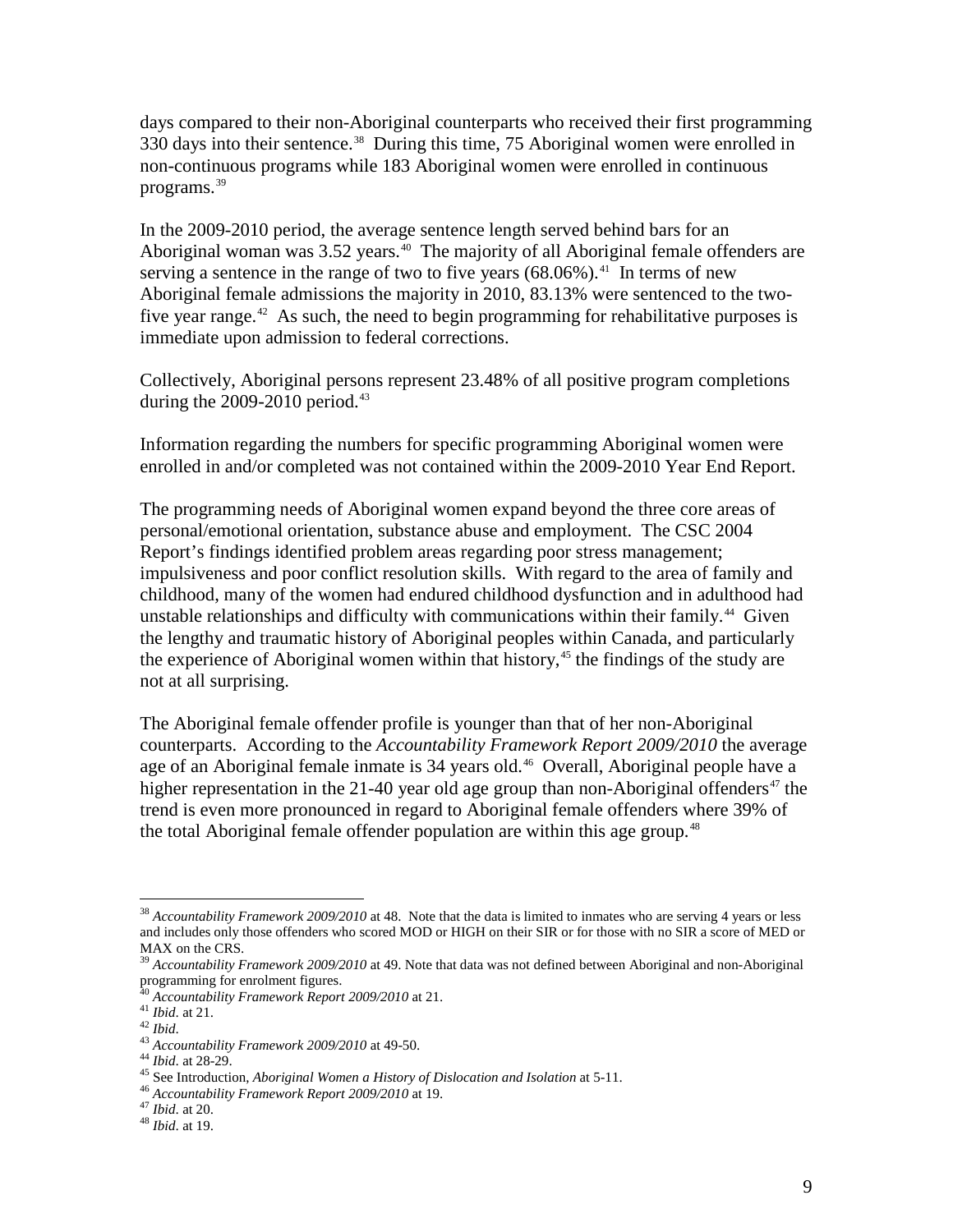Furthermore, the face of the new offender population in terms of Aboriginal people is younger than those Aboriginal persons already incarcerated and new non-Aboriginal offender admissions.[49](#page-14-10) According to the *Corrections and Conditional Release Statistical Overview, 2010*, 50.9% of the new admissions of Aboriginal offenders were under the age of 30, compared to 37.8% of the non-Aboriginal offenders. The median age of Aboriginal persons on admissions is 29 years old compared to the median age of 33 years old for non-Aboriginal persons.<sup>[50](#page-15-0)</sup>

The figures for the 2009-2010 Accountability Framework Report regarding Aboriginal women create a profile of an Aboriginal female offender not unlike that described in the CSC Report of 2004, *A Needs Assessment of Federal Aboriginal Women Offenders*. There the researchers provided a one-day snapshot of the Aboriginal women profile on March 1, 2004. The information was taken from the Offender Management System of CSC. On that date, 105 Aboriginal women were then serving federal sentences in penitentiaries. The information provided the following:

- Aboriginal women incarcerated are younger;<sup>[51](#page-15-1)</sup>
- Aboriginal women offenders are generally not married but single;<sup>[52](#page-15-2)</sup>
- Generally, Aboriginal women are incarcerated for serious offences;<sup>[53](#page-15-3)</sup>
- Aboriginal female offenders tend to have a low level of education;<sup>[54](#page-15-4)</sup>
- Aboriginal female offenders have low employment levels;<sup>[55](#page-15-5)</sup>
- Aboriginal women in federal penitentiaries have a more extensive criminal history

including youth convictions, previous adult convictions (provincial and/or federal) and previous community supervisions;<sup>[56](#page-15-6)</sup>

- Aboriginal female offenders tend to have a history of past breaches and failures to comply with conditional release terms and/or community sanctions;<sup>[57](#page-15-7)</sup> and
- Aboriginal women have a high need for programming.<sup>[58](#page-15-8)</sup>

Several years later, the profile remains un-changed; the only difference is that the numbers have increased. At the time of the survey, Aboriginal women accounted for 27% of the female incarcerated population,<sup>[59](#page-15-9)</sup> at present they account for 32.6% of the female offender population which translates into 1 of every 3 women incarcerated is an

<span id="page-15-8"></span><span id="page-15-7"></span>

<sup>&</sup>lt;sup>49</sup> *Ibid.* at 19. The data included within the 2009/2010 Report was not broken down by gender. There is a note regarding the statistics of the new offender population that it is expected that future reports will be gender specific.<br><sup>50</sup> Public Safety Canada Current of Current of Current in the spected that future reports will be ge

<span id="page-15-0"></span><sup>&</sup>lt;sup>50</sup> Public Safety Canada. Corrections and Conditional Release Statistical Overview, 2010 at 43.<br><sup>51</sup> Accountability Framework Report 2009/2010 at 23.<br><sup>52</sup> Ibid. at 20-23.<br><sup>53</sup> Ibid. at 20.<br><sup>54</sup> Ibid. at 21.<br><sup>55</sup> Ibid. at

<span id="page-15-2"></span><span id="page-15-1"></span>

<span id="page-15-3"></span>

<span id="page-15-4"></span>

<span id="page-15-5"></span>

<span id="page-15-6"></span>

<span id="page-15-9"></span>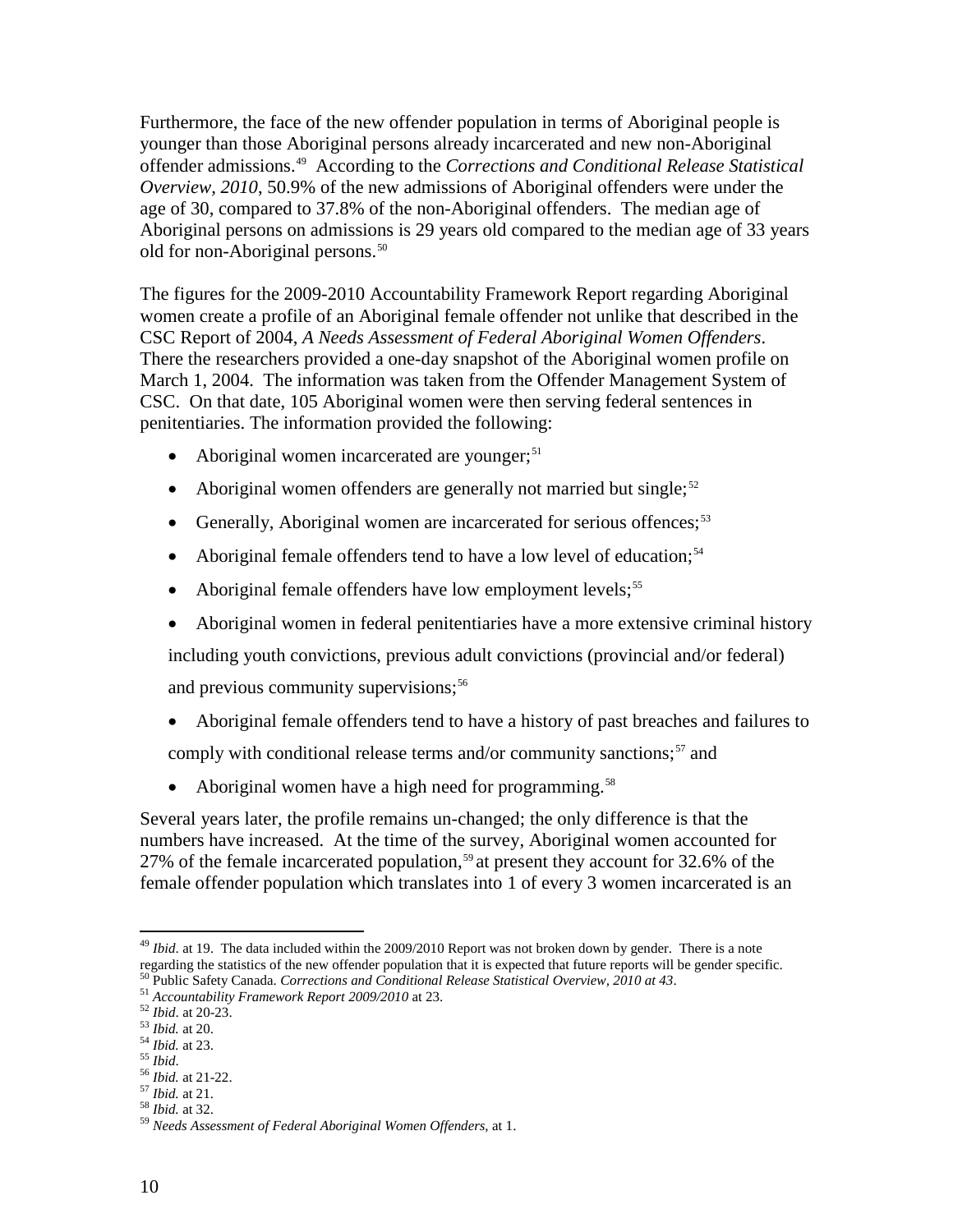Aboriginal woman.<sup>[60](#page-15-9)</sup> For Corrections that means that the demand is high to provide culturally and gender appropriate programming that addresses the systemic and individual criminogenic factors contributing Aboriginal women's involvement in the criminal justice system.

<span id="page-16-0"></span> <sup>60</sup> *Accountability Framework Report 2009/2010* at 18.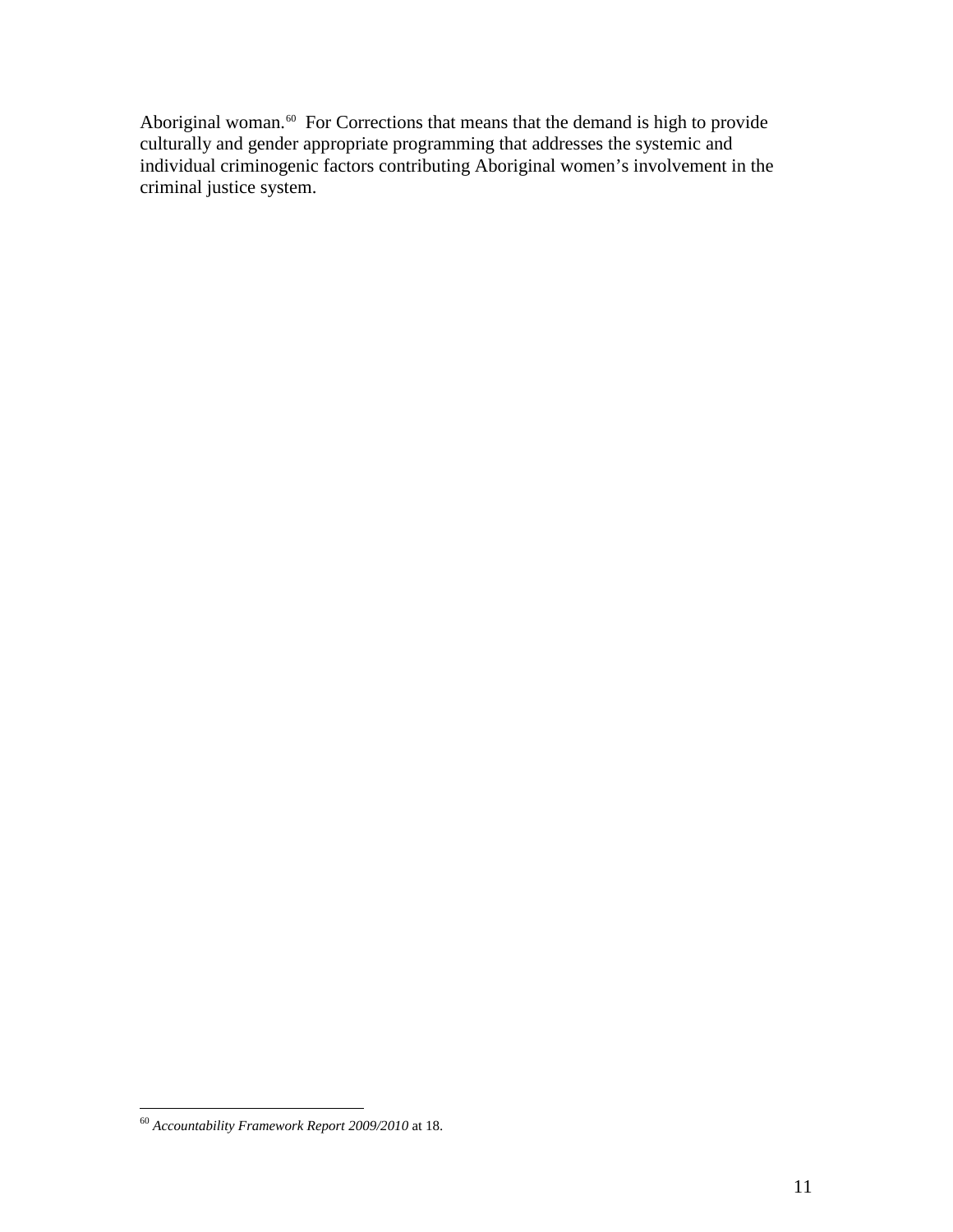### **Programming**

<span id="page-17-0"></span>*"…I definitely think that being as Aboriginal women, we definitely need to have programs directly regarding our spirituality, our culture, and our traditions and the beliefs that we carry with us."*

> Unnamed Aboriginal woman quoted in the *Needs Assessment of Federal Aboriginal Women Offenders* at 31.

In order to optimize effectiveness, the programming delivered within CSC must be culturally and gender appropriate. Within the 2009 report prepared for the Office of the Correctional Investigator [OCI] by Michelle Mann, *Good Intentions Disappointing Results: A Progress Report on Federal Aboriginal Corrections* [hereinafter the *Mann Report*<sup>[[61](#page-16-0)</sup> CSC was heavily criticized for failing to ensure that Aboriginal offenders, particularly Aboriginal female offenders, were provided with sufficient access to culturally appropriate programming and services.<sup>[62](#page-17-1)</sup> Mann identified issues relating to delays in the national implementation of Aboriginal core programming, shortages in trained staff to deliver culturally appropriate programs and insufficient links to Aboriginal communities upon release.<sup>[63](#page-17-2)</sup>

Sections 77 and 80 of the *Corrections and Conditional Release Act* (CCRA) stipulate that CSC must provide programming that is gender specific and Aboriginal culturally appropriate. CSC's Strategic Plan for Aboriginal Corrections 2006-2011[hereinafter the "Strategic Plan"] is consistent with the provisions of the CCRA as the Strategic Plan places emphasis on such matters; however, there continues to be delays in the follow through of such commitments.

CSC has identified as a strategic priority the need to enhance capacities to provide effective interventions for Aboriginal offenders and has made promises to bridge the gap in outcomes between Aboriginal and non-Aboriginal prisoners.<sup>64</sup> To this effect, CSC developed the plan with three main objectives. The objectives of the plan are as follow: 1) to develop culturally appropriate interventions that address the specific criminogenic needs of First Nations, Métis and Inuit offenders;<sup>[65](#page-17-4)</sup> 2) to enhance collaboration;<sup>[66](#page-17-5)</sup> and 3) to address systemic barriers internally and increase CSC cultural competence.<sup>[67](#page-17-6)</sup>

<span id="page-17-6"></span><span id="page-17-5"></span> <sup>61</sup> Mann, Michelle. *Good Intentions Disappointing Results: A Progress Report on Federal Aboriginal Corrections*. Ottawa: Office of the Correctional Investigator, 2009 [*Mann Report*].<br>
<sup>62</sup> *Ibid.* at 13-15.<br>
<sup>63</sup> *Ibid.* at 13.<br>
<sup>64</sup> *Accountability Framework Report 2009/2010* at 3.<br>
<sup>64</sup> *Accountability Framework Report 2009/2010*

<span id="page-17-2"></span><span id="page-17-1"></span>

<span id="page-17-4"></span><span id="page-17-3"></span>*Aboriginal Corrections* ]. To meet objective 1, CSC developed the Continuum of Care Model which strives to integrate Aboriginal culture and spirituality through the course of Corrections' operations from intake to the reintegration process. The initiatives include enhancing the delivery of Aboriginal programming to meet the specific criminogenic needs; expansion of Pathways healing units, to implement the Healing Lodge Action Plan and to develop a strategy to address the needs of Northern offenders including the Inuit Offender population.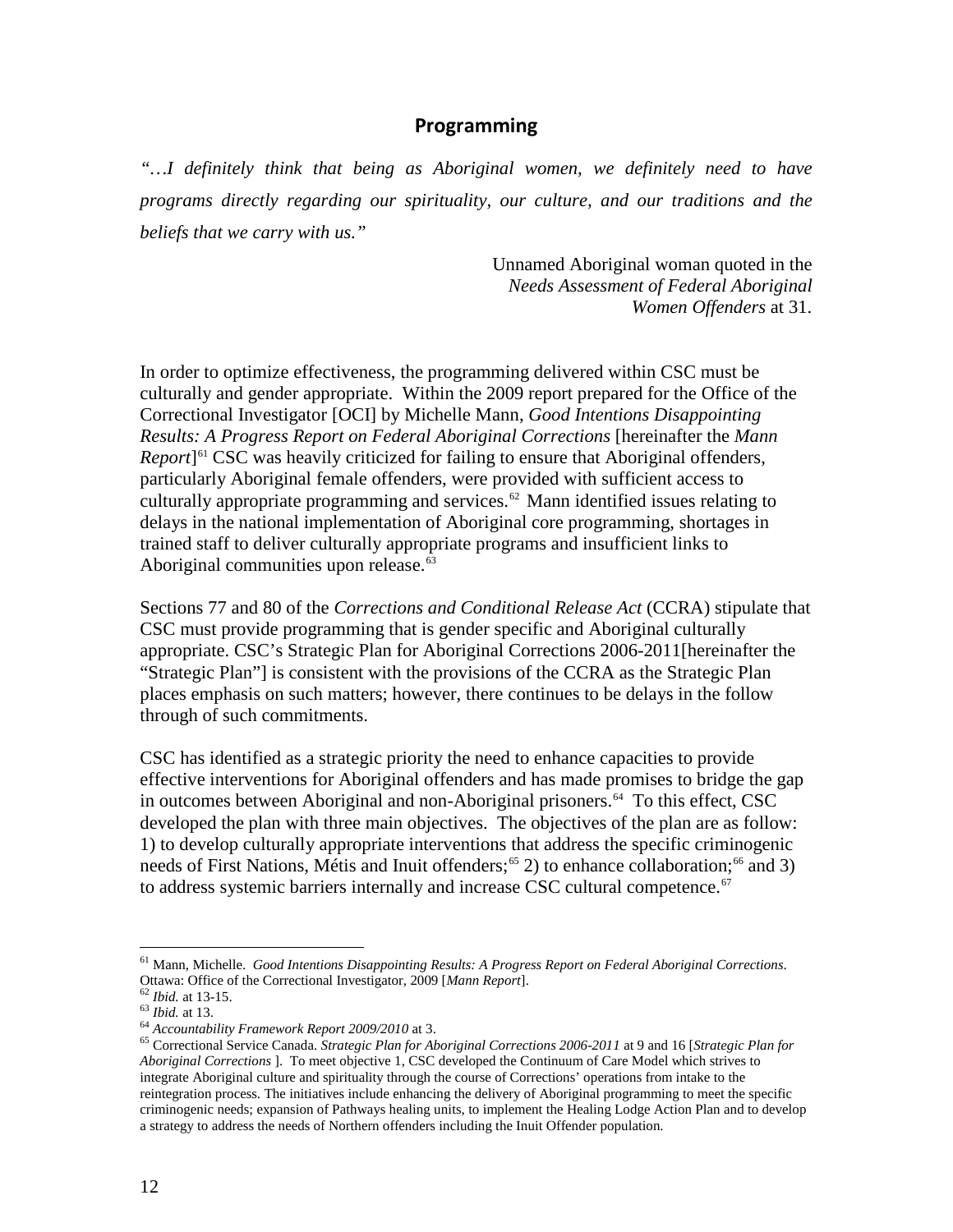Over the course of the past few years some progress has been made. However, in terms of bridging the gaps in outcomes for Aboriginal women in Federal Corrections, there is much work that needs to be done specifically in implementation of culturally appropriate interventions and addressing systemic barriers.

#### <span id="page-18-0"></span>Pathways Units for Aboriginal Women

The Pathways Unit program was introduced in 2000 initially as a pilot project. The purpose of the Pathways Unit is to establish an environment for Aboriginal offenders who choose to follow a more traditional path of healing including counselling with Elders, participating in Aboriginal ceremonies and connecting with Aboriginal culture.<sup>68</sup> The Pathways Units are ranges contained within Federal Institutions. Up until a few years ago there were no Pathways Units available for women. At present, there are two Pathways Units for Aboriginal women to apply to, both of which are located in the western region: 1) Edmonton Institution for Women and 2) the Fraser Valley Community Correctional Centre in British Columbia, which only became operational within the past year.

The Nova Institution in Truro, Nova Scotia has made efforts to offer programming similar to the Pathways programming by way of an Aboriginal Program Officer and an Elder; however due to the low number of participants, the Institution has not received a Pathways Unit designation.<sup>69</sup>

The disadvantage that Aboriginal women face in the eastern region was documented in the *Glube Report*. There the Committee heard that Aboriginal women's programming is often interrupted where their numbers are lower unlike in the western region where the institutions tend to accommodate Aboriginal programming particularly in relation to ceremonies. [70](#page-18-2)

With the Aboriginal Strategy it is anticipated that a number of new Pathways Units will emerge across the country, the bulk of which will be at men's medium security institutions. For Aboriginal women, there is an anticipated increase in Pathways ranges from the current number of two that exist. Although at the time of this report it was unknown how many ranges will emerge and where such ranges would be located.<sup>[71](#page-18-3)</sup>

 <sup>66</sup> *Strategic Plan for Aboriginal Corrections* at 17. CSC states that it will better collaborate and coordinate within its own structure as well as with the Department of Public Safety, other levels of government, Aboriginal organizations and stakeholders.

<sup>67</sup> *Strategic Plan for Aboriginal Corrections* at 17. CSC undertakes to increase the awareness and representation of Aboriginal cultures by identifying and monitoring systemic barriers to Aboriginal inmates and to develop cultural competence throughout CSC.

<sup>&</sup>lt;sup>68</sup> *Strategic Plan for Aboriginal Corrections*. See also Correctional Service Canada. Let's Talk, The Path to Personal Growth and Healing, vol. 31, no. 1, online: http://www.csc-scc.gc.ca/text/pblct/lt-en/2006/31-1/6-eng

<span id="page-18-4"></span><span id="page-18-2"></span><span id="page-18-1"></span><sup>&</sup>lt;sup>69</sup> Pathways Units require 20 or more participants.<br><sup>70</sup> Moving Forward with Women's Corrections in the Correctional Service of Canada, *The Expert Committee of the Ten Year Status Report on Women's Corrections 1996-2006*. [The *Glube* Report].<br><sup>71</sup> At the time of the report there were a number new proposed Pathways Units awaiting formal approval, majority of

<span id="page-18-3"></span>the proposals were for Units at medium security facilities.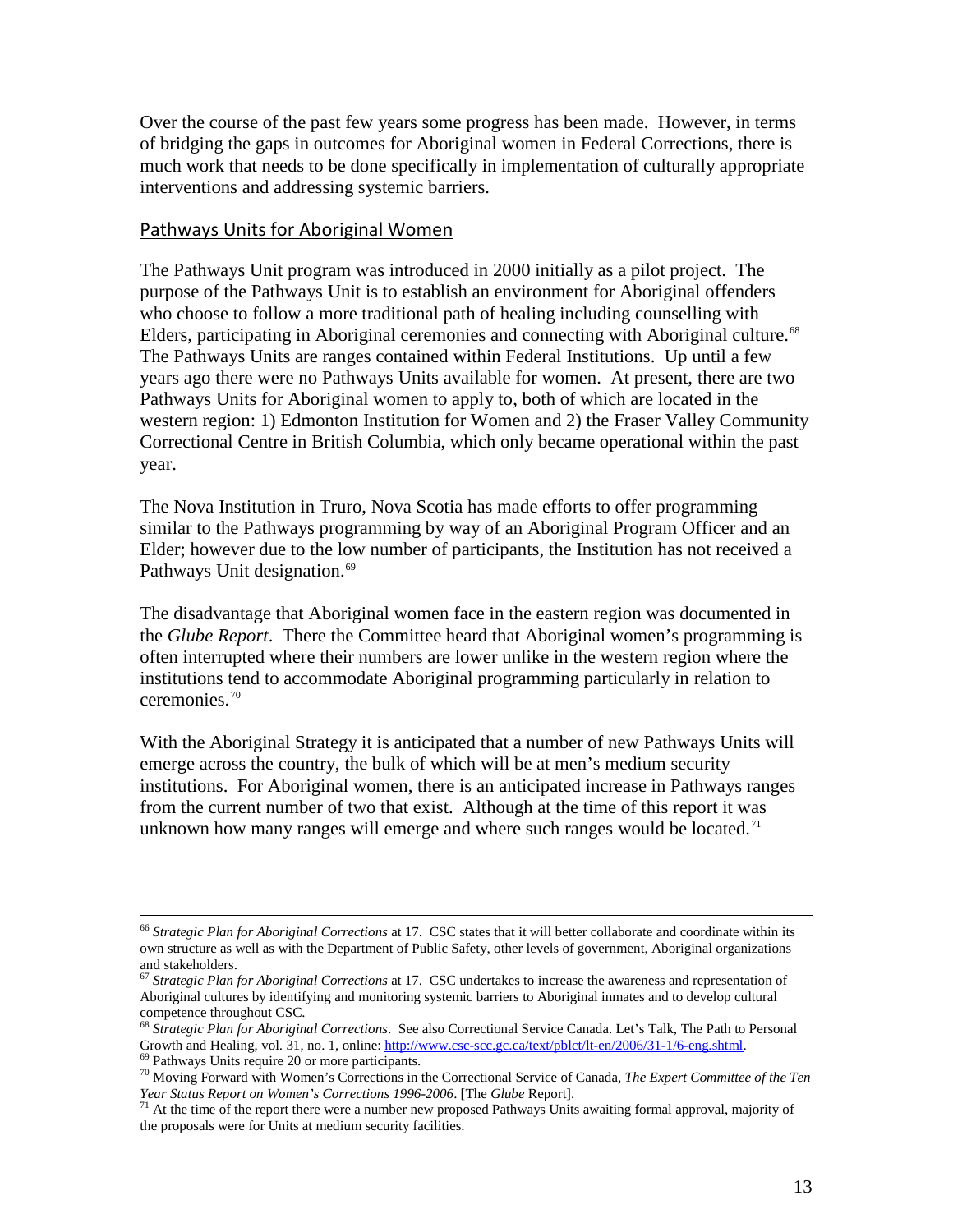The location of additional Pathways Units for Aboriginal women is significant in terms of addressing isolation and dislocation issues. For Aboriginal women who are incarcerated, the existing stress of being separated from family and community can be further exasperated when they do not have access to culturally appropriate programming such as the Pathways Units which allows them the option of pursuing a more traditional healing path with increased access to Elders and ceremonies. Such accessibility to culturally appropriate programming and counseling could enhance their chances of being granted parole and for a successful re-entry into the community.

#### <span id="page-19-0"></span>Healing Lodge Action Plan

A part of the Strategic Plan for Aboriginal Corrections is to implement the Healing Lodge Action Plan. Currently there are 8 healing lodges available for men to apply to; however no healing lodges have been created for Aboriginal women pursuant to section 81 of the *Corrections and Conditional Release Act*, (CCRA)<sup>[72](#page-18-4)</sup> despite the fact that the legislation has allowed for the creation of such for 19 years or that reports have recommended that CSC establish such healing lodges for women.<sup>[73](#page-19-1)</sup>

That being said, since 1995 the Okimaw Ohci Healing Lodge, which is a CSC operated facility, has been offering a range of culturally appropriate programming for Aboriginal women.<sup>[74](#page-19-2)</sup> The Lodge is located within Cree Territory on the Necaneet First Nation, a small community located approximately 150 km outside of Medicine Hat, Alberta.<sup>[75](#page-19-3)</sup>

Okimaw Ohci has both single and family living units that have accommodated children in the past. The approach at Okimaw Ohci is one that advances a sense of community and strives to help and support Aboriginal women on their healing path. This is illustrated in the following quote from a woman at Okimaw Ohci, as quoted in the Glube Report:

I have never been incarcerated before. The first two months I didn't open up. I had issues with trust. I can change it now. I can change it for my children. I have good access to Elders. Staff are caring. I need more in the area of anger and emotions.

Okimaw Ohci is a multiple level security facility, which can accommodate approximately 30 women at a time. However, it does not accept women who are at a maximum classification level.

As mentioned previously, Okimaw Ohci is not a section 81 Healing Lodge; however, as of March 2011, CSC advised that there are plans to open a section 81 Women's Healing Lodge in Alberta. At present, Native Counselling Services of Alberta (NCSA) operates the Stan Daniels Healing Lodge, a section 81 Lodge for men, the proposal is to have NCSA operate a section 81 Healing Lodge for Women who are at a minimum and

<span id="page-19-1"></span><sup>&</sup>lt;sup>72</sup> *Corrections and Conditional Release Act*, SC 1992, c-20.<br><sup>73</sup> See *The Glube Report* at 8 and Office of the Auditor General of Canada. *Report of the Auditor General of Canada*. Ottawa: Minister of Public Works and Government Services Canada, 2003.

<span id="page-19-3"></span><span id="page-19-2"></span><sup>&</sup>lt;sup>75</sup> Correctional Service Canada. *Institutional Profile*, available on line: http://www.cscscc.gc.ca/text/facilit/institutprofiles/okima-eng.shtml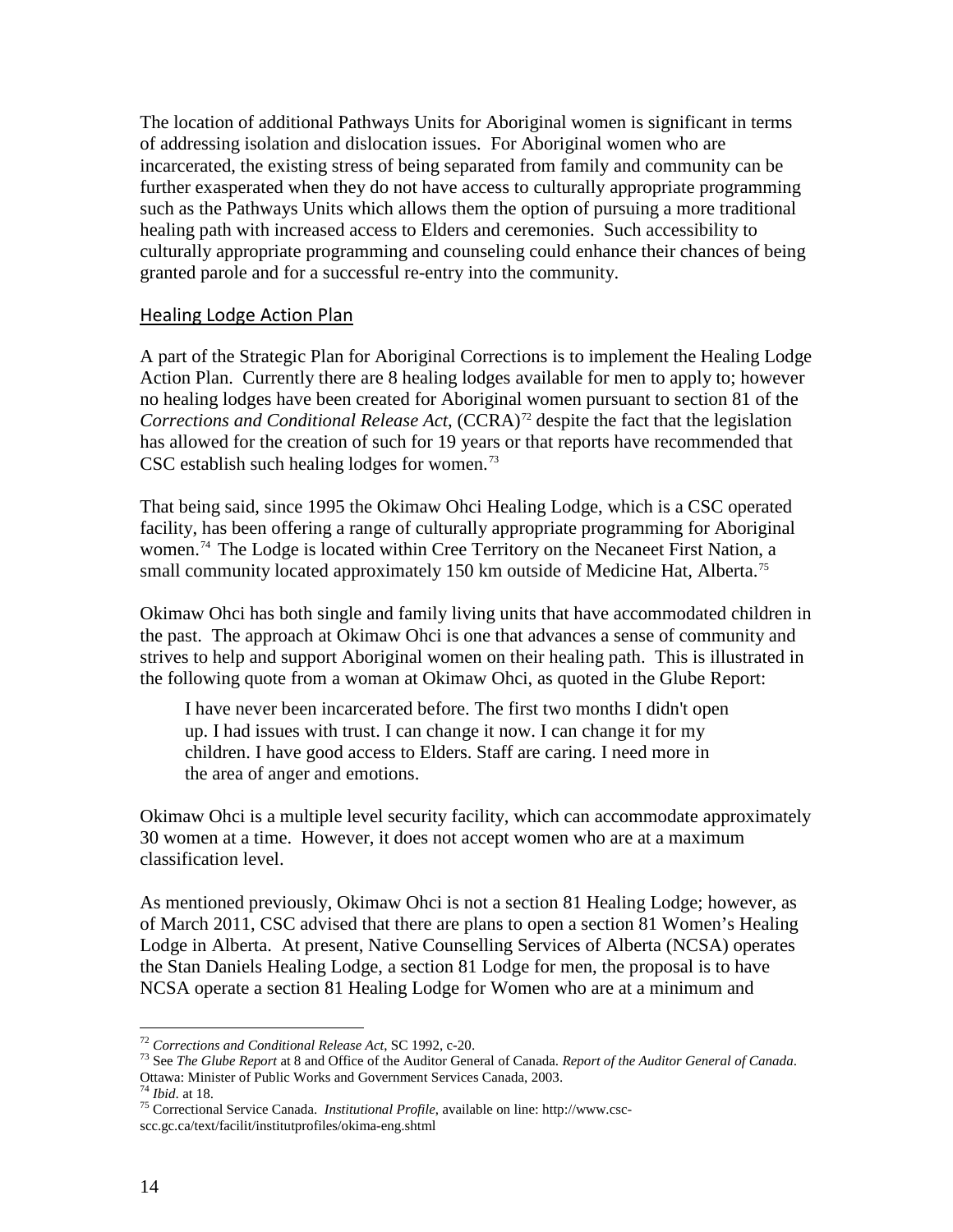medium security level. However, pending Commissioner approval, it is unknown when such facility will be operational.

In addition, to establishing a section 81 Healing Lodge for women in the west, CSC advises that there are also plans to create one in the eastern region. The proposed facility would be located in Waseskun, Quebec, which is approximately 1 hour outside of Montreal. There is already a men's section 81 Healing Lodge at the site. CSC plans on using the same management for the women's healing lodge as that of the men's healing lodge. The proposed women's facility would be located on a separate property and would include section 84 beds<sup>[76](#page-19-3)</sup> which would allow for women who are on parole to apply as well as women who are at a minimum and medium security classification.

### <span id="page-20-0"></span>Integrated Core Programming

In addition to the recent development and implementation of two Pathways Units for women, CSC has been delivering some programs developed specifically to meet the needs of Aboriginal women. The programs include a Family Life Improvement Program, a violence prevention program called Spirit of the Warrior Program and an Aboriginal Women's Maintenance Program.

In 2009, CSC hired a National Trainer to internally develop new integrated core programming specifically for Aboriginal Women. CSC advises that the new program is a holistic design based on the premise of the Medicine Wheel to address the physical, mental, emotional and spiritual needs of the participant. The program will be a full-time Elder assisted program with a facilitator. The facilitator and Elder will work together to integrate Aboriginal teachings into the programming. The particular ceremonies in the program will depend on the Elder's teachings and the territory in which the institution is situated.

According to CSC, the new programming will have a different approach from previous programming in that it will focus on goals and objectives and how to obtain them. The new programming will be comprised of three different programs: an Aboriginal women's Engagement Program, a Moderate Intensity Program and a High Intensity Program.

The Engagement Program will serve as an introduction to culture, identity and traditional teachings spanning over the course of 15 sessions. The Moderate Intensity Program will include 57 sessions, two-and-a-half hours each. CSC advises that women who are classified as a "moderate risk" to re-offend will be able to enroll for this program before the end of the 2012 fiscal year. Both the Engagement and Moderate Intensity Program were introduced as pilot projects at the Okimaw Ohci Healing Lodge in 2010.

<span id="page-20-1"></span>CSC advises that mainstream techniques are incorporated into the programming, teaching the women to talk and compromise in some instances. Instruction to compromise could prove to be detrimental in the context of Aboriginal women and healing as Aboriginal

<sup>&</sup>lt;sup>76</sup> Section 84 of the CCRA allows inmates who are applying for parole the opportunity to apply for a release into an Aboriginal community.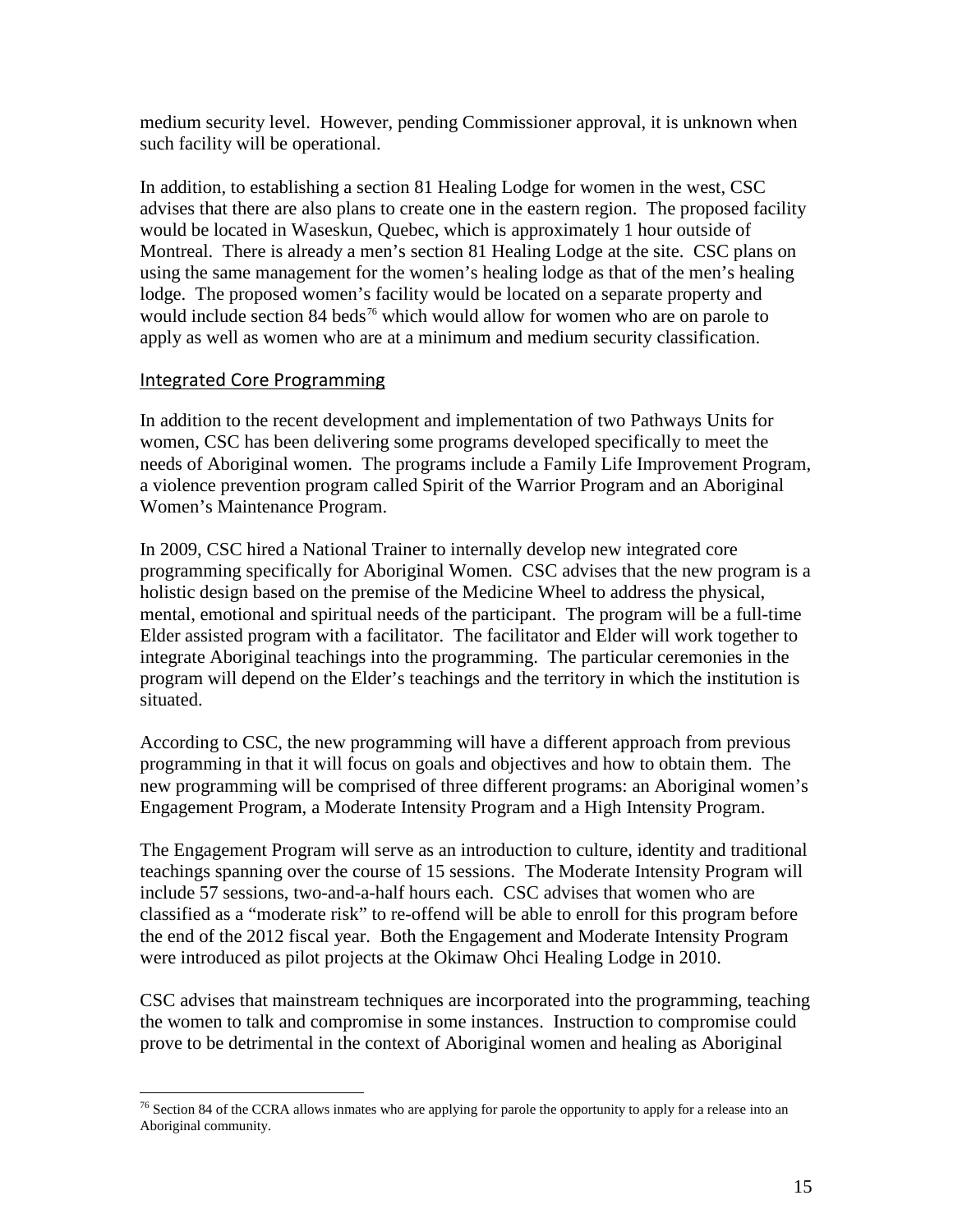women have long since been forced to compromise through oppression on the basis of race and gender.

CSC advises that a High Intensity Program for women classified at a "high risk" to reoffend is still in the process of being developed. The program will span over 50 sessions and it will have the same four themes based on the premise of the Medicine Wheel; however the content will be more in depth and delivered in small groups of approximately 6 women at a time. As the program is still under development a proposed implementation date for the High Intensity Program was unknown at the time of this report.

The new integrated core programming for Aboriginal women has been developed in consultation with the National Aboriginal Advisory Committee to the Commissioner. The Committee is comprised exclusively of CSC staff, mostly high level employees and one Elder. That being said, the Committee may benefit from some perspectives outside of government at the Aboriginal community level working outside of Corrections. The Committee's terms of reference are being reviewed and new terms will be released in June 2011, whether such terms will allow for external participation was unknown at the time of this report.

### <span id="page-21-0"></span>Women's Module on Intervention (WMI)

In 2009, CSC introduced the Women's Module on Intervention (WMI) specifically for women in secure units. The programming is offered at five sites. The WMI consists of 10 non-Aboriginal modules and five Aboriginal modules. CSC advises that the new program was developed as an effort to try to change the prison programming culture to a more supportive based approach rather than control based.

Aboriginal women participate in the non-Aboriginal specific modules; however where the programming is specific to their culture and experiences as Aboriginal women, the participants may opt to take such Aboriginal specific modules.

The Aboriginal modules are delivered with the assistance of an Elder and cover topics such as: who are Aboriginal peoples within Canada; Aboriginal trauma; Aboriginal healing and spirituality; developing a healing plan and apologies. The non-Aboriginal modules consist of a self-management module (healing plan, linear western approach); self-regulation (impulsivity, decision making); emotion management; thoughts and beliefs (values); relationships; trauma (understanding personal trauma) substance abuse; spirituality and building a healthier community.

There is a maximum of six participants at a time for the WMI. The introduction of the WMI is a step towards providing culturally and gender appropriate programming for Aboriginal women in secure units. Given its recent implementation, at the time of this report there were no results measuring program success available.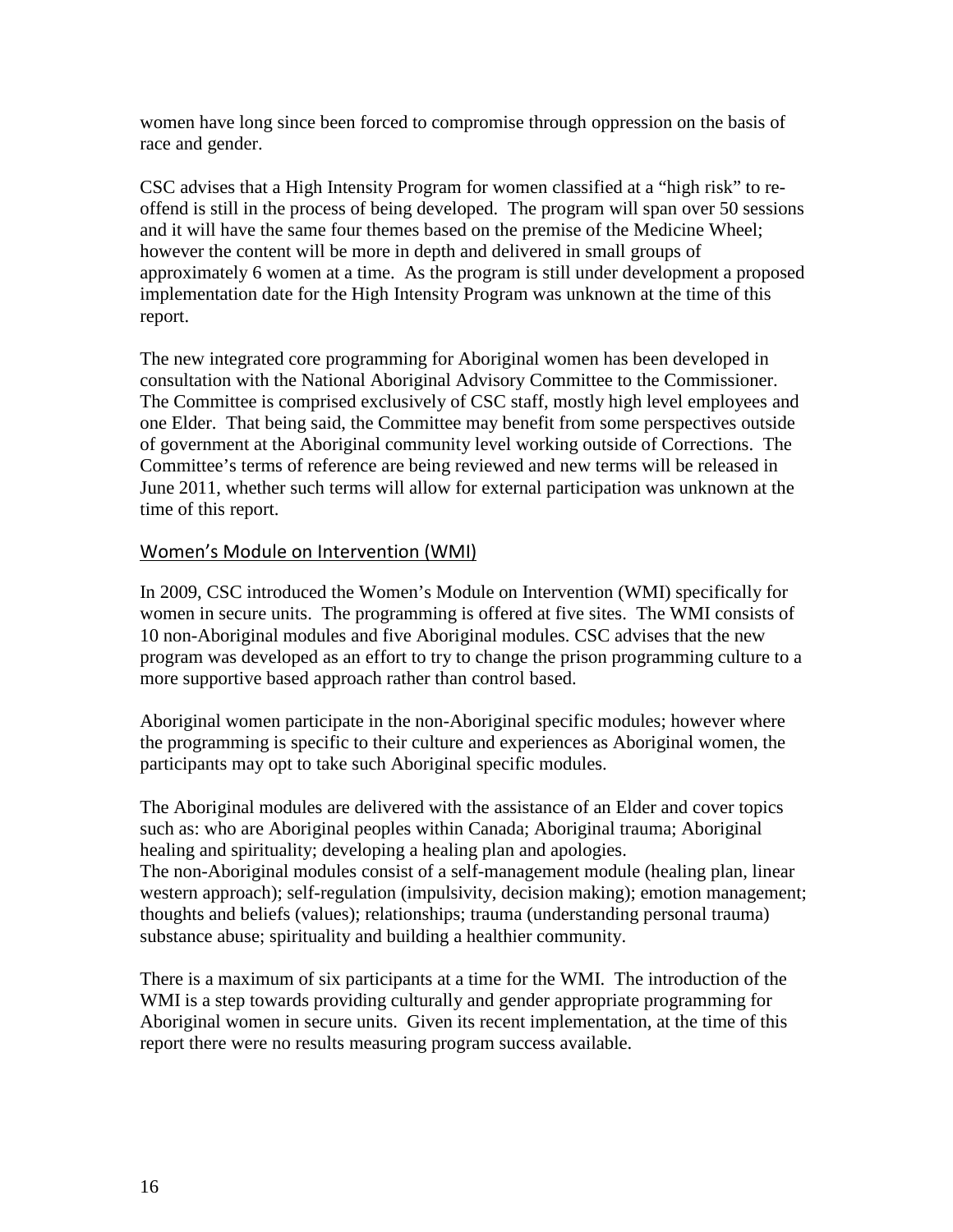### <span id="page-22-0"></span>Maintenance Program

In 2005, the Native Counselling Services of Alberta was awarded the contract to deliver the Maintenance Program. However as part of CSC's move to internally develop the integrated core programming for Aboriginal women, the national trainer at CSC has developed a new Maintenance Program – the Aboriginal Self-Management Program.

Female participants begin the program while still incarcerated and continue post-release in the community, but only if they're released in one of two locations across the country: Edmonton or Winnipeg.

The Maintenance Program is currently offered at Fraser Valley Community Correctional Centre, Edmonton Institution for Women; Grand Valley Institution; Joliette Institution and Nova Institution. CSC advises that the numbers are low at Nova, however the program is offered without regional funding through the Native Inmate Liaison Officer and an Elder.

As indicated above, at the present time there are only 2 sites that offer the post-release program. The Edmonton program is delivered at a parole office while the Winnipeg program is delivered at a half-way house. CSC advises that establishing the Maintenance Program has had its challenges. In the Eastern Region, the challenge is with the few numbers of potential participants. While in the Western region, the challenges are resource based. The resources in the West tend to be dedicated to men; there are frequent staff turn-over rates; and there is difficulty in finding Elders who are willing to take on the work. As a result, Aboriginal women are further disadvantaged as many of them will not have access to the Maintenance Program. Without proper support services available, the women are less likely to have a successful reintegration into the community and their risk to re-offend is elevated.

### <span id="page-22-1"></span>Programming needs of the Inuit female offender population

A component of CSC's Strategic Plan for Aboriginal Corrections is the development of a strategy to address the needs of northern offenders including the Inuit offender population. CSC advises that the Quebec Region has developed partnerships with 15 Inuit organizations to assist with the needs of Inuit offenders. Furthermore, CSC advises that the Ontario region has a Memorandum of Understanding between CSC and the Government of Nunavut for enhanced collaboration in Corrections including some shared services and shared space.

With regard to meeting the unique needs of Inuit female offenders, CSC advises that there is currently no Inuit women specific programming offered nor are there any plans currently underway to develop such programming.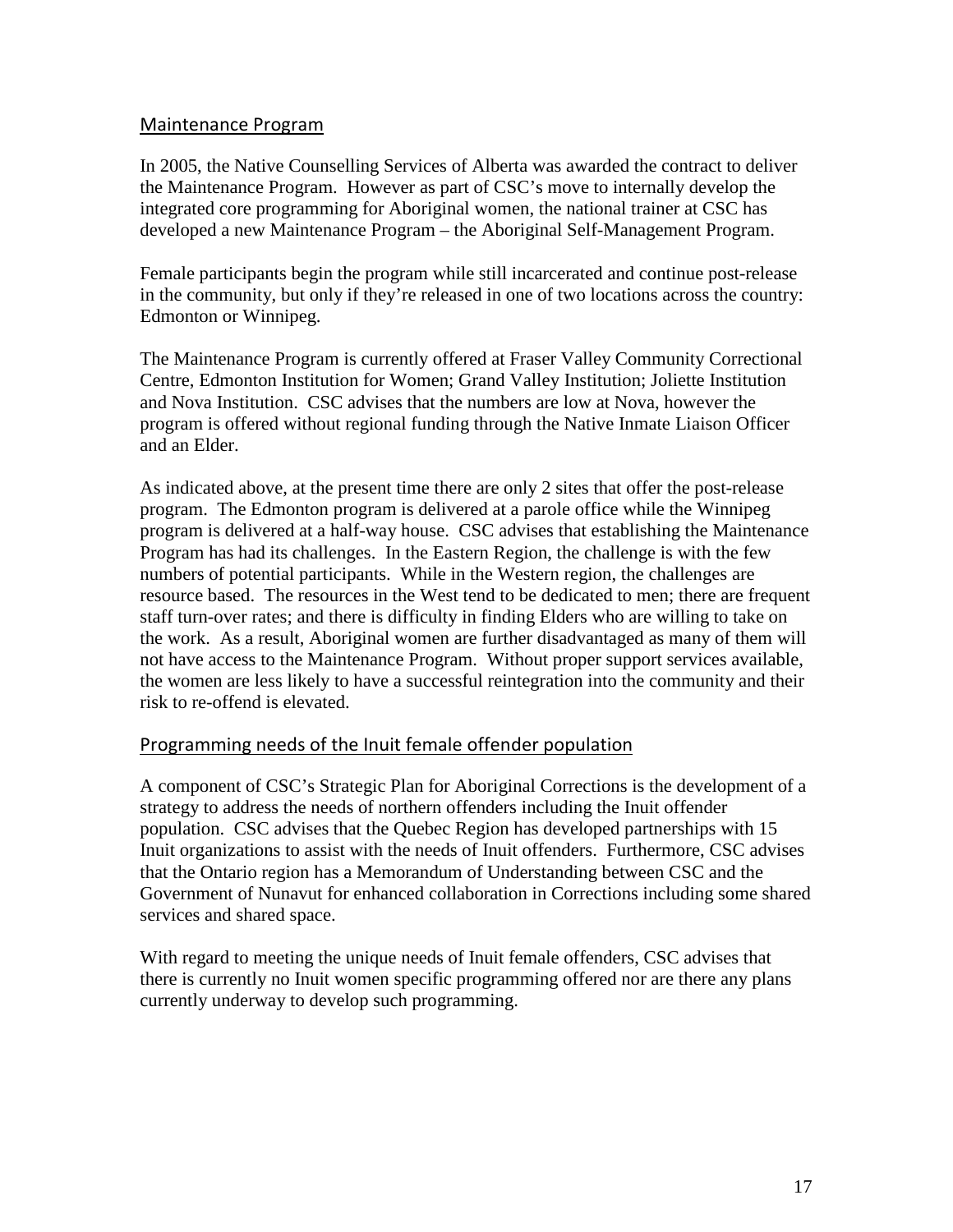At the present time, the only Inuit specific programming available is the Tupiq sex offender program. [77](#page-20-1) The lack of Inuit specific programming is problematic for Inuit offenders who are already so isolated from their families, community and culture. The lack of culturally and gender appropriate programming for Inuit women does nothing to increase their chances for parole nor does it enhance their opportunity for a successful reintegration into the community. To offer Aboriginal programming that focuses on First Nations and Métis culture and spirituality may not be suitable for Inuit women as the teachings may be inconsistent with the beliefs and practices of the Inuit people who are a distinct people within the Aboriginal peoples of Canada.

CSC may be challenged by the development and delivery of programming specific to meet the needs of Inuit women given the low numbers. In 2009-2010, Inuit women accounted for .03% of the inmate population, translating into a total of 7 Inuit women in Federal Corrections during that period.<sup>[78](#page-23-1)</sup> That being said, if the women were placed in a central location program delivery would be possible along with access to Inuit Elders; thereby addressing in some ways the issues of isolation and dislocation from community and culture. The effect of which could be increased opportunities for parole eligibility and a higher chance of successful community reintegration.

### <span id="page-23-0"></span>Education and Employment Programs

The emphasis in Corrections programming over the past 10 years has been placed on substance abuse and violence relapse prevention<sup>[79](#page-23-2)</sup> while educational and employment programming has been made a secondary priority. Within the rehabilitative context, it is vital to address the underlying factors contributing to criminal conduct; however it is also necessary to prepare individuals for their return to the community with a marketable skill set to gain and maintain employment which also contributes to reducing recidivism rates.

In 2007, the CSC Review Panel heard submissions from the Congress of Aboriginal Peoples (CAP) regarding CSC programming. CAP's submissions identified a gap in employment and vocational programming for Aboriginal offenders. As such, they urged CSC to create programming that is responsive to the unique circumstances of Aboriginal peoples:

"…work programs must address the unique needs of Aboriginal offenders and must consider the types of employment that might be available to them in the communities to which they may be released."[80](#page-23-3)

The communities that Aboriginal peoples are returning to whether urban or rural pose a myriad of challenges. Census data shows that many Aboriginal people are migrating to

 $77$  Tupiq is a high intensity treatment program based on social learning. Participants receive 255 hours of treatment over a 16 week period to address sexually abusive behaviour within a holistic framework. See Correctional Service Canada, "The Tupiq program, Inuit community development in an institutional program," online:  $\frac{\text{http://www.csc-  
sc.cgc.ca/text/plot/forum/e143/e143k-eng.shtml>}}{78.4}$ .

<span id="page-23-4"></span><span id="page-23-3"></span><span id="page-23-2"></span><span id="page-23-1"></span><sup>&</sup>lt;sup>[78](http://www.csc-scc.gc.ca/text/pblct/forum/e143/e143k-eng.shtml)</sup> *Accountability Framework 2009/2010* at 18. *The Accountability Framework 2009/2010* at 18. <sup>79</sup> Correctional Service of Canada Review *Public Safety*, Report of the Correctional Service of Canada Review Panel. Ottawa 80 "Brief to the Panel Review of CSC Operational Priorities, Strategies and Plans," Congress of Aboriginal Peoples, May 2007, page 7. See *A Roadmap to Public Safety*, 2007, at 47-48.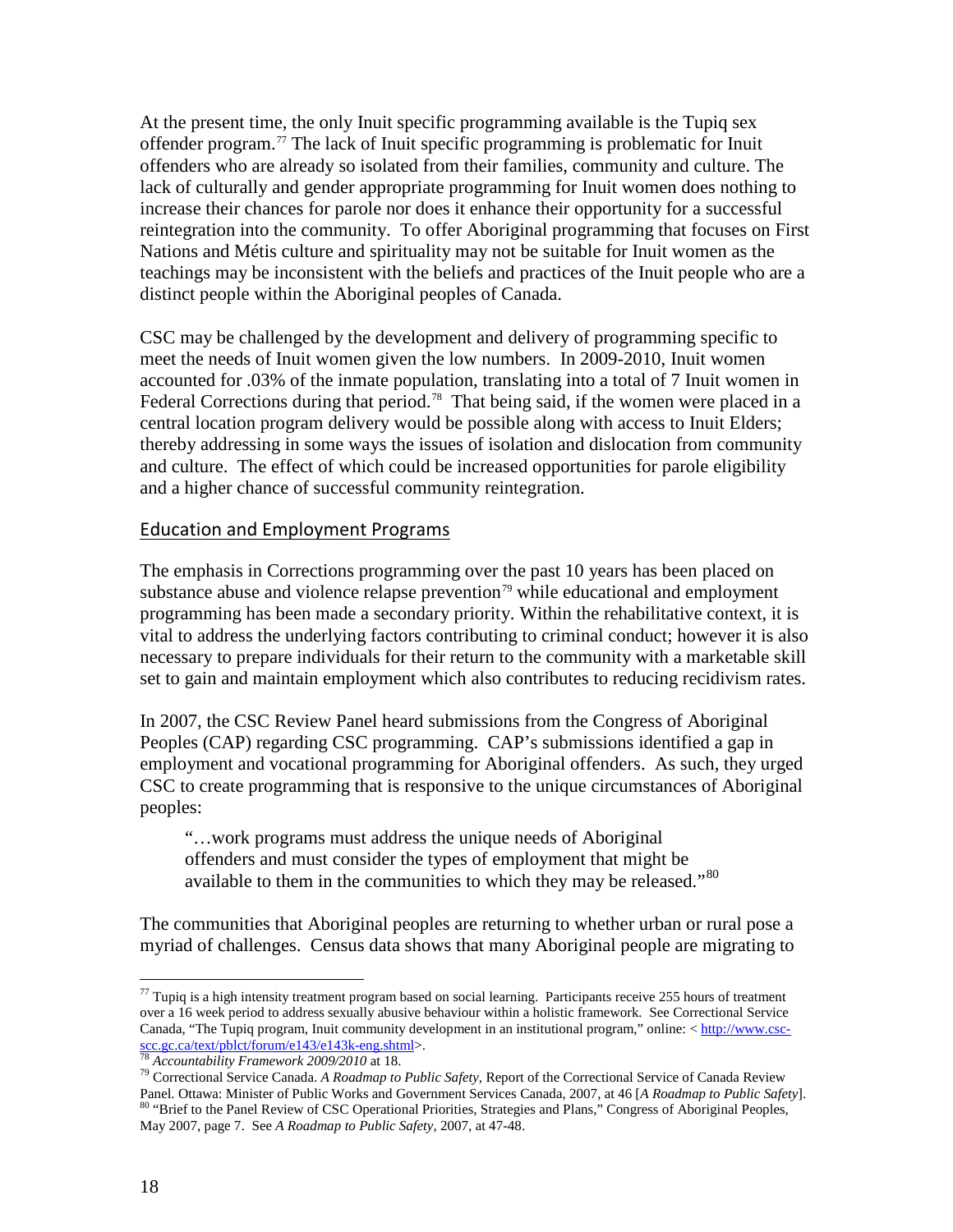urban centres where they contend with issues of social marginalization and systemic barriers to employment. Furthermore, an Aboriginal woman who has a federal conviction must contend with yet another barrier to obtaining employment.

In the context of a rural community, Aboriginal peoples must contend with the socioeconomic disadvantages of life in a remote community including struggling to have their most basic needs met such as clean drinking water and adequate housing. In addition to the stress associated with poverty and violence, employment opportunities are different and often times limited when compared to those available in an urban setting.

The Review Panel heard that overall Aboriginal peoples' employment needs were going unmet. This gap in services was even more pronounced for Aboriginal women who are further disadvantaged on the basis of gender. The Canadian Human Rights Commission (CHRC) addressed the Panel speaking to the unmet vocational needs of women offenders:

In 1996, the Arbour Report recommended that priority be given to work programs that have a vocational training component. However, in 2003, the Auditor General in her report on the reintegration of women offenders found that there are few vocational programs available to women offenders and that women offenders have minimal access to meaningful work opportunities while incarcerated. <sup>[81](#page-23-4)</sup>

The CHRC's submissions were echoed by that of the Canadian Association of Elizabeth Fry Societies who advised that women offenders employment needs were not only neglected within the institutions but that their needs were further neglected upon re-entry into the community as there are insufficient accommodation and support services available.[82](#page-24-0)

In order to address the deficit in employment programming for Aboriginal offenders, the Review Panel recommended a strategy be developed and implemented which links Corrections and other federal government departments. The Panel held that connecting employment strategies for Aboriginal offenders with federal government economic growth initiatives is a critical step to ensure that Aboriginal offenders are prepared for and have employment opportunities available to them in their communities.<sup>[83](#page-24-1)</sup> The Panel emphasized the significance of collaboration when it stated:

Successful Aboriginal employment initiatives can only be realized if CSC works in close cooperation with federal government departments and is an integral part of the government's initiatives to identify Aboriginal solutions by Aboriginal communities.<sup>[84](#page-24-2)</sup>

<span id="page-24-3"></span><sup>&</sup>lt;sup>81</sup> "The Canadian Human Rights Commission's Submission to the Correctional Service of Canada Review Panel,"

<span id="page-24-0"></span>June 11, 2007, page 10. See *A Roadmap to Public Safety*, 2007, 48.<br><sup>82</sup> "Submission of the Canadian Association of Elizabeth Fry Societies to the CSC Review Panel," June 10, 2007, page<br>13. See *A Roadmap to Public Safety* 

<span id="page-24-2"></span><span id="page-24-1"></span><sup>&</sup>lt;sup>83</sup> A Roadmap to Public Safety at 74.<br><sup>84</sup> A Roadmap to Public Safety at 74.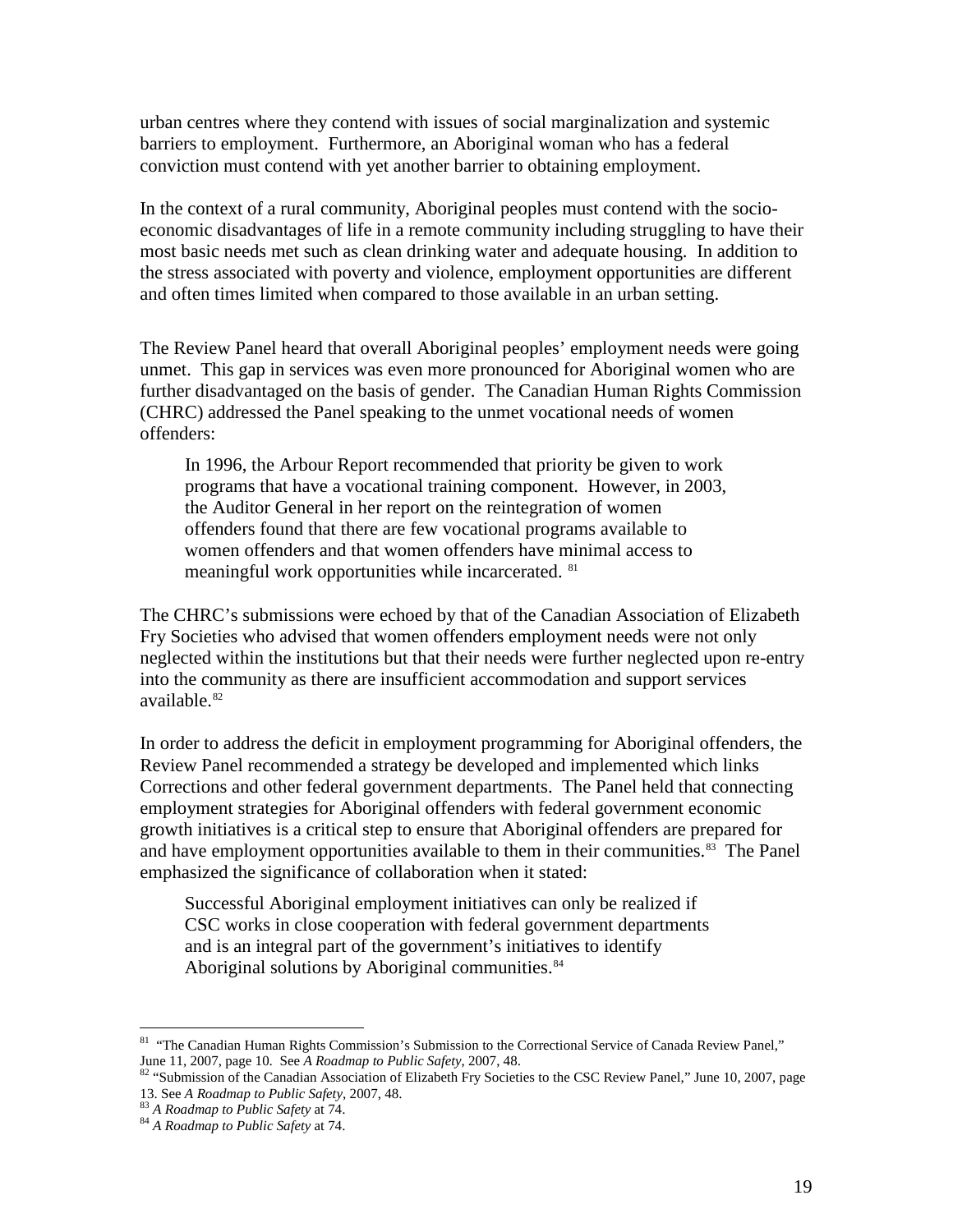It is unknown whether CSC adopted the Review Panel's recommendation as efforts to confirm such information were not received at the time of this report. That being said, three years after the Panel's Report, Aboriginal offenders continue to have a high rate of education and employment needs: 74.2% of all Aboriginal offenders in 2009-2010, identified employment and education needs. At a rate of 79.7%, First Nations women were the group who identified at intake the greatest need for education and employment programming.<sup>[85](#page-24-3)</sup>

In January 2010, the Women Offender Sector (WOS) implemented the National Employment Strategy for Women. In support of the strategy, WOS and CORCAN implemented the  $2009-2011$  action plans.<sup>[86](#page-25-0)</sup>

Over the 2009-2010 fiscal year, the WOS provided each of the women offender institutions with resources to deliver and enhance employment opportunities for women. Programming included: delivery of the National Employability Skills program, Social Integration Program and Guiding Circles, a program created specifically for Aboriginal women.<sup>[87](#page-25-1)</sup>

The results will be monitored by CORCAN quarterly. At the time of this report, the results were not made public. The latest results available regarding employment programming can be found in CORCAN's 2008-2009 Annual Report, which indicates that 141 female inmates worked at CORCAN shops.<sup>[88](#page-25-2)</sup>

In addition to the work programs, CORCAN also offers third-party certified vocational training. CORCAN works in partnership with community colleges and industrial organizations offering a range of certification programs.

Certificates earned in 2008-09 included, but were not limited to, basic food safety, workplace hazardous materials, information systems, safe start pre-employment, first aid, construction skills, forest fire fighting, and construction safety. Female offenders as a group earned a total of 620 certificates. Aboriginal women earned over 30% of the certificates issued to female offenders that year, for a total of 196 certificates.

The vocational certificates are a step in the right direction in terms of improving employment opportunities for Aboriginal women. In order to best meet the employment and education needs of Aboriginal female offenders, CSC ought to develop and implement a strategy as recommended by the Review Panel that facilitates linkages between CSC and outside government departments and non-government Aboriginal and mainstream social agencies. Aboriginal women offenders require employment and educational programming that addresses their unique circumstances not only while they are incarcerated but also after their release. To facilitate a successful re-entry into the

<span id="page-25-2"></span><span id="page-25-1"></span>

<span id="page-25-0"></span><sup>&</sup>lt;sup>85</sup> Strategic Framework 2009/2010 at 10.<br><sup>86</sup> Strategic Framework 2009/2010 at 14.<br><sup>87</sup> Accountability Framework 2009/2010 at 14-15.<br><sup>87</sup> Accountability Framework 2009/2010 at 14-15.<br><sup>88</sup> Correctional Service Canada. COR [http://www.csc-scc.gc.ca/text/prgrm/corcan/pblct/ar/08-09/ar-eng.shtml.](http://www.csc-scc.gc.ca/text/prgrm/corcan/pblct/ar/08-09/ar-eng.shtml) Note there was no breakdown of how many of the 141 women who worked in CORCAN shops were Aboriginal women.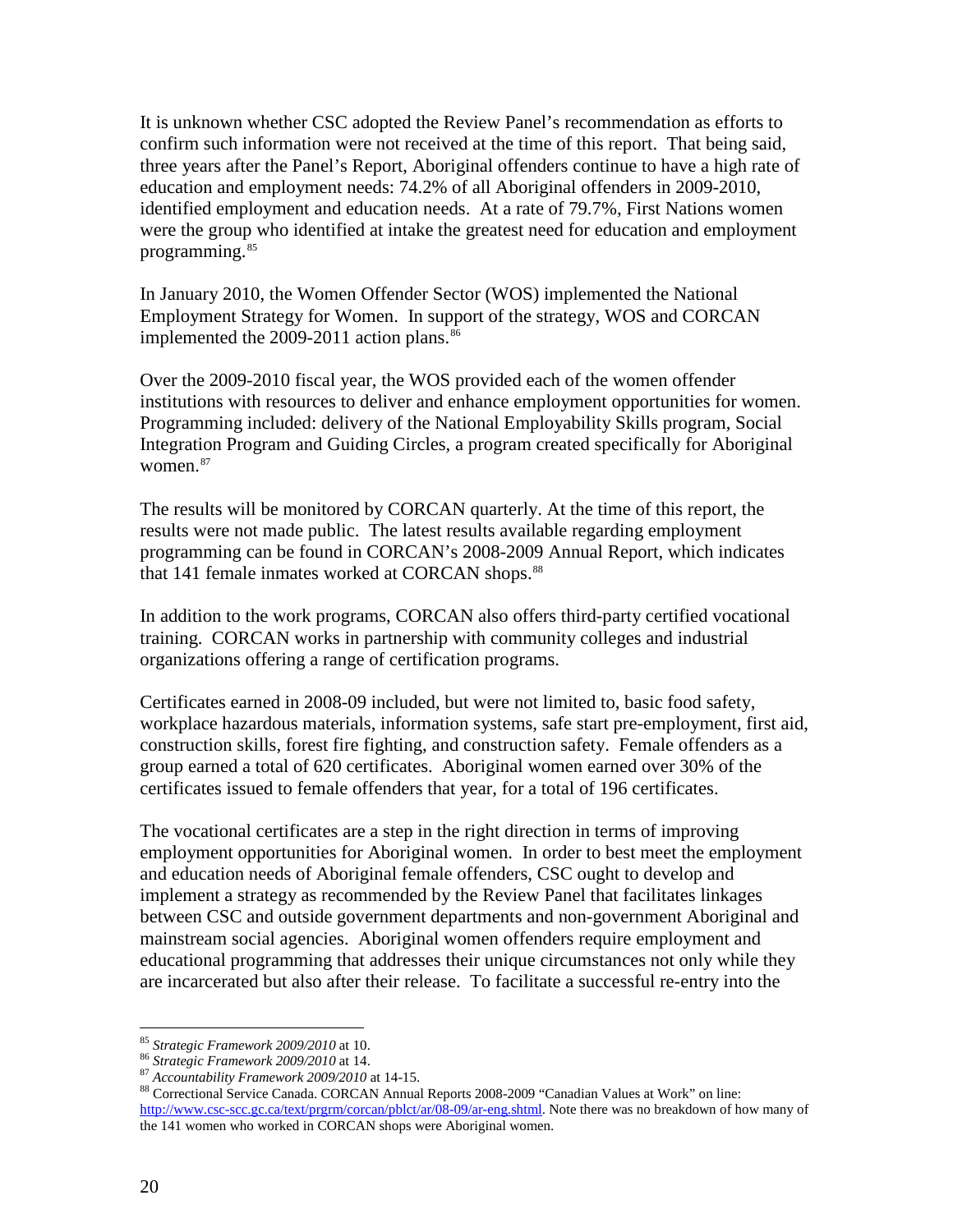community and to reduce the rate of recidivism, Aboriginal women require access to support services that address all of their needs including occupational needs.

### <span id="page-26-0"></span>Mother-Child Program and Aboriginal Women

The Mother-Child Program established in 2001, which allows some women to keep their young children with them while incarcerated underwent significant policy changes in 2008 when then Minister of Public Safety, Stockwell Day, announced that participant eligibility for the program will exclude women who have been convicted of serious crimes involving violence, children, or crimes of a sexual nature.

Furthermore, additional changes included the reduction in age of part-time children participants from 12 years old to 6 years old and imposed additional requirements from Child and Family Services prior to program admission.

The impact of the policy changes resulted in a significant decline in program participation. According to Howard Sapers, the Correctional Investigator of Canada, prior to 2008, the program could have as many as two dozen women participating across the country at any one time.<sup>[89](#page-25-0)</sup> As of March 2011, according to CSC there was only one participant in the program, a woman at Quebec's Joliette Institution. There are currently no Aboriginal women or Aboriginal children participating in the program.

The changes implemented in 2008 may have served to further isolate Aboriginal women from their families and Aboriginal children from their mothers. Given the traumatic history of government policies enacted to remove Aboriginal children from their families<sup>[90](#page-26-1)</sup> and the child welfare system's involvement in such policies, this policy could have a particularly harsh impact on the Aboriginal community.

The fact that Aboriginal women are over-represented in terms of violent offences disproportionately disqualifies many of them from applying to the Mother-Child Program. Furthermore, of those Aboriginal women who are eligible to apply, the additional requirement of child welfare services involvement will likely deter many given the troubled history and current over-representation of Aboriginal children in the child welfare system. Aboriginal children currently make up 40% of all children in care while comprising only 5% of the child population in Canada.<sup>[91](#page-26-2)</sup> For all of the aforementioned reasons, a great deal of distrust and suspicion of child welfare services exists within the Aboriginal community.

Associated travel cost is another deterrent for Aboriginal participation. CSC offers no assistance to the family to bring the child to the program. This is a financial burden that many Aboriginal families simply cannot afford particularly given the great distance many would have to travel between their home community and the correctional institution. The

 <sup>89</sup> Montreal Gazette, "Feds have sheltered prison-mother program: Advocates" November 30, 2010, online: [http://www.montrealgazette.com/life/Feds+have+sheltered+prison+mother+program+Advocates/3908005/story.html.](http://www.montrealgazette.com/life/Feds+have+sheltered+prison+mother+program+Advocates/3908005/story.html)<br><sup>90</sup> Such as the Residential School System and the 60's Scoop.

<span id="page-26-3"></span><span id="page-26-2"></span><span id="page-26-1"></span><sup>&</sup>lt;sup>91</sup> See Blackstock, C., "Why Addressing the Over-Representation of First Nations Children in Requires a New Theoretical Approach", *Journal of Social Work Values and Ethics*, Fall 2009 vol 6, #3.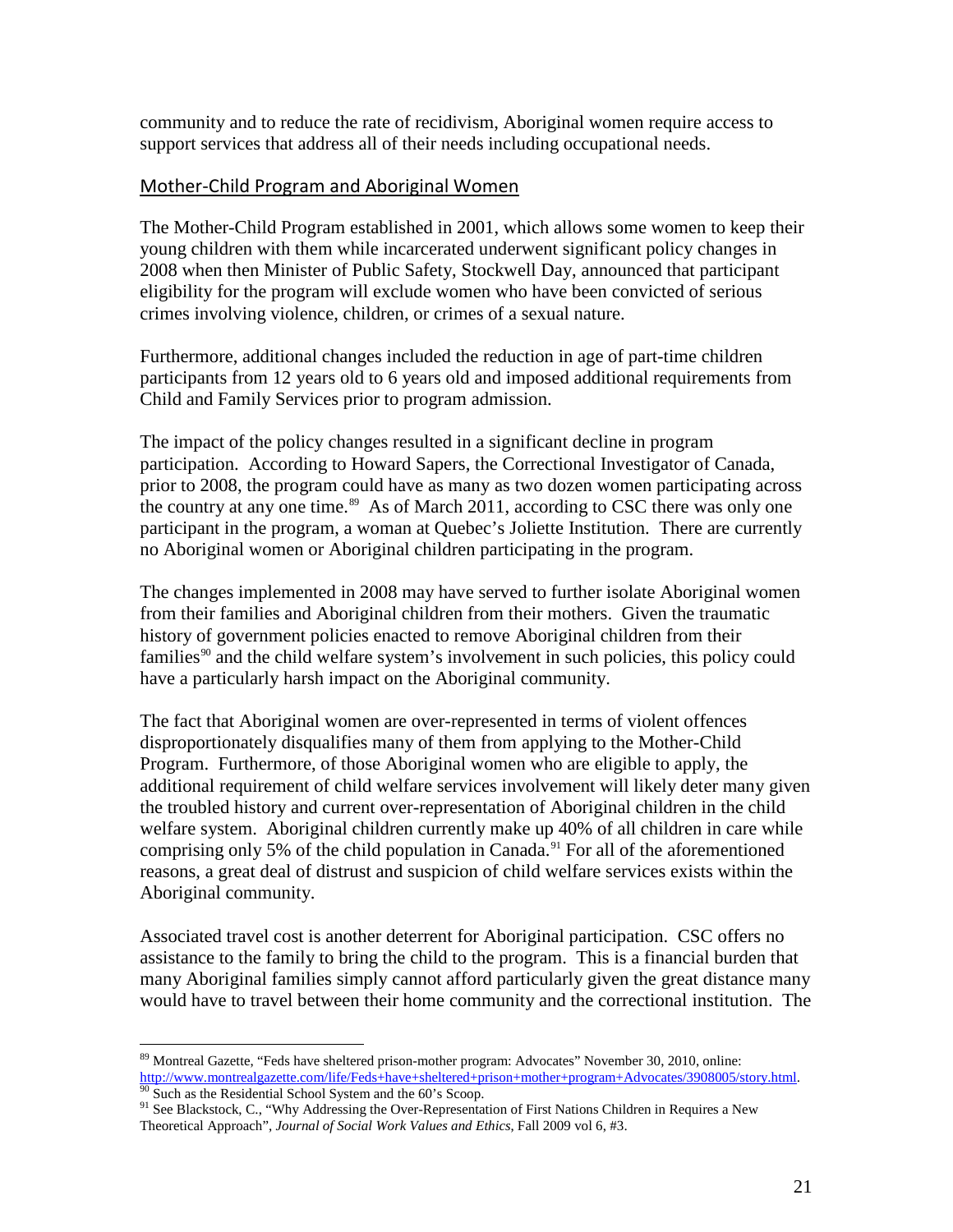distance is even further for many Inuit women as there are only 6 facilities for federally sentenced women across the country, none of which are located in the north.

The policy does not define what a "serious crime involving violence" is, as such, program entry is at the discretion of the institutional warden. In terms of consistency with granting program entry, this could be problematic. CSC has already identified an issue with capacity as the spaces originally designated for the program have since been converted into living units for the inmates.<sup>[92](#page-26-3)</sup> That being said, program longevity is not likely to occur. Furthermore, given the current policy restrictions and admissions criteria, it is highly unlikely that there will be an increase in Aboriginal women participation in the Mother-Child program.

<span id="page-27-0"></span> <sup>92</sup> *Supra.* 96.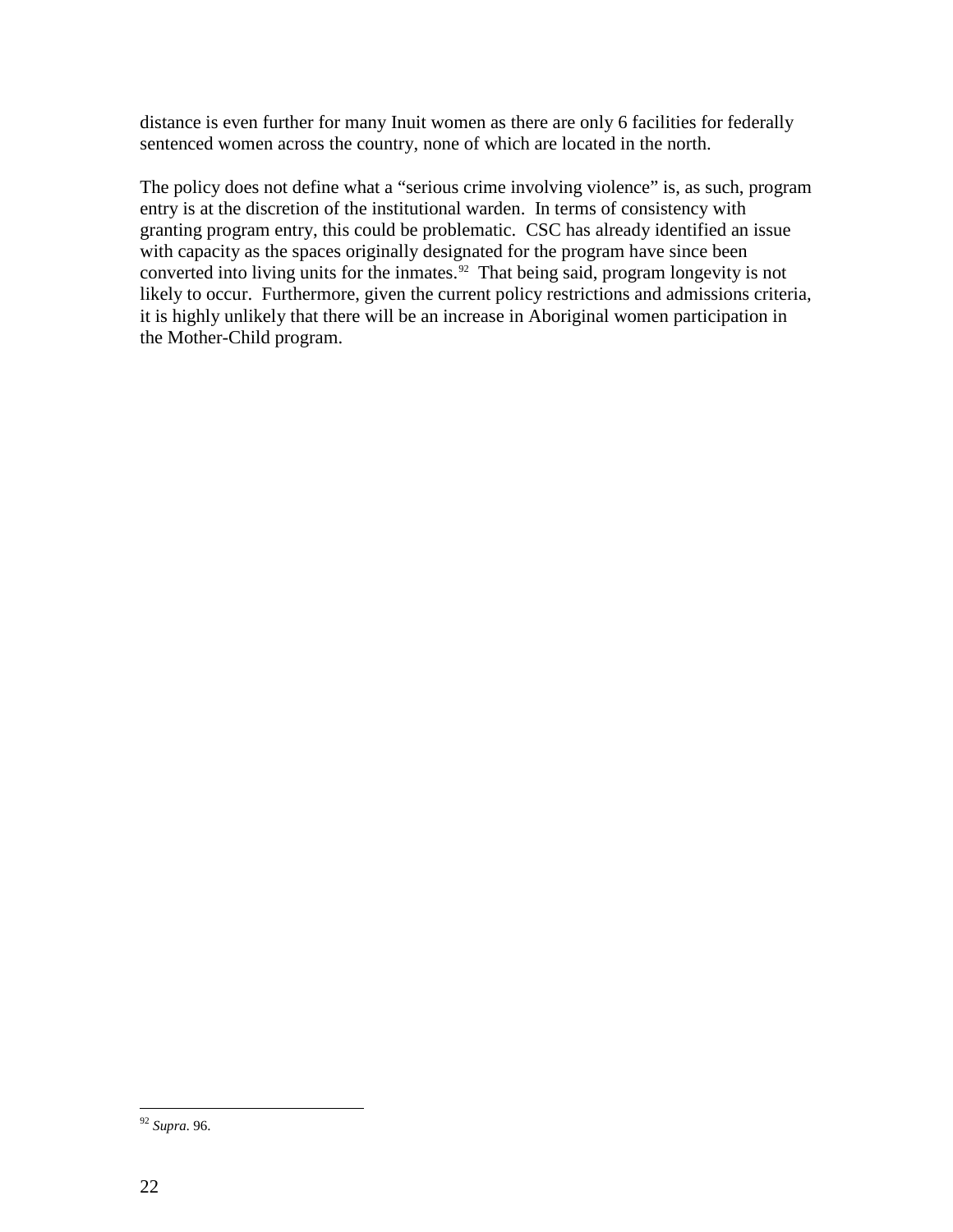### **Classification**

<span id="page-28-0"></span>*There is no accidental relationship between our convictions for violent offences, and our histories as victims. As victims we carry the burden of our memories: of pain inflicted on us, of violence done before our eyes to those we loved, of rape, of sexual assaults, of beatings, of death. For us, violence begets violence: our contained hatred and rage concentrated in an explosion that has left us with yet more memories to scar and mark us.*

Aboriginal Justice Inquiry <sup>[93](#page-27-0)</sup>

#### <span id="page-28-1"></span>Security Classification

The security classification tool used by CSC is the Custody Rating Scale (CRS), a tool designed for, and tested on a predominantly white male population.<sup>94</sup> The tool is first applied upon entering a facility during the Offender Intake Assessment process to determine the classification (minimum, medium or maximum) and placement of the individual.<sup>[95](#page-28-3)</sup> The tool may be applied again to the individual throughout the course of their sentence to re-evaluate their security level.<sup>[96](#page-28-4)</sup>

The scale assesses a number of factors including employment, marital status, family situation, associates, social interaction, substance abuse, community functioning, personal and emotional orientation and attitude. $97$  During the Offender intake Assessment process "risk factors" are assessed based on the seriousness of the current offence as well as the individual's criminal history.<sup>98</sup> The scale may be re-applied during a person's sentence on the basis of "Institutional Adjustment." For example, the scale may be applied to an inmate as a result of behaviour that is deemed to be disruptive within the prison, including incidents of self-harm or suicide attempts<sup>[99](#page-28-7)</sup> which typically will result in a raised security level. A higher classification level means limited or no access to core programs which impacts parole eligibility and success for re-entry into the community.

<span id="page-28-8"></span>Overall, Aboriginal inmates are consistently over-classified resulting in a disparity between Aboriginal offenders and non-Aboriginal offenders' placement in minimum

 <sup>93</sup> Aboriginal Justice Inquiry quoting Fran Sugar and Lana Fox, *Survey of Federally Sentenced Aboriginal Women in the Community* (Ottawa: Native Women's Association of Canada, 1990) at 8.<br><sup>94</sup> Campbell, A. (2004) Federal Sentenced Women and Security Classification, available on line:

<span id="page-28-2"></span>[http://www.prisonjustice.ca/politics/security\\_classifciation.pdf](http://www.prisonjustice.ca/politics/security_classifciation.pdf) ["*Federal Sentenced Women and Security* 

*Classification*"] at 2.<br><sup>95</sup> Commissioner's Direction 705-7, "Security Classification and Penitentiary Placement" 2010-02-10 available on line:

<span id="page-28-4"></span><span id="page-28-3"></span>[<sup>&</sup>lt; http://www.csc-scc.gc.ca/text/plcy/cdshtm/705-7-cd-eng.shtml>](http://www.csc-scc.gc.ca/text/plcy/cdshtm/705-7-cd-eng.shtml) [CD 705-7] <sup>96</sup> *Federal Sentenced Women and Security Classification* at 2. See also *A Needs Assessment of Federal Aboriginal* 

<span id="page-28-6"></span><span id="page-28-5"></span><sup>&</sup>lt;sup>97</sup> CD 705-7.<br><sup>98</sup> *Federal Sentenced Women and Security Classification* at 2 and s. 17 of the CCRA.<br><sup>99</sup> *Federal Sentenced Women and Security Classification* at 3.

<span id="page-28-7"></span>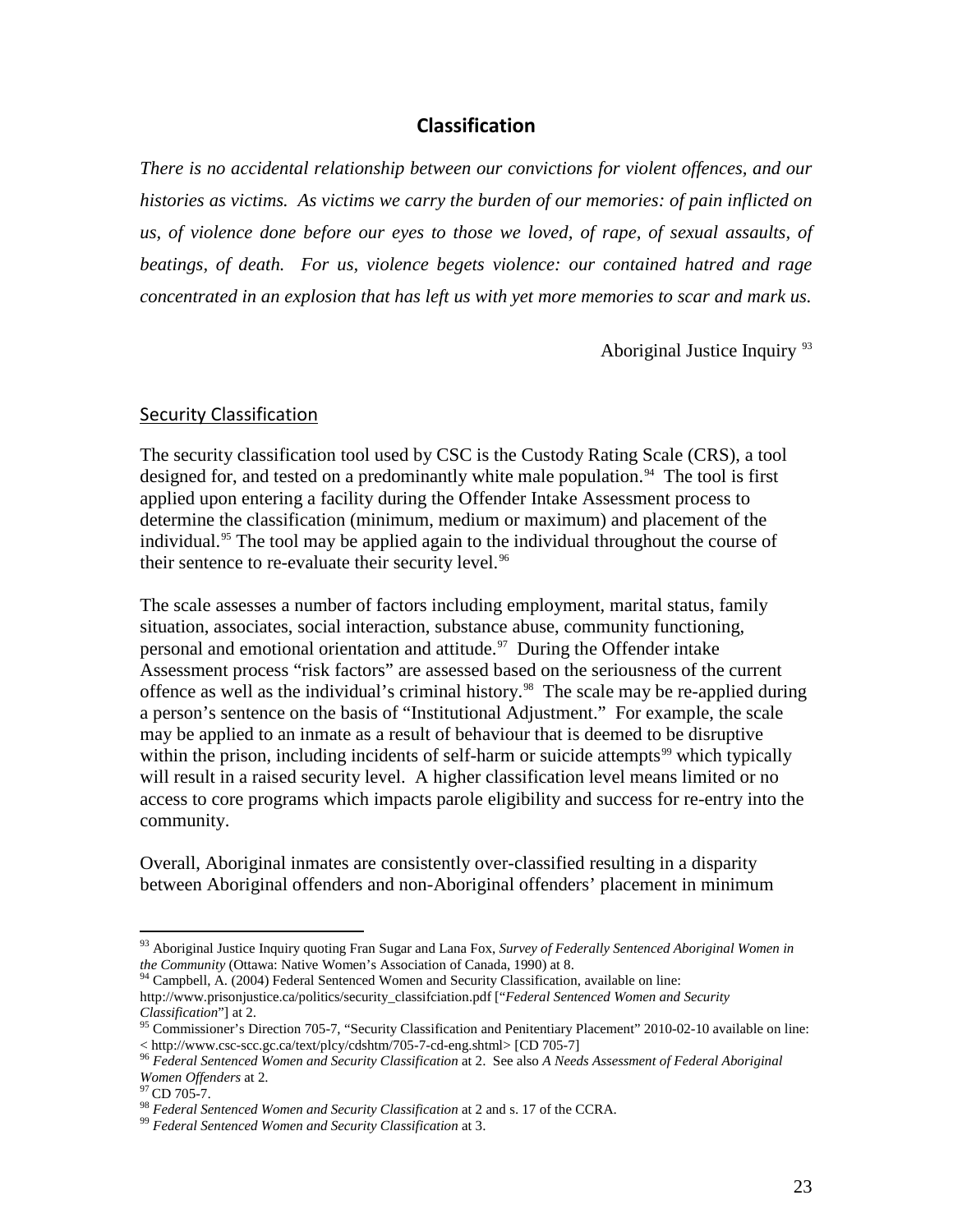security institutions. Aboriginal offenders are placed in minimum security institutions at only half the rate of their non-Aboriginal counterparts.<sup>[100](#page-28-8)</sup>

The disparity is even more pronounced in terms of Aboriginal women. As of September 31, 2007, Aboriginal women made up 45% of the women classified at a maximum security designation; 44% of the medium-security population and only 18% of those women at a minimum security classification.<sup>[101](#page-29-0)</sup>

The scale fails to take into account any cultural or gender specific issues, as such Aboriginal women are at a double disadvantage on the basis of race and gender. Aboriginal women are pre-disposed to a higher classification due to a number of systemic and historical factors which contribute to their life circumstances and experiences. Professor Patricia Monture-Angus commented on this aspect of systemic discrimination when she wrote:

Both dislocation and disconnection are the result of colonial experiences such as child welfare apprehensions, residential schools and registration systems established under the Indian Act. Dislocation and disconnection remain predominant experiences of those who live within correctional institutions in Canada. The refusal of Aboriginal women to trust the "helping" services of the prison becomes one more strike against them. They are then seen as uncooperative. They are kept at a high security classification and denied parole.<sup>[102](#page-29-1)</sup>

The scale is applied on an individual basis as such it fails to take in account the collective experiences of Aboriginal peoples such as the Residential School System, the 60s scoop,  $103$  and discriminatory government policies and laws,  $104$  all of which have contributed to the gross over-representation of Aboriginal peoples within the criminal justice system.

For Aboriginal women, the collective context is all the more relevant, as they have been even further marginalized than their male counterparts, within their communities due to the affects of colonization. Within her paper "*Women and Risk: Aboriginal Women, Colonialism and Corrections Practice*," Professor Patricia Monture-Angus, writes about

<sup>&</sup>lt;sup>100</sup> Office of the Correctional Investigator. Annual Report of the office of the Correctional Investigator 2007-2008. Ottawa: minister of Public Works and Government Services Canada, 2008, online: [http://www.oci-](http://www.oci-bec.gc.ca/rpt/pdf/annrpt/annrpt20072008-eng.pdf)

<span id="page-29-1"></span>

<span id="page-29-0"></span>bec.gc.ca/rpt/pdf/annrpt/annrpt20072008-eng.pdf at 33 [OCI Report 2007-2008].<br><sup>[101](http://www.oci-bec.gc.ca/rpt/pdf/annrpt/annrpt20072008-eng.pdf)</sup> *Ibid.* at 33.<br><sup>102</sup> Patricia Monture-Angus, "Aboriginal Women and Correctional Practice: Reflections on the Task Force on Federally Sentenced Women," in Kelly Hannah-Moffatt and Margaret Shaw, eds., An Ideal Prison? Critical Essays on Women's Imprisonment in Canada (Halifax, 2000), p. 56 [Aboriginal Women and Correctional Practice].<br><sup>103</sup> The 60s Scoop refers to the adoption of First Nations and Métis children in Canada between the 1960s and mid-

<span id="page-29-4"></span><span id="page-29-2"></span><sup>1980</sup>s. Majority of the adoptions took place in the 1960s. In many instances, children were scooped from their homes and communities without the knowledge or consent of families or the community. The removal of the children was based on colonial assumptions that Aboriginal peoples are inferior and unable to provide for their children. See Kimelman, Judge E.C. (1985). No quiet place: Review committee on Indian and Metis adoption and placements. Manitoba Community Services. Many First Nations people believe that the forced removal was a deliberate act of genocide. See Sinclair, Judge M., Phillips, D. & Bala, N. (1991). Aboriginal Child Welfare in Canada. Bala, J., Hornick, J.P. & Vogl, R. (1991). Canadian Child Welfare Law: Children, Families and the State. Toronto: Thompason

<span id="page-29-3"></span><sup>&</sup>lt;sup>104</sup> See Introduction, Aboriginal Women a History of Dislocation and Isolation.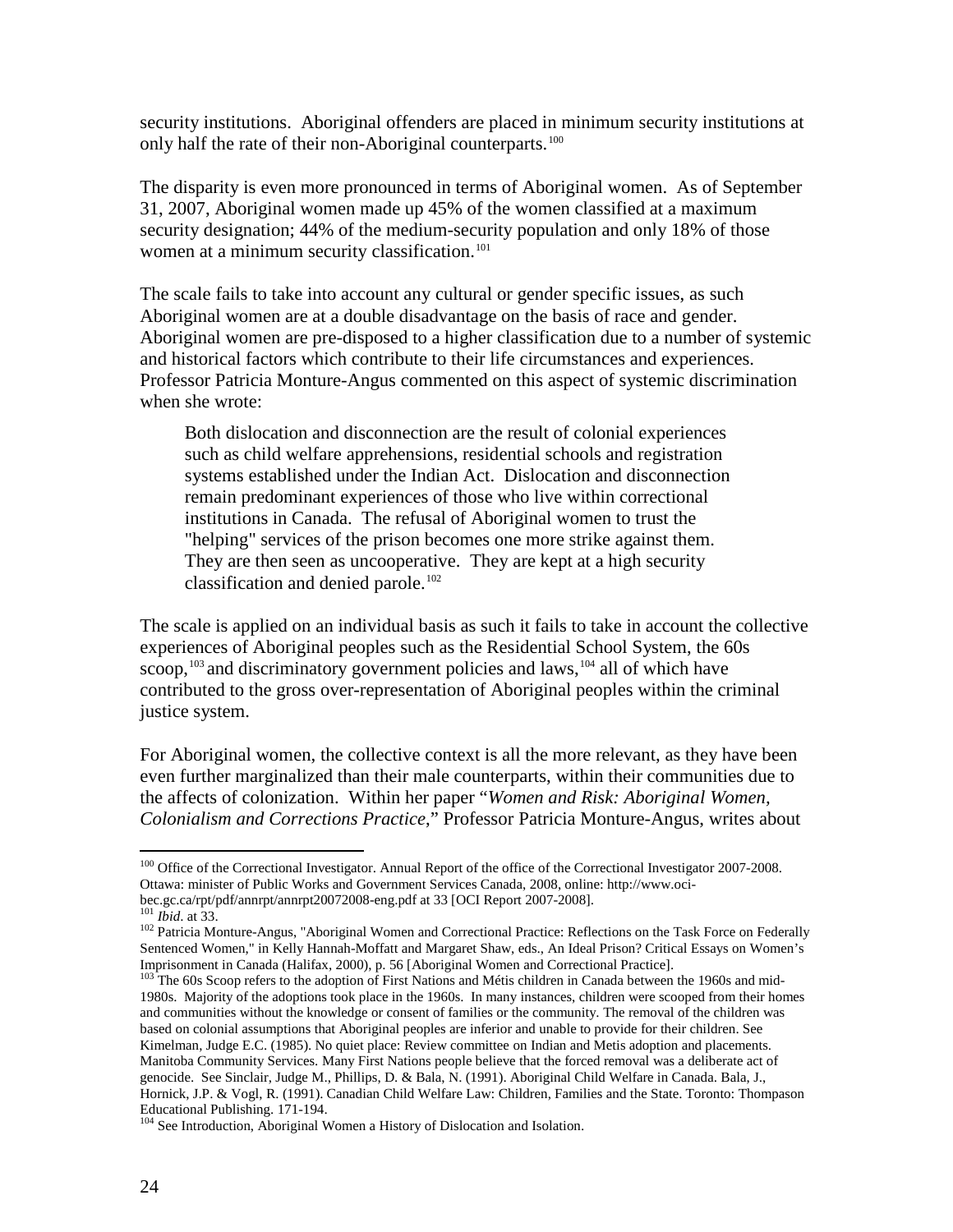the devastating affects that centuries of oppression have had on Aboriginal women, a part of which has resulted in far less social supports for Aboriginal women than non-Aboriginal women.<sup>[105](#page-29-4)</sup> Less access to social supports can contribute to initiation and continued involvement in the criminal justice system.

With regard to the individualized approach of the classification scale, Professor Monture-Angus writes:

These risk scales are all individualized instruments. This must be seen as a significant and central problem for applying these instruments to Aboriginal people (male or female). This individualizing of risk absolutely fails to take into account the impact of colonial oppression on the lives of Aboriginal men and women. Equally, **the colonial oppression has not only had a devastating impact on individuals but concurrently on our communities and nations. This impact cannot be artificially pulled apart as the impact on the individual and the**  impact on the community are interconnected.<sup>[106](#page-30-0)</sup> [emphasis added]

Without adequately taking into account all of the contributing factors which led to the Aboriginal woman's involvement in the criminal justice system, a scale or any similar approach which fails to appreciate the correlation between an Aboriginal woman's life circumstances, from both a collective and individual perspective, will only serve to be an extension of the current discriminatory practice applied.

The current risk management criteria when applied in the context of an Aboriginal community, reveals a middle-class bias to those who are motivated to work within their community as a number of the criteria focus is on employment, substance abuse history and community functioning.<sup>107</sup> Many Aboriginal offenders come from communities that are contending with the effects of centuries of colonization as such they are not fully functioning healthy communities.<sup>[108](#page-30-2)</sup> As such, applying a normative social construct approach to assess risk fails to take into consideration the impact of colonization and obscures the results.[109](#page-30-3) Therefore it follows to reason that an alternative approach that takes into account the systemic issues faced by Aboriginal women and their unique life circumstances must be adopted when conducting any type of risk assessment.

The results of the scale may be further obscured by cultural perceptions of Aboriginal people held by correctional staff administering the assessment. In the report, *Taking Risks: Incorporating Gender and Culture into the Classification and Assessment of*  Federally Sentenced Women,<sup>[110](#page-30-4)</sup> the authors identified racism as a real concern in how the scale is administered in a subjective manner. The authors concluded: "Given that

<span id="page-30-5"></span><span id="page-30-2"></span>

<sup>&</sup>lt;sup>105</sup> Monture Angus, Patricia. 1999. "Women and Risk: Aboriginal Women, Colonialism and Corrections Practice," Canadian Woman Studies Journal. Vol. 19: 24-9 [Women and Risk].

<span id="page-30-1"></span><span id="page-30-0"></span><sup>&</sup>lt;sup>106</sup> *Ibid. Canadian Woman Studies <i>Six Degrees from Liberation, Legal Needs of Women in Criminal and other matters* Online: < http://www.justice.gc.ca/eng/pi/rs/rep-rap/2003/rr03\_la20-rr03\_aj20/p11.html#foot160>.<br>
<sup>108</sup> Aboriginal Women and Correctional Practice at 57.<br>
<sup>109</sup> Supra note 114.<br>
<sup>110</sup> Hannah-Moffatt, Kelly, and Margaret Shaw. Taki

<span id="page-30-4"></span><span id="page-30-3"></span>and Assessment of Federally Sentenced Women in Canada. Ottawa: Status of Women Canada, 2001.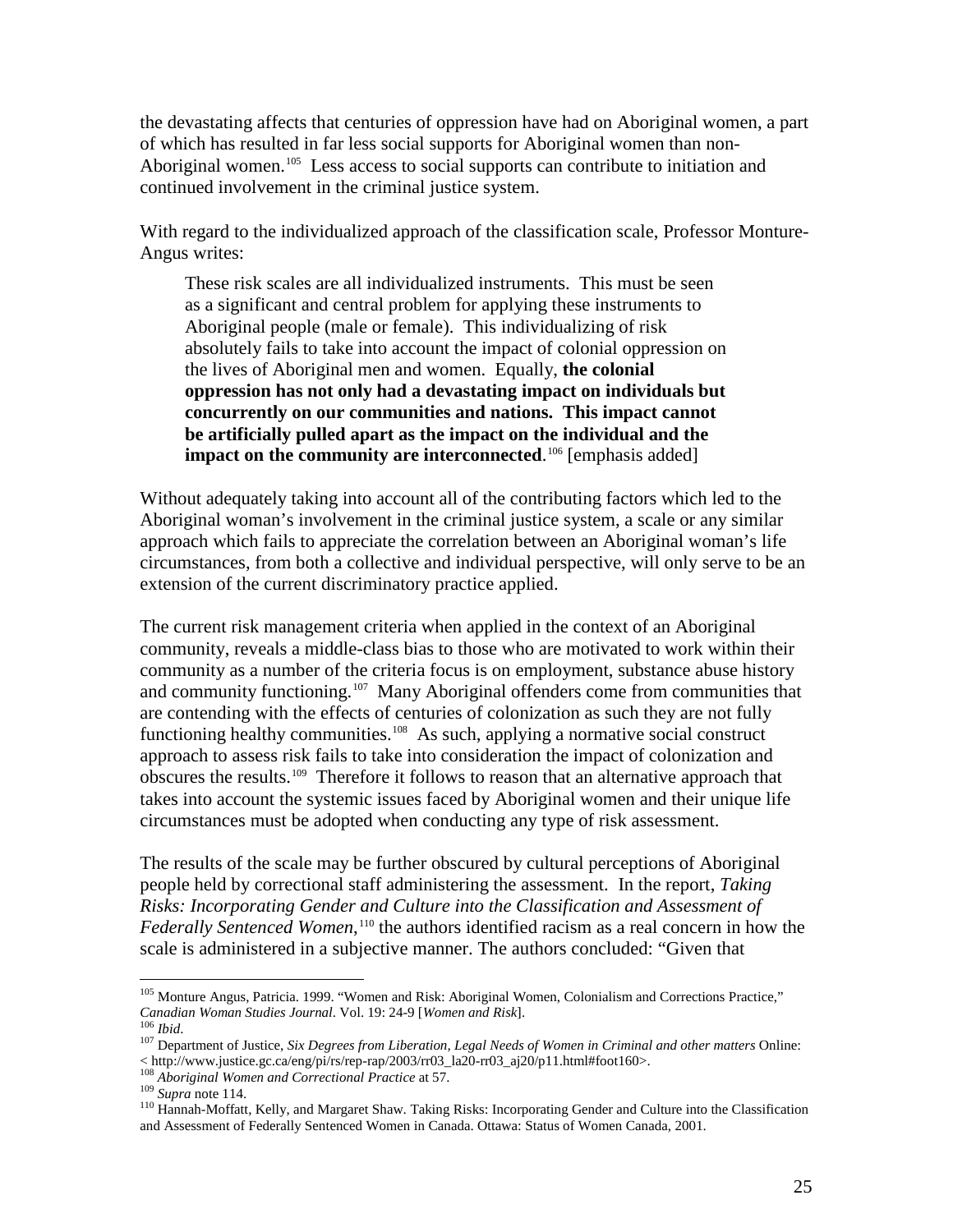Aboriginal women represent less than one percent of Canada's population, the racism of the assessment and classification tools is clear."[111](#page-30-5)

Concerns regarding the use of the classification scale on Aboriginal women have long since been raised from as far back as the 1990s.<sup>112</sup> In 2009, within the Report prepared for the OCI by Michelle Mann, *Good Intentions Disappointing Results: A Progress Report on Federal Aboriginal Corrections*, CSC advised that an initial security classification tool that was to take into consideration issues specific to Aboriginal women was underway as a pilot project at four institutions.<sup>[113](#page-31-1)</sup>

In February 2011, CSC advised that the project expected to last until the fall of 2011 had since been completed. The results, CSC advises were not good, essentially they ended up with almost the same assessment tool already in use. At the time of this report, CSC advised that a plan to move forward was yet to be developed.

<span id="page-31-2"></span><span id="page-31-0"></span><sup>&</sup>lt;sup>111</sup> *Ibid.* at 51.<br><sup>112</sup> See Canada. *Commissioner of Inquiry into Certain Events at the Prison for Women in Kingston. Ottawa: Public* Works and Government Services Canada, 1996. [Arbour Report]

<span id="page-31-1"></span><sup>113</sup> *Mann Report*.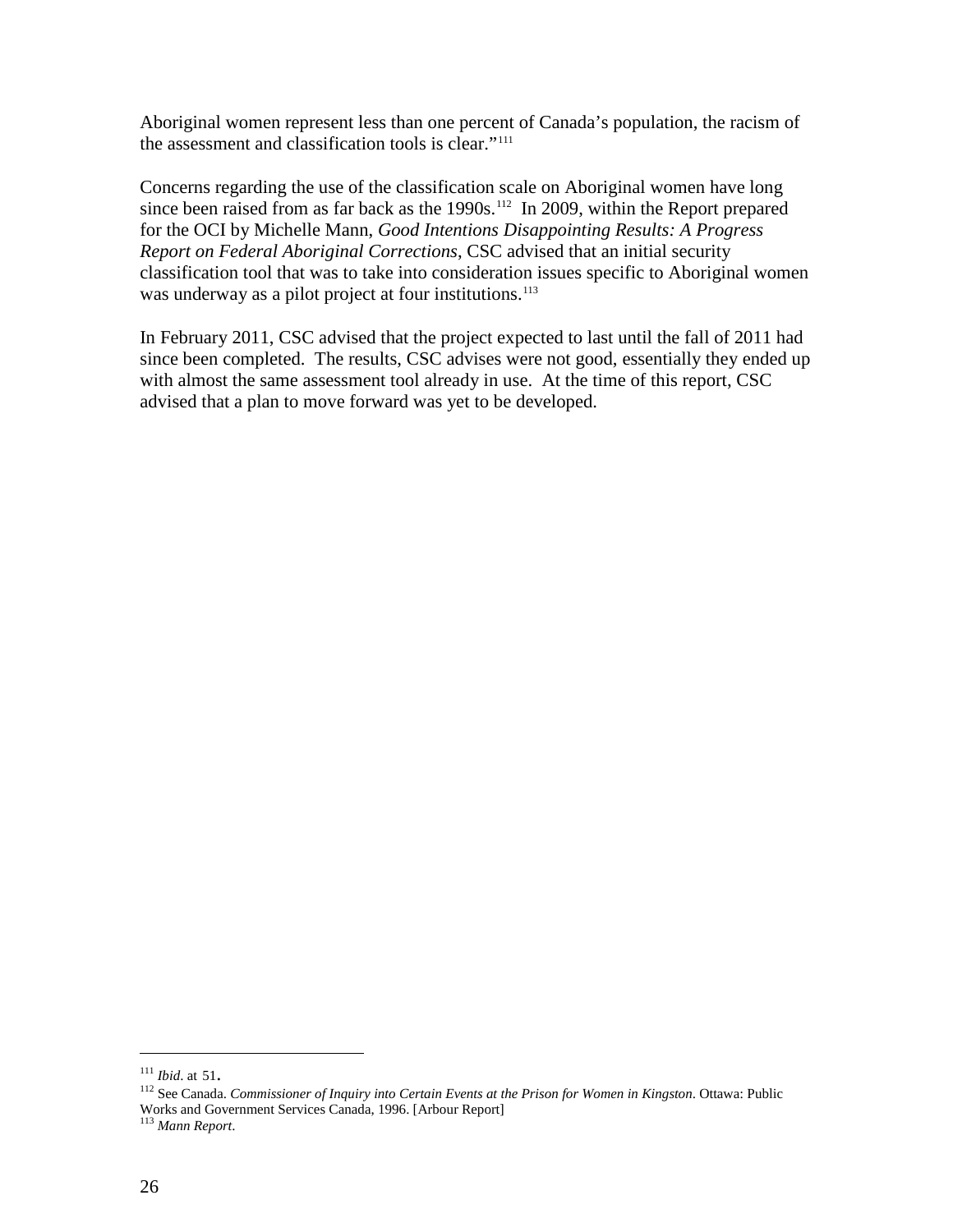### **Management Protocol**

<span id="page-32-0"></span>Management Protocol was first introduced in 2003 as part of the Secure Unit Operational Plan. The Protocol is not a classification designation nor does it originate from a Commissioner's Directive, <sup>[114](#page-31-2)</sup> nonetheless the status has been applied over the past several years, almost exclusively to manage high needs/high risk Aboriginal women offenders.

The Protocol is a "super maximum designation"<sup>[115](#page-32-1)</sup> that a female inmate may be elevated to after her involvement in an incident that has either caused serious harm to others or may have jeopardized other persons and she is deemed to be unmanageable in the regular maximum security population. $116$ 

The security driven approach of the Management Protocol status is strikingly similar to the Special Handling Unit (SHU) for men<sup> $117$ </sup> and in some regards it is even more regimented than the SHU. The woman's movement and human interactions are so intensely controlled that in order for her to leave the secure unit she is required to be accompanied by three staff members and will typically have physical constraints applied to her in the form of handcuffs and leg irons.<sup>[118](#page-32-4)</sup>

The affect of the isolation could be particularly harmful to the mental health and well being of women on Management Protocol. For a woman within the initial phases of the status, the isolation from human interaction is even more restricted as there is no contact with other female inmates permitted for months at a time.<sup>[119](#page-32-5)</sup> The time on Management Protocol is measured not by days but rather in months.<sup>[120](#page-32-6)</sup>

The use of such a restrictive approach does nothing to further a woman's rehabilitative progress as women on Management Protocol are denied access to programming and leisure activities.[121](#page-32-7) The OCI has criticized the use of the Protocol, Howard Sapers, Correctional Investigator of Canada stated in the 2008-2009 OCI Report:

I have very serious concerns about the impact of this form of harsh and punitive confinement on the mental health and emotional well-being of these women. They need intervention and treatment, not deprivation. I think most Canadians would agree that in the 21st century there must be safer and more humane ways for our correctional system to assist a handful of high-needs women offenders.

On March 31, 2009, four of the five women on Management Protocol were Aboriginal women, while the fifth woman was a member of a visible minority.<sup>122</sup> As of March 2011,

<span id="page-32-1"></span><sup>&</sup>lt;sup>114</sup> OCI Annual Report 2008-2009.<br><sup>115</sup> NWAC, Federally Sentenced Aboriginal Offenders, prepared for the National Aboriginal Women's Summit June<br>20-22, 2007, Corner Brook NL. Online: http://www.laa.gov.nl.ca/laa/naws/pdf/ 20-22, 2007, Corner Brook NL. Online: http://www.laa.gov.nl.ca/laa/naws/pdf/nwac-federally.pdf<br><sup>116</sup> OCI Annual Report 2008-2009.<br><sup>117</sup> *Ibid.*<br><sup>118</sup> *Ibid.*<br><sup>118</sup> *Ibid.*<br><sup>120</sup> *Ibid.*<br><sup>121</sup> *Ibid.*<br><sup>121</sup> *Ibid.* 

<span id="page-32-2"></span>

<span id="page-32-3"></span>

<span id="page-32-5"></span><span id="page-32-4"></span>

<span id="page-32-6"></span>

<span id="page-32-7"></span>

<span id="page-32-8"></span>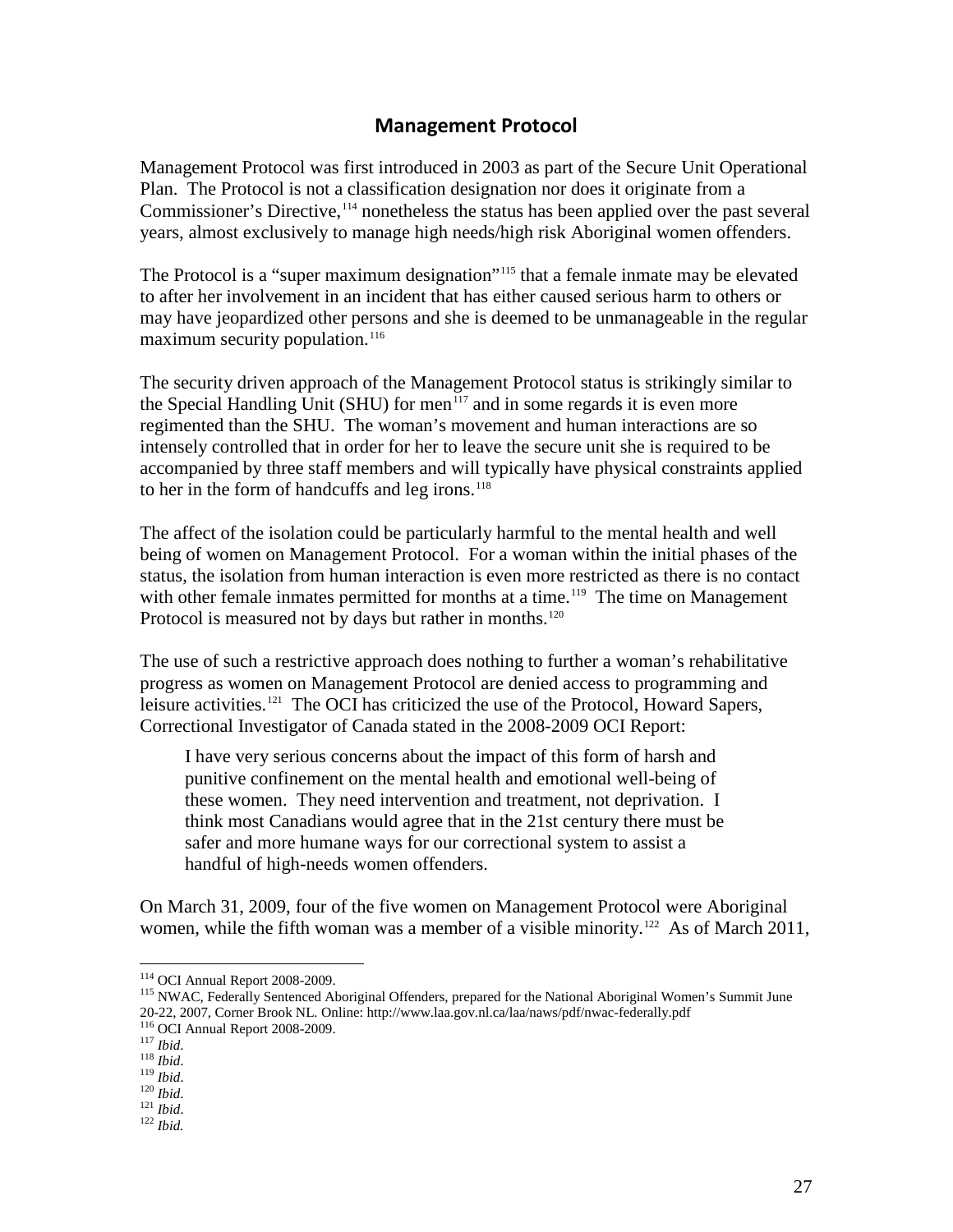all of the women on Management Protocol were Aboriginal women. Since it's inception in 2003, only two women have worked their way off of Management Protocol.

In 2009, the OCI recommended that the Management Protocol be rescinded immediately pending an external review.[123](#page-32-8) In response to the recommendation, CSC advised that it was reviewing the strategy with a view to move away from Management Protocol. Whether CSC will move toward an approach that is inclusive of Aboriginal culture and strive to address the needs of these women in a holistic manner rather than the punitive approach used to date, is unknown.

What is known is that as of March 2011, the Management Protocol was still in effect with four Aboriginal women at this designation. At the time of this report, a recommendation was before the Deputy Commissioner on Women that the Management Protocol be abolished. The recommendation was based on consultations conducted by the Women Offender Sector.

<span id="page-33-0"></span> <sup>123</sup> *Ibid*.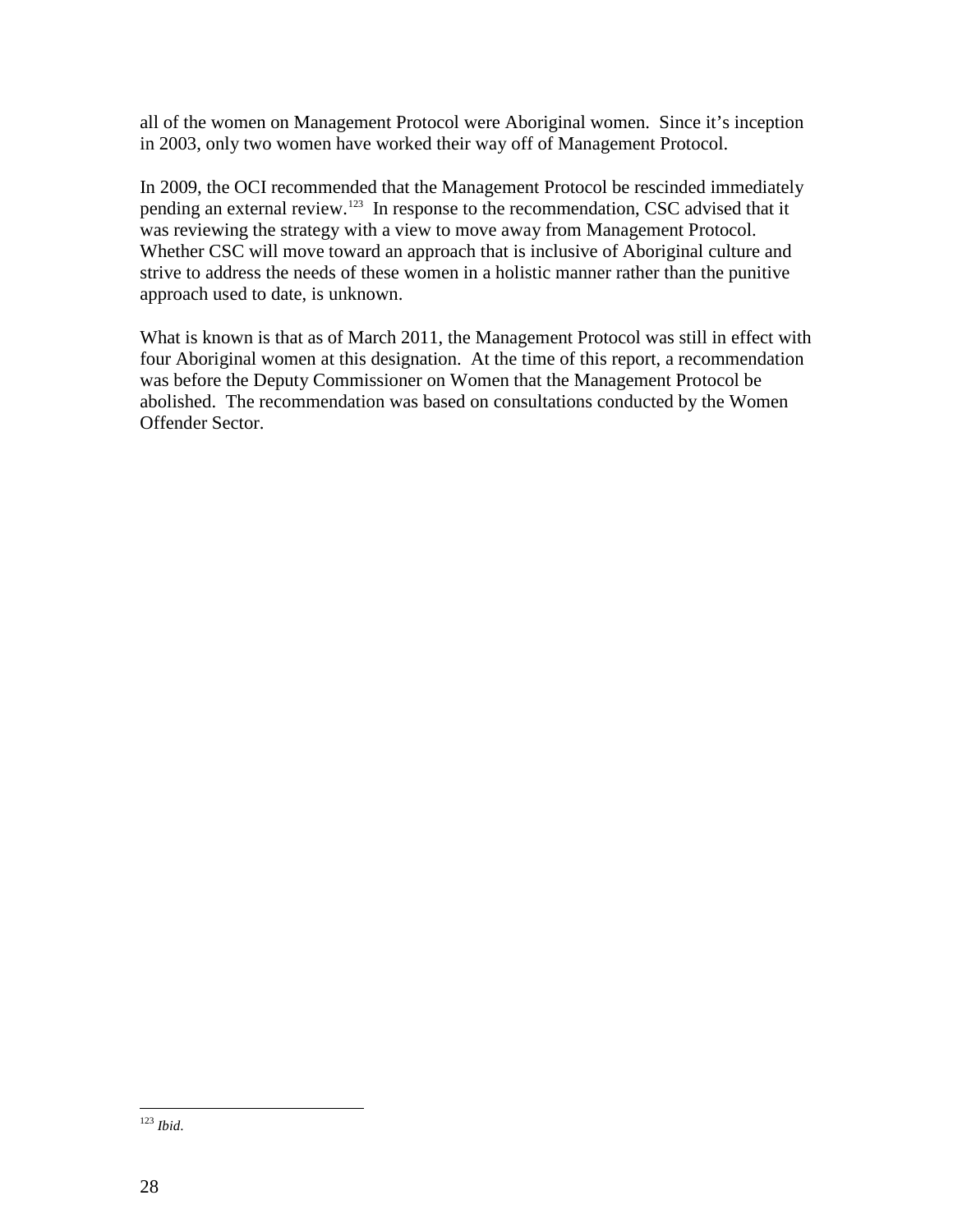# **Self Injury and Mental Health Issues**

<span id="page-34-0"></span>Commissioner's Directive 843 defines self-injury as the deliberate harm of one's body without conscious suicidal intent.<sup>[124](#page-33-0)</sup>

A more fulsome definition may be found on the Canadian Mental Health Association's website, which defines self-injury as "deliberate acts that cause harm to one's body, mind and spirit."<sup>125</sup> Examples of self-injury may include but are not limited to: cutting the skin with a razor blade or shards of glass, hitting one's self, scratching, hair pulling or inserting objects into one's body.<sup>126</sup> Persons who self-injure are usually seeking a form of relief from psychological pain, loneliness, depression, anger or in some cases an absence of feeling; furthermore, some persons self-injure in order to punish themselves.<sup>[127](#page-34-3)</sup>

The issue of self-injury has been a known concern to CSC for some time. In 1990, the Task Force on Federally Sentenced Women recognized within the report, *Creating Choices, The Report of the Task Force on Federally Sentenced Women* (hereinafter "*Creating Choices*")<sup>[128](#page-34-4)</sup> that "there is an urgent need to provide appropriate mental health services oriented to the specific needs of federally sentenced women."<sup>[129](#page-34-5)</sup>

Within *Creating Choices*, the Task Force referred to the research study conducted by Jan Heney, the *Report on Self-Injurious Behaviour in the Kingston Prison for Women* [hereinafter "*Report on Self-Injurious Behaviour*"] whose findings regarding self-injury stressed the strong need for proactive mental health services. Within the *Report on Self-Injurious Behaviour*, Heney found that nearly 60% of the then 44 women interviewed had engaged in self-injury behaviour and of that percentage, often times the behaviour was a symptom of distress relating to childhood sexual abuse.<sup>[130](#page-34-6)</sup>

The research of Heney is analogous to the findings of the Mental Health Survey commissioned by CSC the year previously (1989) which held that "a number of mental health problems experienced by federally sentenced women can be linked directly to past experiences of early and/or continued sexual abuse, physical abuse and sexual assault".<sup>[131](#page-34-7)</sup>

Over the past two decades since *Creating Choices*, the provision of mental health services specifically tailored for women, let alone Aboriginal women, has not progressed

<span id="page-34-8"></span><sup>124</sup> Commissioner's Directive 843 is currently under revision.<br><sup>125</sup> Canadian Mental Health Association, What is Self-Injury, available on line:

<span id="page-34-7"></span>Sentenced Female Offenders"].

<span id="page-34-3"></span>

<span id="page-34-2"></span><span id="page-34-1"></span>[http://www.cmha.ca/bins/content\\_page.asp?cid=3-1036](http://www.cmha.ca/bins/content_page.asp?cid=3-1036)<br><sup>126</sup> *Ibid.* 127 *Ibid.* 128 Task Force on Federally Sentenced Women. Creating Choices, *The Report of the Task Force on Federally Sentenced Women.* Ottawa: CSC 1990 [Cr

<span id="page-34-6"></span><span id="page-34-5"></span><span id="page-34-4"></span><sup>&</sup>lt;sup>129</sup> *Ibid.*<br><sup>130</sup> *Ibid*. See Heney, Jan: "Report on Self-Injurious Behaviour in the Kingston Prison for Women", submitted to the<br>Correctional Services of Canada, Ottawa, Canada, January, 1990 [hereinafter "Report on Sel <sup>131</sup> Correctional Service of Canada, Research Branch, "Mental Health Survey of Federally Sentenced Female Offenders at Prison for Women, Preliminary Report," Ottawa, Canada, November 1989 ["Mental Health Survey of Federally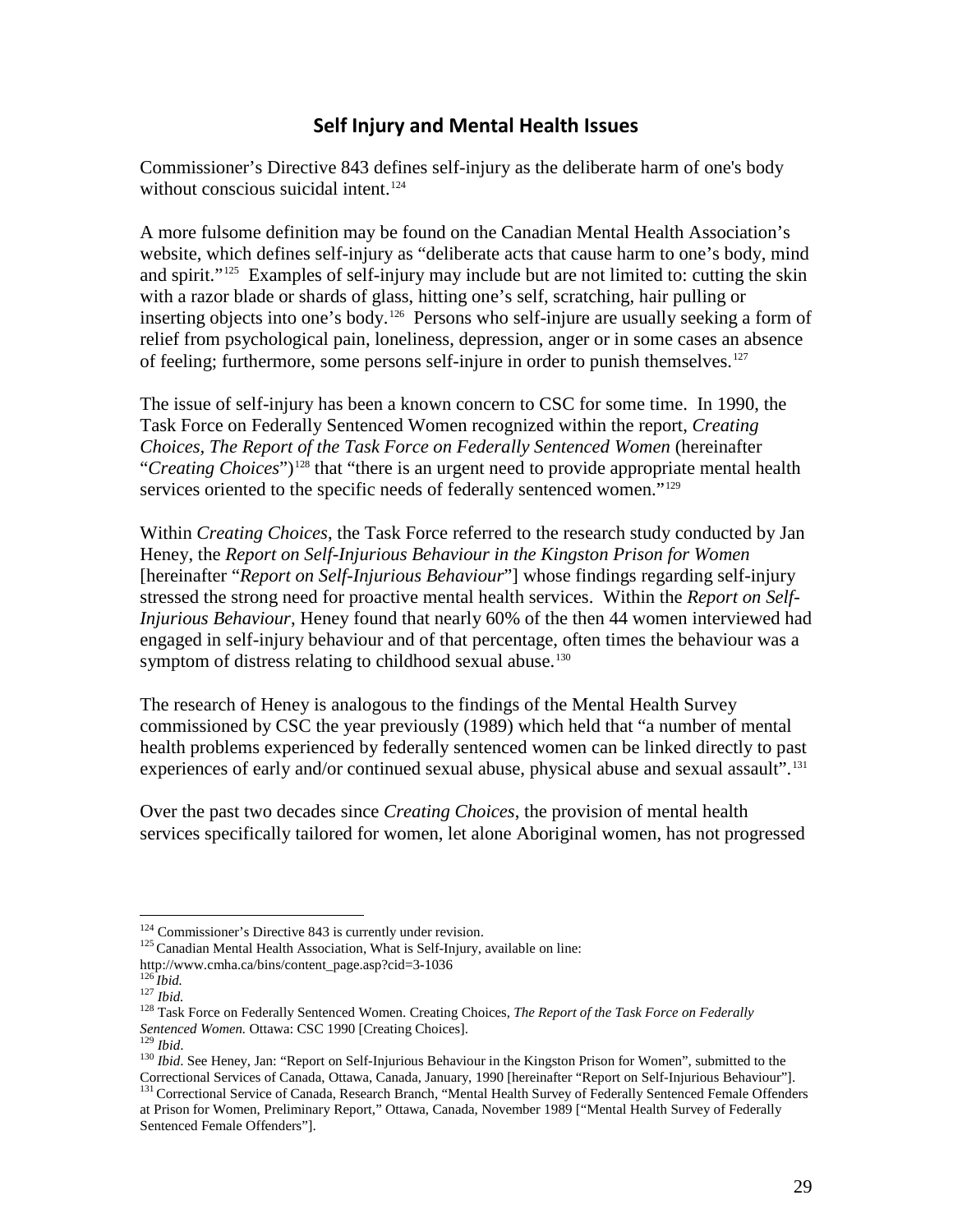to the point of achieving the aspirations laid out by the Task Force. Perhaps this was most evident with the tragic death of Ashley Smith.<sup>[132](#page-34-8)</sup>

In terms of self-injury, the OCI Report 2008-2009, indicated that incidents of self-injury are rising. This is particularly true for Aboriginal women who as a group accounted for 78.2% of the female self-harm incidents.<sup>[133](#page-35-0)</sup>

Self-harm incidents or attempts to self-injury impact the security classification of an individual. Women are more likely to have their classification increased on the basis of "Institutional Adjustment."[134](#page-35-1) 

Self-harm incidents are considered to be institutional incidents, $135$  although the largest risk of harm posed is to the individual by the individual. Nevertheless, the category increases the level of security based on the amount of institutional resources required to manage an inmate.<sup>[136](#page-35-3)</sup> As such, self-harm incidents often result in an increased security level which impacts access to programming and limits human interaction.

The Office of the Correctional Investigator has criticized CSC's approach to self-harm incidents, emphasizing that self-injury behaviour needs to be treated as a mental health issue:

It is my view that the issue of self-harming in prisons needs to be understood and treated first and foremost as a mental health issue, and not predominantly or exclusively as a security or behavioural problem (for instance, it should not be labelled as "acting out" or "attentionseeking" behaviour). In too many instances, self-harm incidents result in a use of force that is at times disproportionate to the risk presented, inconsistent with the "least restrictive" principle or inappropriate from a clinical perspective. In some instances, the use of force actually escalates an already difficult and distressing medical or mental health emergency.<sup>[137](#page-35-4)</sup>

In terms of gaining an understanding of the issue of self-harming in prisons, CSC, recently conducted a research project, the preliminary results from the *Women's Self-Injurious Behaviour Study*, [138](#page-35-5) indicate that of the 150 participants, 60% had attempted suicide and/or an incident of self-injury.<sup>139</sup> Of the participants, 37% of were Aboriginal

<sup>&</sup>lt;sup>132</sup> Ashley Smith, who had suffered from mental health issues died in custody on October 19, 2007. She had been in federal custody for nearly a year at the time of her death. During her federal incarceration she was transferred 17 times. Most of her time was spent in a barren segregation cell, often wearing only a gown and shackles. See the Office of the Correctional Investigator Report: "A Preventable Death" June 20, 2008, available on line: http://www.oci-bec.gc.ca/rpt/oth-aut/oth-aut20080620-eng.aspx

<span id="page-35-2"></span>

<span id="page-35-4"></span><span id="page-35-3"></span>

<span id="page-35-5"></span>

<span id="page-35-7"></span><span id="page-35-1"></span><span id="page-35-0"></span><sup>&</sup>lt;sup>133</sup> Accountability Framework 2009/2010 at 10.<br><sup>134</sup> Federally Sentenced Women and Security Classification.<br><sup>135</sup> Ibid.<br><sup>136</sup> Ibid.<br><sup>137</sup> OCI Report 2008-2009.<br><sup>138</sup> Correctional Service Canada, Jenelle Power, *Women's Se* [http://www.csc-scc.gc.ca/text/rsrch/smmrs/err/err10-1/docs/err10-1-eng.pdf.](http://www.csc-scc.gc.ca/text/rsrch/smmrs/err/err10-1/docs/err10-1-eng.pdf) 139 *Ibid*.

<span id="page-35-6"></span>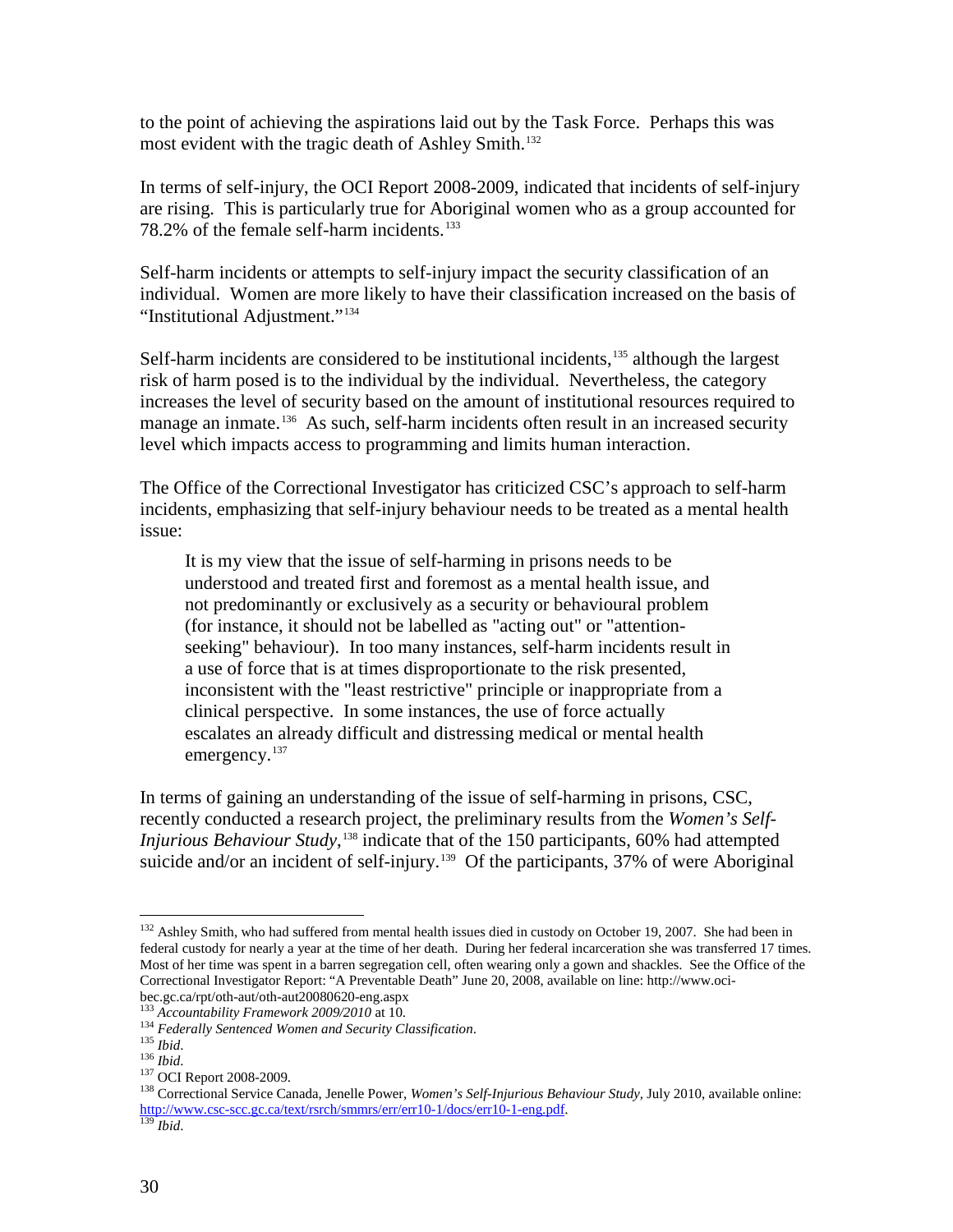women, which is a figure comparable to the percentage of Aboriginal women in federal corrections.[140](#page-35-7)

According to the preliminary findings of the study, 33% of the participants had self-injured prior to and while in a federal penitentiary.<sup>[141](#page-36-0)</sup> Based on the data, the inferences drawn by the researcher include a finding that majority of the women engaged in selfinjurious behaviour prior to entering federal corrections and that women offenders may be at an increased risk of engaging in self-injurious behaviour and suicide attempts prior to their serving time in a federal corrections institution.<sup>[142](#page-36-1)</sup>

The preliminary findings of CSC's latest report regarding self-injurious behaviour are in line with the previous reports on the subject – that there is a correlation between the selfinjurious behaviour engaged in while in the penitentiary and the trauma experienced prior to entering the system.[143](#page-36-2) All the more reason to adopt a strategy supported by *Creating Choices*, which surrounds the individual with support rather than isolation and segregation; thereby placing the emphasis on mental health services which serve to prevent and treat self-injurious behaviours.

Within the OCI Report 2008-2009, four recommendations were made specifically with regard to self-injury:

- The development of a national strategy for managing chronic self-harming behaviours and incidents. The strategy should include a protocol detailing in clear terms the national, regional and institutional authorities and accountabilities. In addition to staff training requirements regarding the early identification of self-injurious behaviour; $144$
- Regarding persons who chronically self-injury, the implementation of clinical management plans that include prevention, intervention and treatment measures;<sup>[145](#page-36-4)</sup>
- Develop an inventory of "best practices" in the treatment and prevention of self-harm. The information should be distributed widely throughout  $CSC^{146}$  $CSC^{146}$  $CSC^{146}$ ; and
- The creation of specialized and dedicated units regionally to manage chronically self-injurious persons.<sup>[147](#page-36-6)</sup>

<span id="page-36-2"></span><span id="page-36-1"></span>

<span id="page-36-7"></span><span id="page-36-0"></span><sup>&</sup>lt;sup>140</sup> *Ibid.*<br><sup>141</sup> *Ibid.*<br><sup>142</sup> *Ibid.*<br><sup>143</sup> See *Mental Health Survey of Federally Sentenced Female Offenders, <i>supra* note 138 and Report on Self-Injurious<br>Behaviour, *supra* note 137.

<span id="page-36-4"></span><span id="page-36-3"></span><sup>&</sup>lt;sup>144</sup> OCI Report 2008-2009, Recommendation 5.<br><sup>145</sup> OCI Report 2008-2009, Recommendation 6.<br><sup>146</sup> OCI Report 2008-2009, Recommendation 7.<br><sup>147</sup> OCI Report 2008-2009, Recommendation 8.

<span id="page-36-5"></span>

<span id="page-36-6"></span>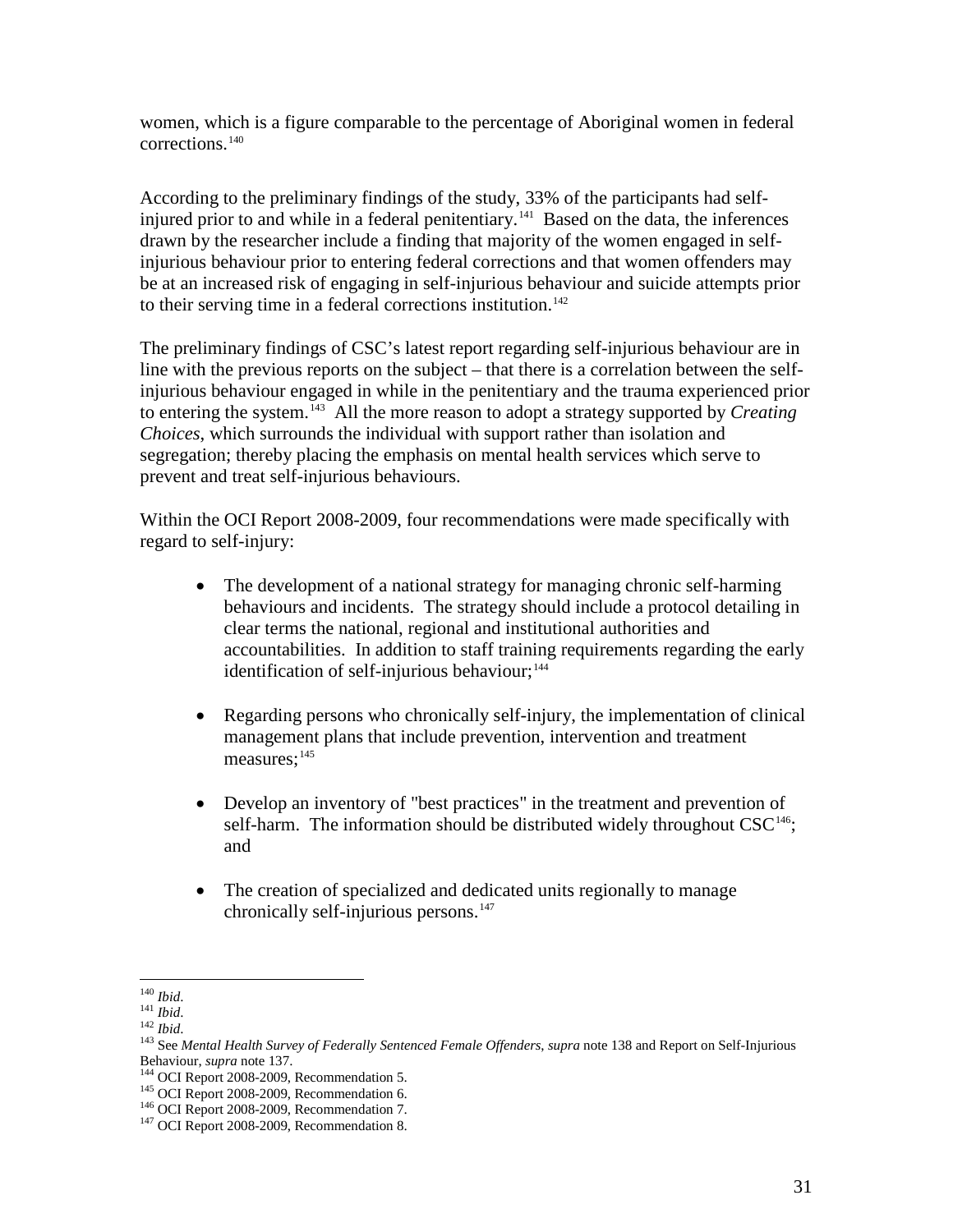To date, CSC has not adopted the recommendations of the OCI nor does there appear to be a forthcoming change in approach to self-injury with emphasis placed on treatment rather than a security approach. That being said, at the time of this report, the Commissioner's Directive 843 is currently under review with no indication of when it will be released or what if any changes will be made.

Over the years, various reports have raised the issue of inadequate mental health services for federal inmates. Reports such as the OCI's 2005-2006 Report, the *Glube Report*, [148](#page-36-7) and the Canada Review Panel's Report of 2007,<sup>[149](#page-37-0)</sup> all raised concerns regarding the delivery of mental health services within Corrections.

The 2004 CSC Report, *A Needs Assessment of Federal Aboriginal Women Offenders*<sup>[150](#page-37-1)</sup> identified that upon admissions and upon release Aboriginal women have a high need for programming in the area of personal/emotional orientation. [151](#page-37-2) While incarcerated, the Report found that over three-quarters, 76% of the Aboriginal women participated in programs relating to mental health while an additional 27% accessed psychological and counselling services.<sup>[152](#page-37-3)</sup>

Five years later, the demand remains high as approximately 379 Aboriginal persons<sup>[153](#page-37-4)</sup> were receiving Institutional Mental Health Initiative (IMHI)<sup>[154](#page-37-5)</sup> services. With so many people, Aboriginal and non-Aboriginal persons accessing mental health services, is CSC able to provide adequate mental health programming? Within the *Glube Report*, the Committee identified the issue of insufficient financial and human resources to fully implement the strategy: "It has been suggested that CSC would need \$50 to \$60 million operating dollars annually and approximately 500 additional staff working along the continuum to fully realize its ambitions."[155](#page-37-6) Given the financial and human constraints, the strategy has not been fully implemented to date.

The delivery of mental health services in Corrections is reactive at best,<sup>[156](#page-37-7)</sup> due to the constraints of the system as stated by Mr. Robert Sampson, Chair of the Correctional Service of Canada Review Panel in the 2007 Report:

<span id="page-37-2"></span><span id="page-37-1"></span>

<span id="page-37-5"></span><span id="page-37-4"></span><span id="page-37-3"></span>

<span id="page-37-8"></span><span id="page-37-0"></span><sup>&</sup>lt;sup>148</sup> The *Glube* Report.<br><sup>149</sup> A *Roadmap to Strengthening Public Safety*.<br><sup>150</sup> *Needs Assessment of Federal Aboriginal Women Offenders.*<br><sup>151</sup> *Ibid.* at 28-29.<br><sup>151</sup> *Ibid.* at 30.<br><sup>152</sup> *Framework 2009/2010* at 56. N operational in all institutions until April 2010. Also the information provided was not gender specific. <sup>154</sup> The IMHI launched in 2007 is one of the components of CSC's overall Mental Health Strategy to deliver quality mental health services. IMHI teams work with the offender during their incarceration and create linkages with Community Mental Health Initiative teams, to ensure that a continuum of mental health care is provided through to their release back into the community. Online:  $\langle \text{http://www.csc-sc.cgc.ca/text/plot/qf/29-eng.sttml} \rangle$ .

<span id="page-37-7"></span><span id="page-37-6"></span><sup>&</sup>lt;sup>155</sup> Needs Assessment of Federal Aboriginal Women Offenders at 30.<br><sup>156</sup> At times the mental health services within Corrections are unable to adequately meet the needs of the individual for a myriad of reasons. See *A Preventable Death*, *supra* note 139, the OCI Report regarding the death of Ashley Smith, June 2008. There the OCI found that Ms. Smith's access to appropriate care was severely limited: "She received only cursory mental health assessment, care and treatment. This was due to the lack of mental health resources in federal Corrections as a whole, and the lack of specialized treatment options available for women with specialized needs in particular…"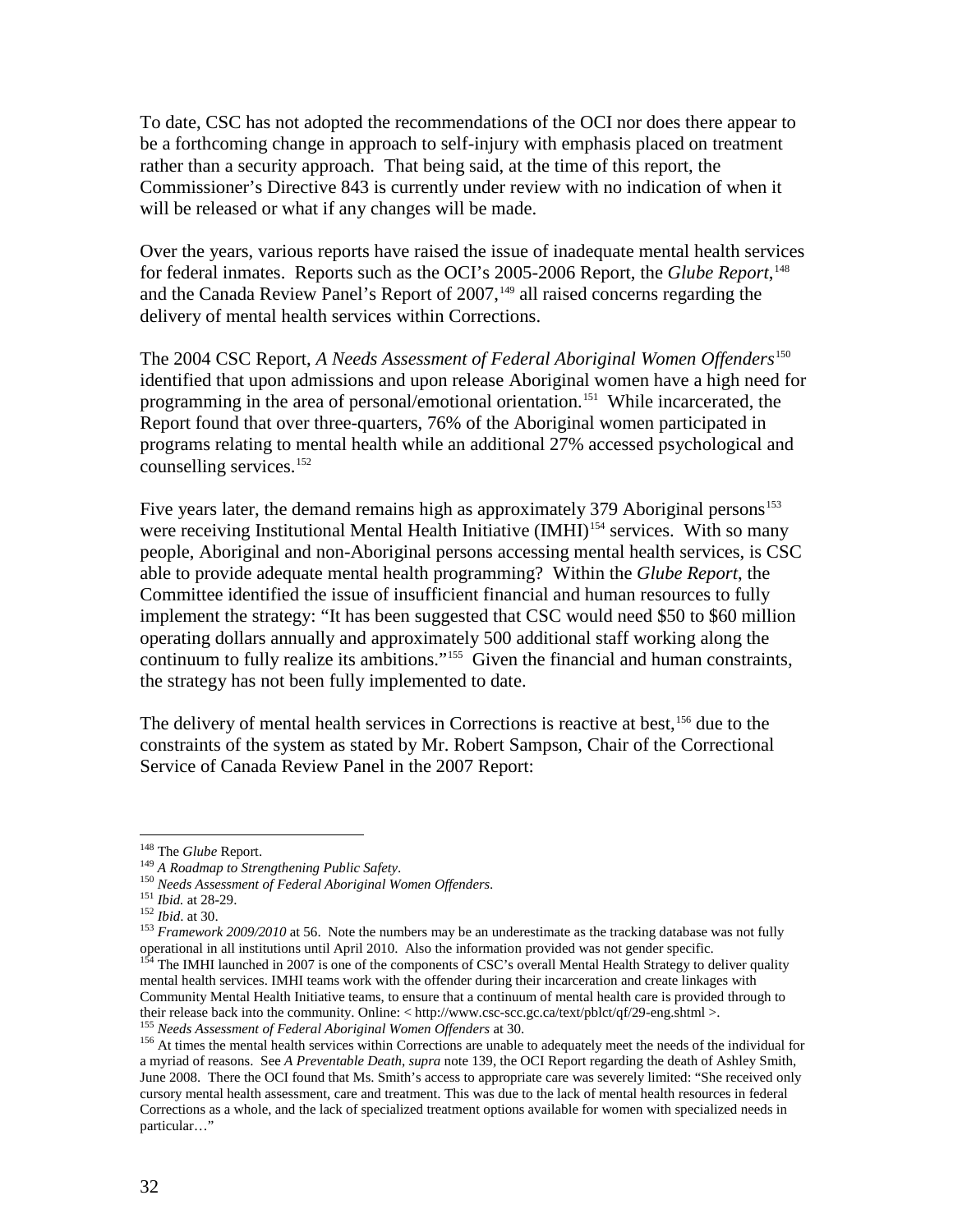Most penitentiaries have a limited number of psychologists on staff, and mental health care is usually limited to crisis intervention and suicide prevention. The primary and intermediate mental health care provided to offenders is insufficient. Offenders with mental health problems usually do not receive appropriate treatment unless their needs reach crisis levels. Many are segregated for protection because of their inability to cope in regular penitentiary settings, and therefore they have limited access to programming or treatment.<sup>[157](#page-37-8)</sup>

In the case of Ashley Smith, the lack of sufficient access to appropriate mental health supports and the over-reliance on segregation resulted in the tragic loss of a young women's life.<sup>[158](#page-38-1)</sup>

#### <span id="page-38-0"></span>Mental Health and CSC's over-reliance on Segregation:

Aboriginal women tend to be segregated more frequently and for longer periods of time than non-Aboriginal female offenders.<sup>[159](#page-38-2)</sup> In 2003, the Canadian Human Rights Commission reported that one Aboriginal woman had been held in segregation for 567 days.[160](#page-38-3) In 2006, another Aboriginal woman is reported to have spent the majority of her sentence in isolation, for over 1500 days she was classified as being in segregation.<sup>[161](#page-38-4)</sup>

Research has shown that women are affected differently by segregation than men.<sup>[162](#page-38-5)</sup> Segregation can have a profoundly negative impact on the individual and it may jeopardize the safety and well being of the person by exacerbating distress, particularly for individuals with a history of physical or sexual abuse.<sup>[163](#page-38-6)</sup> Given the fact that Aboriginal women are reported to have suffered high incidence rates of physical and sexual abuse<sup>164</sup> and that they are self-harming at exceedingly high rates, it follows that they are particularly vulnerable to the negative impacts of segregation. Harmful impacts that could detrimentally affect their mental well-being, as some research has indicated extensive periods of isolation can trigger the onset of mental illness.<sup>[165](#page-38-8)</sup>

Of prolonged segregation, Justice Louise Arbour stated within the Report of the Commission of Inquiry into Certain Events at the Prison for Women in Kingston,<sup>[166](#page-38-9)</sup> that:

<span id="page-38-1"></span><sup>157</sup> A Roadmap to Strengthening Public Safety at 55.<br><sup>158</sup> See A Preventable Death, supra note 139.<br><sup>159</sup> Canadian Association of Elizabeth Fry Societies, (2006). *10<sup>th</sup> Anniversary of the Arbour Commission Report*, online[: http://www.elizabethfry.ca/abr10e.pdf.](http://www.elizabethfry.ca/abr10e.pdf) at 4; see also Martel, J. (2000). "Women in the "hole:" The unquestioned practice of segregation" in Kelly Hannah-Moffatt and Margaret Shaw, eds., *An Ideal Prison? Critical* 

<span id="page-38-10"></span><span id="page-38-3"></span><sup>160</sup> Ibid. See also Canadian Human Rights Commission. *Protecting Their Rights: A Systemic Review of Human Rights* 

<span id="page-38-2"></span>

<span id="page-38-4"></span>in Correctional Services for Federally Sentenced Women. Ottawa: CHRC, 2003 [Protecting Their Rights].<br>
<sup>161</sup> Ibid. at 4.<br>
<sup>162</sup> Canada, Commission of Inquiry into Certain Events at the Prison for Women in Kingston. Report.

<span id="page-38-7"></span><span id="page-38-6"></span><span id="page-38-5"></span> $163$  Protecting their Rights supra note 167.<br>  $164$  According to a 1990 Survey, among federally incarcerated Aboriginal women, 90% reported physical abuse and 61% reported sexual abuse, see Shaw, M. (1990). *Survey of Federally Sentenced Women*. Corrections Research and

<span id="page-38-8"></span><sup>&</sup>lt;sup>165</sup> Haney, C. (2009, January). "The Social Psychology of isolation: "Why Solitary Confinement is Psychological Harmful." Prison Service Journal, 181, at 14.

<span id="page-38-9"></span><sup>166</sup> *Ibid*.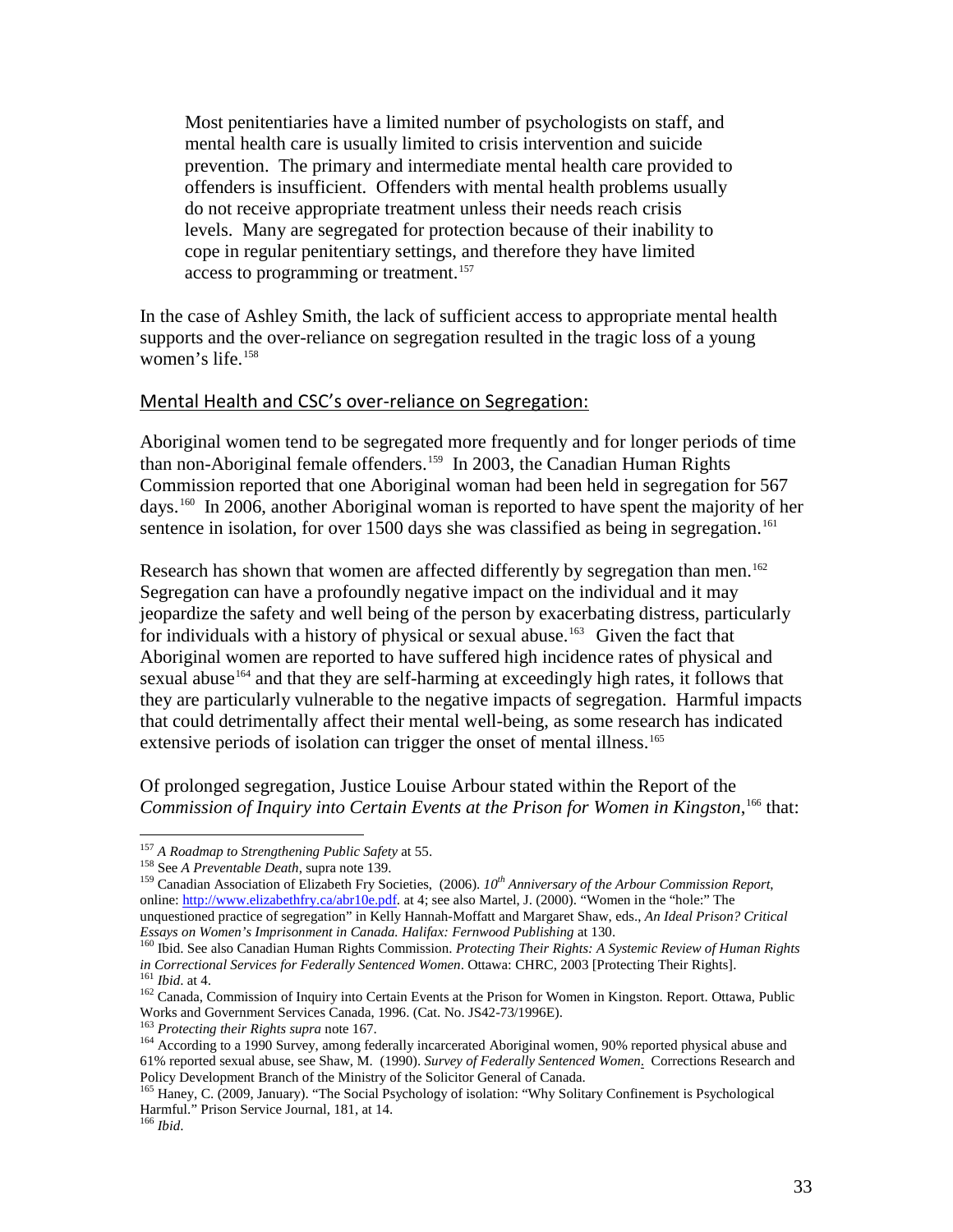"…prolonged segregation is a devastating experience, particularly when its duration is unknown at the outset and when the inmate feels that she has little control over it."

The adverse effects of isolation can even further exasperate a person's already compromised mental health. Women who emerge from prolonged periods of isolation in segregation units will often struggle with the adverse effects for some time after their reintegration into the inmate population and in some instances beyond the term of their sentence.<sup>[167](#page-38-10)</sup>

Trends have emerged within Canada that indicates prisons are becoming the default placement for persons with mental health issues in lieu of community based support and treatment programs.<sup>168</sup> The current state within Corrections regarding mental health issues is impacted directly by what is occurring outside of the institutional walls – specifically the closures of mental health facilities and a lack of funding for community resources.[169](#page-39-1) Persons with mental health issues require proper medical care including diagnosis, intervention and treatment before they come into conflict with the law. However, this does not occur often enough and persons with varying degrees of mental health issues end up in federal penitentiaries.

CSC is not equipped to adequately care for persons with mental health issues due to a lack of resources. Instead, CSC has developed an over reliance on segregation for handling persons with mental health needs rather than providing treatment and care. This over-reliance has already resulted in the loss of one young women's life<sup>[170](#page-39-2)</sup> and such practices must end before more lives are lost.

Offenders with mental health issues require proper medical diagnosis, care and treatment as opposed to segregation and isolation, which may serve to only exasperate the symptoms. CSC would better serve their mandate<sup>[171](#page-39-3)</sup> by adopting an approach to selfinjury as recommended by the *Creating Choices* report and the OCI Report of 2008- 2009. Such an approach would provide support services to the offender by way of prevention, intervention and treatment measures. Furthermore, CSC staff would have clear direction on how to manage self-harming behaviour and incidents. In terms of improving the overall delivery of mental health services within CSC, more financial and human resources are required to fully implement the Institutional Mental Health Initiative

<span id="page-39-0"></span><sup>&</sup>lt;sup>167</sup> *Women in the hole supra* note 166.<br><sup>168</sup> For information regarding the American trends see *Broward's Mental Health Court: An Innovative Approach to the Mentally Disabled in the Criminal Justice System?* Honourable Ginger Lerner-Wren, Presiding Judge, Broward Mental Health Court, Florida, [Online] Available: [http://www.ncsc.dni.us/KMO/Projects/Trends/99-00/articles/MntlHlth.htm.](http://www.ncsc.dni.us/KMO/Projects/Trends/99-00/articles/MntlHlth.htm) And for Canadian examples of the trends See Canadian Association of Elizabeth Fry Societies' Annual Report – 2000 and see Submissions of the Disabled Women's Network of Canada and the Special Report on US prisons by Human Rights Watch International, 2003. Online: http://www.elizabethfry.ca/submissn/dawn/1.htm.

<span id="page-39-1"></span><sup>169</sup> *Ibid.* at 23 and see Correctional Service Canada: *The 2002 Mental Health Strategy for Women Offenders* which identified that one out of every four women at admission presented a mental health issue, an increase of 67% since 1997.<br><sup>170</sup> See A Preventable Death supra note 139.

<span id="page-39-4"></span>

<span id="page-39-3"></span><span id="page-39-2"></span><sup>&</sup>lt;sup>171</sup> Part of CSC's mandate is to provide care to inmates and the provision of programs that will assist with rehabilitation and successful reintegration into the community. Segregation prevents participation in programming to assist with the rehabilitation process.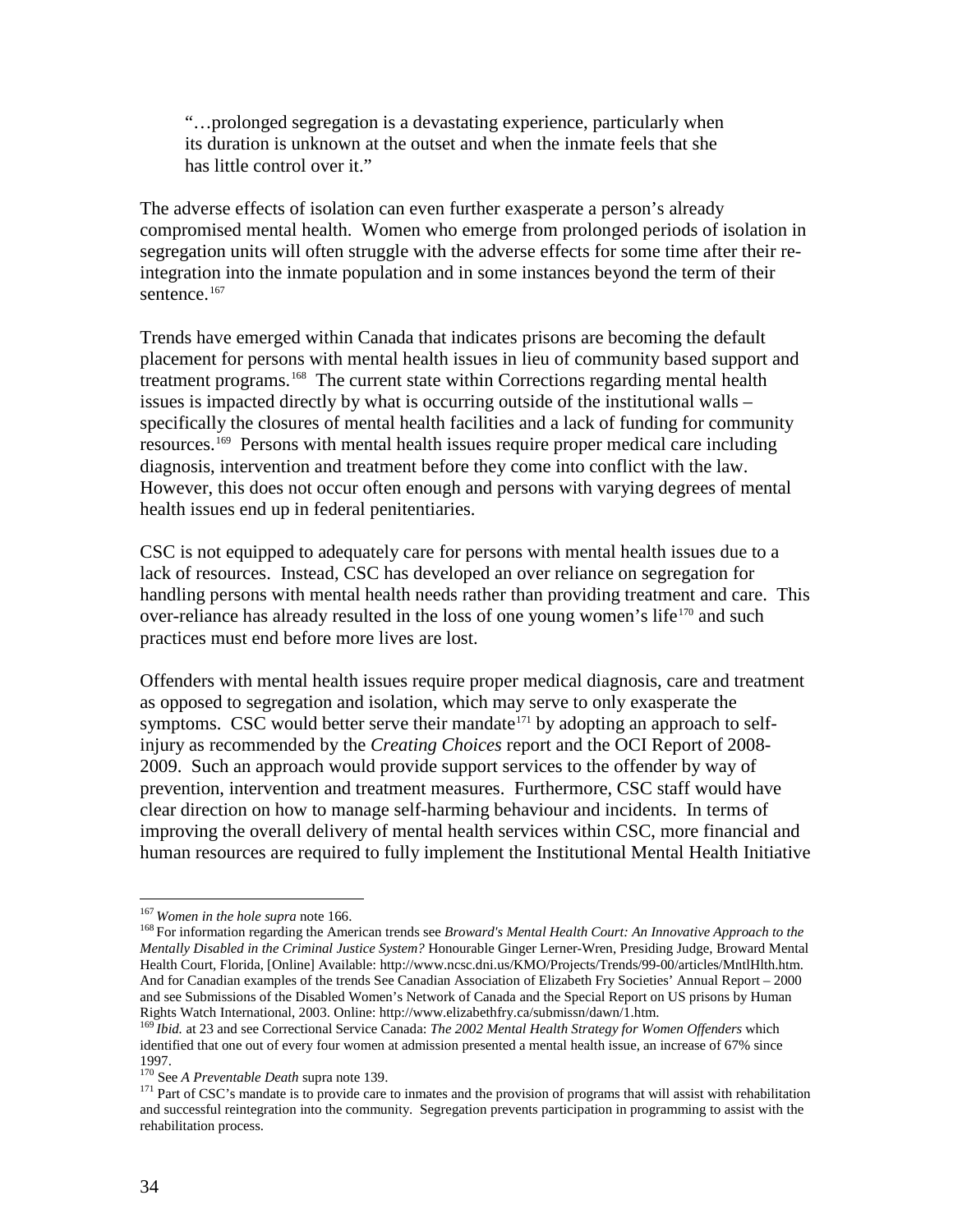(IMHI) strategy.<sup>172</sup> The current state of delivery of mental health services as reactive<sup>[173](#page-40-0)</sup> does nothing to further CSC'S mandate.

<span id="page-40-0"></span>

<span id="page-40-1"></span><sup>&</sup>lt;sup>172</sup> *Needs Assessment of Federal Aboriginal Women* Offenders at 30.<br><sup>173</sup> At times the mental health services within Corrections are unable to adequately meet the needs of the individual for a myriad of reasons. See *A Preventable Death* supra note 139, the OCI Report regarding the death of Ashley Smith, June 2008, there the OCI found that Ms. Smith's access to appropriate care was severely limited. "She received only cursory mental health assessment, care and treatment. This was due to the lack of mental health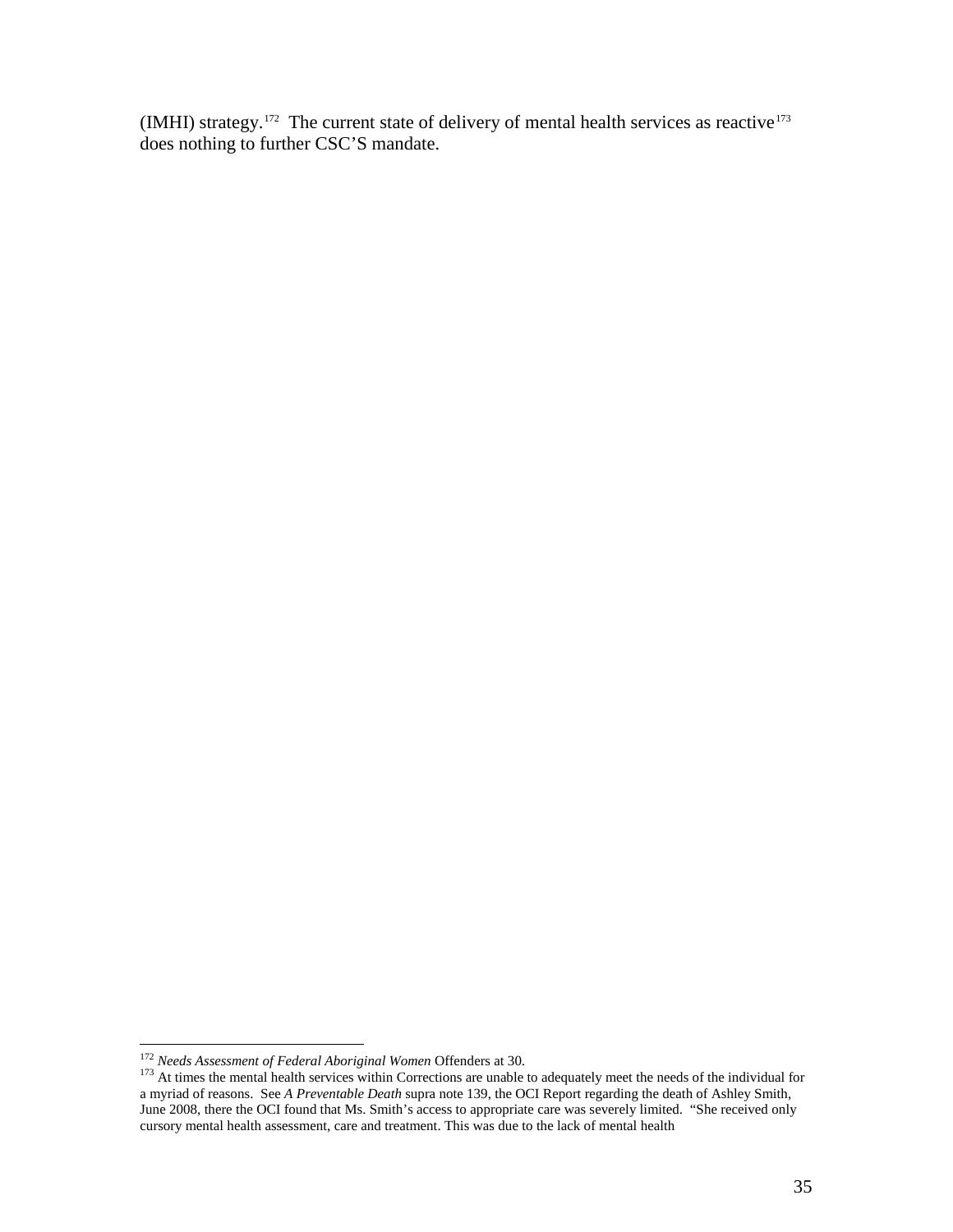### **Fetal Alcohol Spectrum Disorder (FASD)**

<span id="page-41-0"></span>Fetal Alcohol Spectrum Disorder (FASD) is a general term that describes the range of neurological and behavioural challenges that may affect a person if the person's birth mother drank alcohol while she was pregnant.[174](#page-40-1) FASD is a major cause of preventable birth defects and the leading known cause of developmental disability in Canada.<sup>[175](#page-41-1)</sup>

Disabilities of FASD may include symptoms such as impaired mental functioning, memory problems, impaired judgment, inability to control impulse behaviour, inability to understand the consequences of their actions and an inability to modify behaviour control.<sup>[176](#page-41-2)</sup> A lack of access to proper community supports may mean that the behaviour associated with FASD results in individuals frequently coming into conflict with the  $law.$ <sup>177</sup>

The criminal justice system is based on the assumption that normative behaviours mean that an individual acts of their own volition and learns the consequences of such behaviours when they are caught or others are arrested and convicted of committing criminal offences. However, in terms of persons with FASD, such normative assumptions and the principles of general deterrence and denunciation are not understood.

In terms of the impact on Aboriginal women in corrections, the issue of FASD is not an "Aboriginal issue." The author is unaware of any study that has established that FASD occurs at a higher rate of incidence and prevalence in the Aboriginal community. Nor is the author aware of any studies that have examined the non-Aboriginal Canadian population for incidence and prevalence. As such, no comparator group exists.<sup>[178](#page-41-4)</sup>

FASD is an issue that affects Canadian society as a whole. That is not to say that Aboriginal women are insulated from the issue, only that they, just as the rest of the population are impacted by FASD. That being said, within the 2007 Report of the CSC Review Panel, *A Roadmap to Strengthening Public Safety*, the Committee identified it as an Aboriginal issue when it stated:

<span id="page-41-1"></span><sup>&</sup>lt;sup>174</sup> Health Canada, FASD, on line: http://www.hc-sc.gc.ca/hl-vs/iyh-vsv/diseases-maladies/fasd-etcaf-eng.php 175 Public Health Agency of Canada, Fetal Alcohol Spectrum Disorder, on line: http://www.phac-aspc.gc.ca/hp-ps/d

<span id="page-41-3"></span><span id="page-41-2"></span>dealing-infarog-index-eng.<br><sup>176</sup> *Ibid.* 177 See Streissguth, A., & Kanter, J. (1997). *The challenge of fetal alcohol syndrome: Overcoming secondary disabilities*. Seattle, WA: University of Washington Press.

Streissguth, A.P., Barr, H.M., Kogan, J., & Bookstein, F.L. (1997). Primary and secondary disabilities in fetal alcohol syndrome, in Streissguth, A., & Kanter, J. (eds.), *The challenge of fetal alcohol syndrome: Overcoming secondary disabilities*. Seattle, WA: University of Washington Press; Boland, F.J., Burrill, R., Duwyn, M., & Karp, J. (1998). *Fetal alcohol syndrome: Implications for Correctional Service*. Research Report R-71. Ottawa, ON: Boland, F., Duwyn, M., & Serin, R. (2000). Fetal alcohol syndrome: Understanding its impact. *Forum on Corrections Research*,

<span id="page-41-4"></span><sup>&</sup>lt;sup>178</sup> See *Fetal Alcohol Syndrome Among Aboriginal People in Canada: Review and Analysis of the Intergenerational Links to Residential Schools*, The Aboriginal Healing Foundation Research Series, 2003 at 93-100.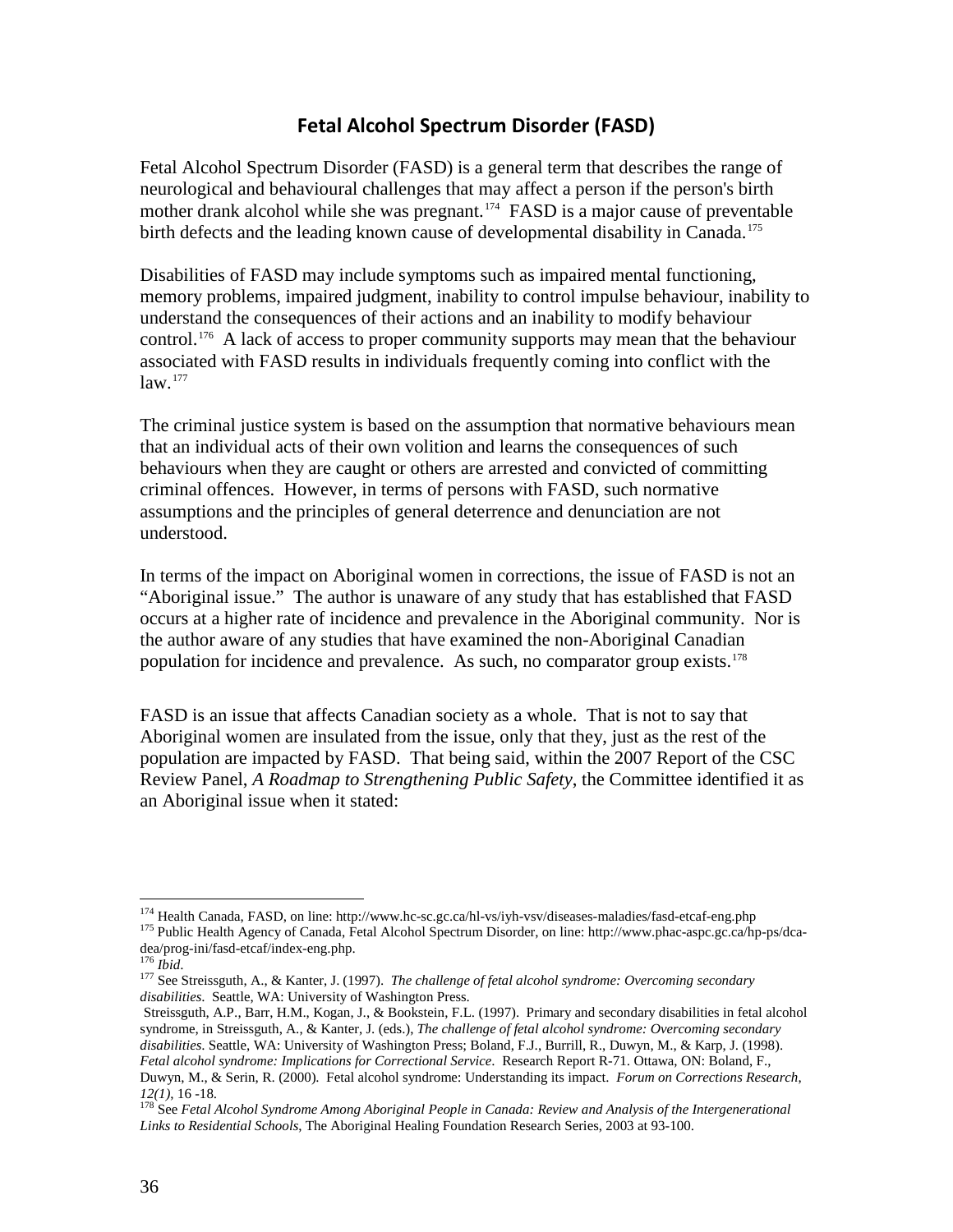The Panel recommends that particular attention should be given to the impact of the effects of Fetal Alcohol Spectrum Disorder (FASD), **particularly for Aboriginal offenders.** <sup>[179](#page-41-4)</sup> [emphasis added]

The author is unaware of a study which examined the incidence and prevalence at which FASD impacts the Aboriginal offender population. Furthermore, identifying FASD as an Aboriginal issue alone reinforces stereotypical assumptions of Aboriginal peoples.

Despite the aforementioned recommendation that particular attention should be given to the effects of FASD, nothing has been done to date. There remains no training for CSC staff working with individuals with FASD and there is no specific programming offered for persons with FASD in federal corrections.

The lack of staff training and understanding regarding FASD and its implications in terms of cognitive and behavioural deficits has a direct impact on security classifications and the use of management protocol status for individuals with FASD. Without adequate training and awareness, staff may classify persons with FASD at a higher security level or status, thereby restricting their interaction with others and access to programming.

In terms of programming, CSC must create programming specific to meet the needs of persons with FASD. In order to optimize effectiveness, such programming will require it to be both culturally and gender appropriate.

The need for programming and additional supports required to adequately assist persons with FASD is a need that will span the entire term of a prison sentence and post release. General programming provided such as life skills, employment training and substance abuse programming will need to be FASD specific.

For an Aboriginal woman diagnosed with FASD, returning home will likely pose a greater challenge than their non-Aboriginal counterparts as many Aboriginal communities will lack the infrastructure to support the specific needs of Aboriginal women with FASD.

The only progress to date is in relation to diagnosis of FASD. CSC has developed an FASD assessment scale and plans to pilot test it at the Nova Institute. However the testing has been delayed as concerns were raised on how the testing would proceed and on whom the scale would be applied. At the time of the report, confirmation as to when the pilot project would commence was unknown.

Although CSC has made some progress in terms of the development of an FASD diagnostic tool, training for staff regarding the cognitive and behavioural deficits must take place in concert with programming for persons with FASD. Failure to accommodate persons with FASD may be considered a discriminatory practice. In the context of an Aboriginal female offender diagnosed with FASD, the discrimination could arguably be intersectional on the basis of race, gender and disability. Therefore, it would be in the

<span id="page-42-0"></span> <sup>179</sup> *A Roadmap to Strengthening Public Safety*, at 90, 102 and 105, available online: http://www.publicsafety.gc.ca/cscscc/cscrprprt-eng.pdf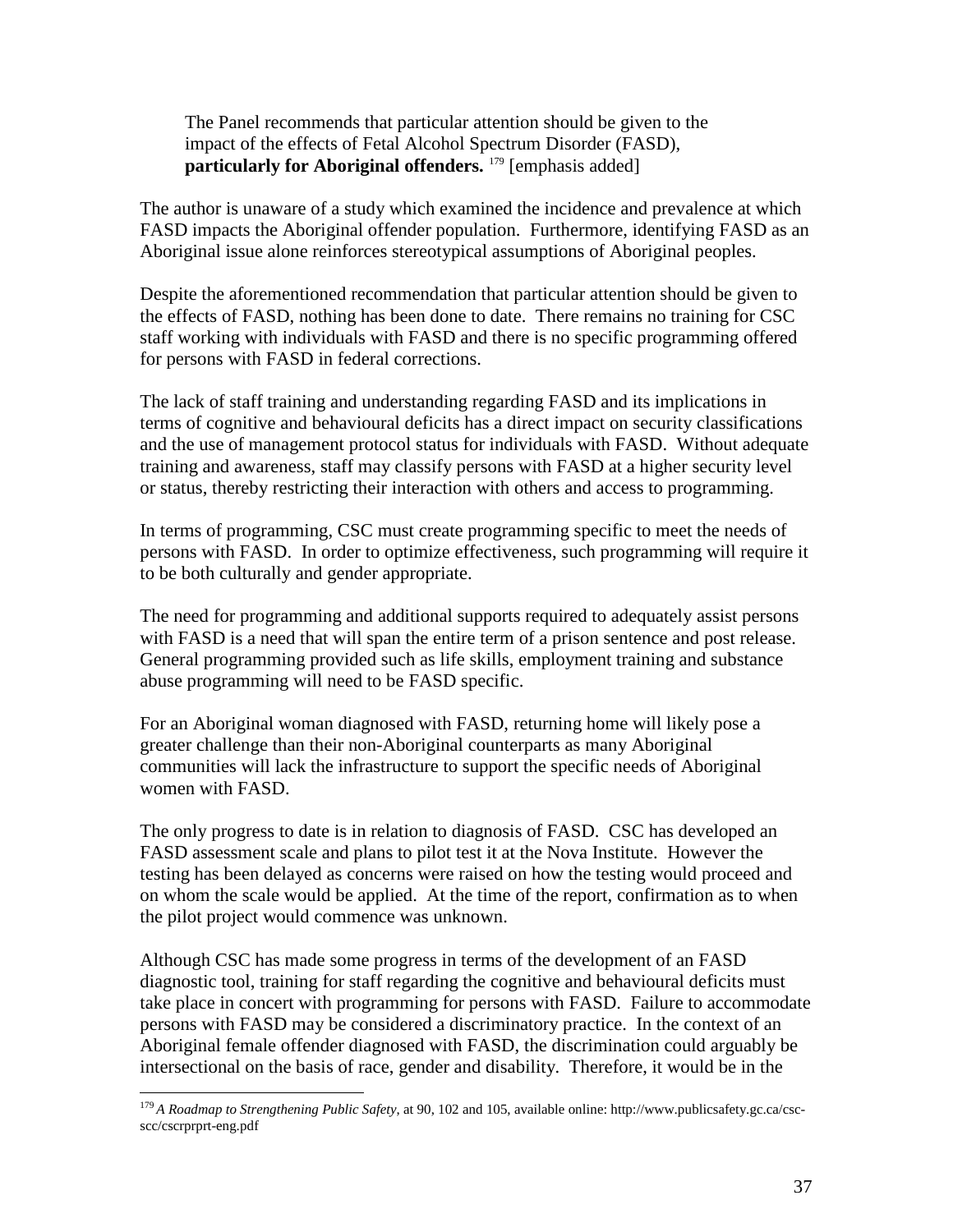best interest of CSC to develop and implement training regarding FASD and programming specifically for persons with FASD across the Corrections continuum.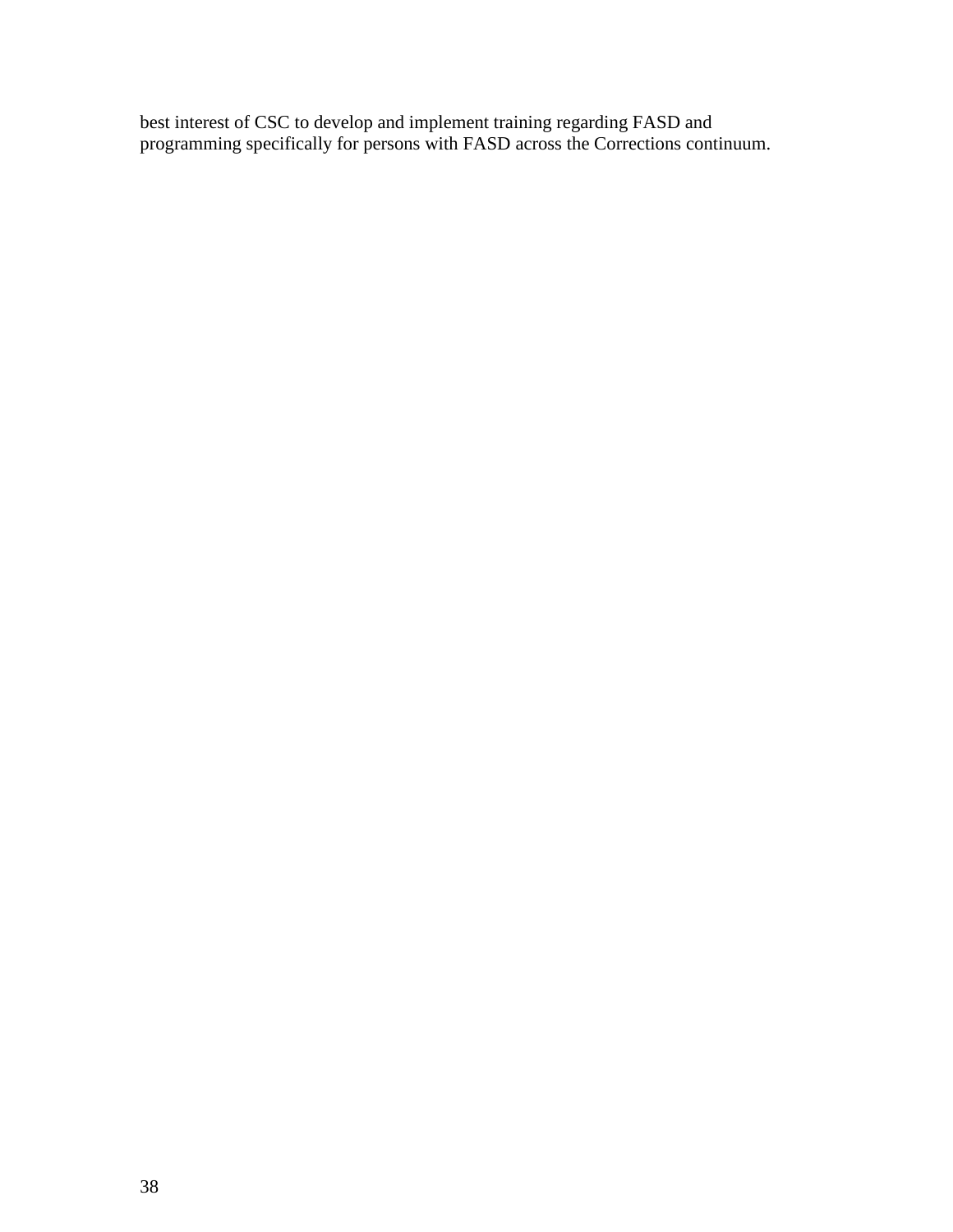# *Gladue* **and Corrections**

<span id="page-44-0"></span>Section 718.2(e) was among the significant amendments to the *Criminal Code of Canada* in 1996, Parliament having recognized the gross over-representation of Aboriginal peoples in the criminal justice system codified the sentencing regime emphasizing that consideration of available alternatives to imprisonment ought to be given with special attention the circumstances of Aboriginal offenders.

Then Minister of Justice, Allan Rock said of the amendment: "[T]he reason we referred specifically there to Aboriginal persons is that they are sadly overrepresented in the prison populations of Canada.<sup>[180](#page-42-0)</sup>

At the time of the amendments, Aboriginal people represented 3.7% of Canada's population and 16% of all persons sentenced to a correctional institution.<sup>[181](#page-44-1)</sup> This overrepresentation in Parliament's view warranted action.

In 1999, three years after Parliament enacted the sentencing provisions, the Supreme Court of Canada had their first opportunity to interpret section 718.2(e) by way of the case *R*. *v*. *Gladue* [1999] 1. S.C.R. 688[182](#page-44-2) [hereinafter *Gladue*].

The appellant, Jamie Tanis Gladue, a woman of Cree and Métis ancestry, like many other Aboriginal women in federal penitentiaries, was convicted of a violent offence. Ms. Gladue was convicted of Manslaughter, the deceased was her common law husband Reuben Beaver whom she lived with since 1993. She was sentenced to three years imprisonment.

Ms. Gladue appealed the conviction all the way to the Supreme Court. The Court held that section  $718.2(e)$  is more than simply a re-affirmation of existing sentencing principles.<sup>183</sup> The remedial component of the provision consists not only in the fact that it codifies a principle of sentencing, but moreover in its direction to sentencing judges to undertake the process of sentencing Aboriginal offenders differently to endeavour to achieve a truly fit and proper sentence in each particular case.<sup>[184](#page-44-4)</sup>

In interpreting section 718.2(e), the Court held that it applies to all Aboriginal persons wherever they reside, whether on or off-reserve, in a large city or a rural area. In defining the relevant Aboriginal community for the purpose of achieving an effective sentence, the term "community" must be defined broadly to include any network of support and interaction that might be available, including one in an urban centre.

At the same time the residence of the Aboriginal offender that lacks any network of support does not relieve the sentencing judge of the obligation to try to find an alternative to imprisonment.

<sup>&</sup>lt;sup>180</sup> November 1994, House of Commons, Statement then Bill C-41.<br><sup>181</sup> Canadian Centre for Justice Statistics, 1995-1996.<br><sup>182</sup> *R. v. Gladue* [1999] 1. S.C.R. 688<br><sup>183</sup> *Gladue* at 33.<br><sup>184</sup> *Gladue* at para. 78-79.

<span id="page-44-2"></span><span id="page-44-1"></span>

<span id="page-44-4"></span><span id="page-44-3"></span>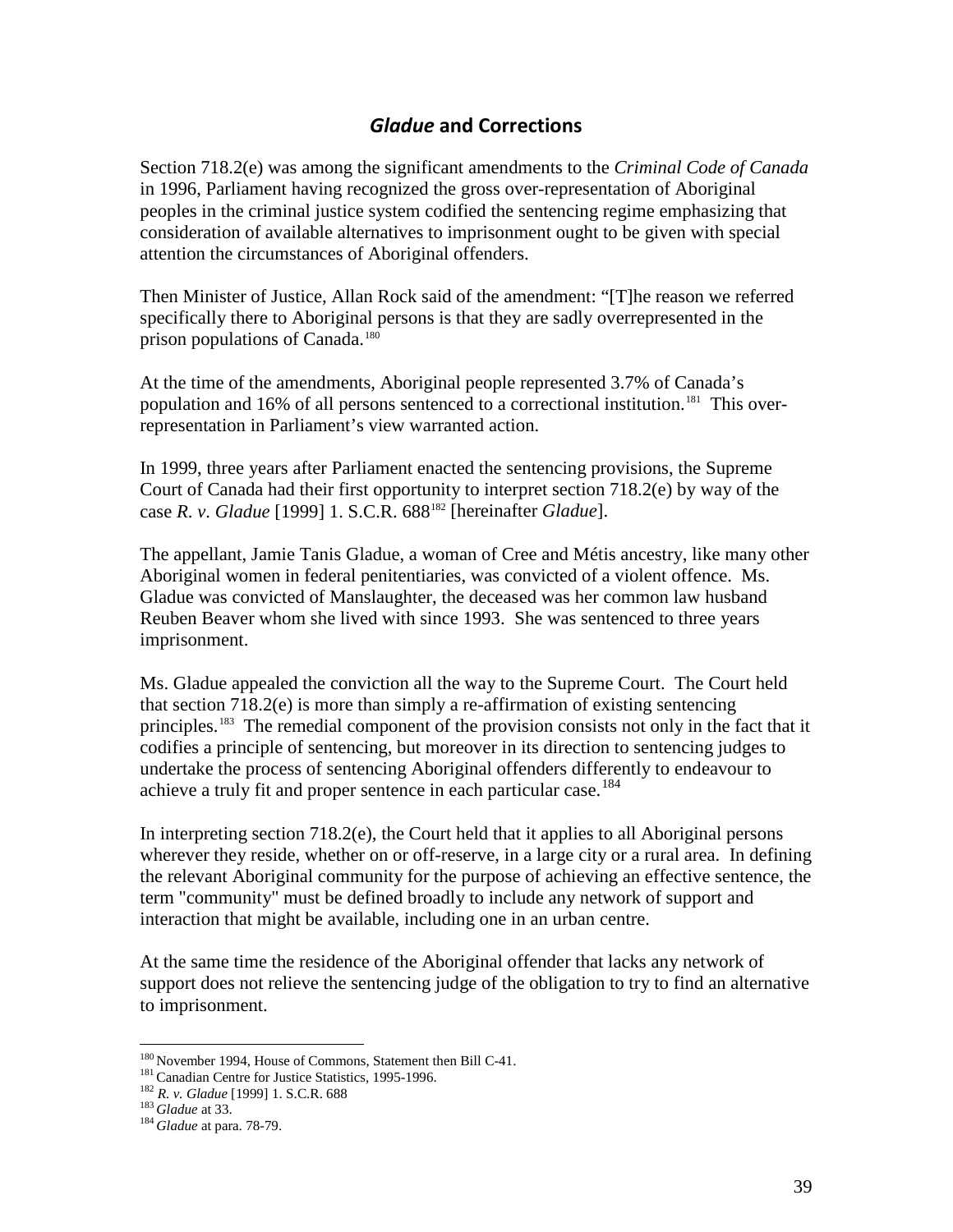Subsequent case law expanded the principles enunciated in *Gladue* to apply whenever an Aboriginal person's liberty is at issue.<sup>185</sup> In the context of corrections, CSC has instructed staff by way of Commissioner's Directive (CD) 705-7, to take into consideration the *Gladue* principles when assessing the security classification and placement of Aboriginal offenders.

CD 705-7 at section 51 states: "*staff will be sensitive to the spirit and intent of the Gladue decision*." How CSC staff are actually interpreting and applying this statement is unknown as there has been no further direction, training or over-sight from CSC headquarters on how to interpret and apply the "spirit and intent" of *Gladue* in the context of Corrections.

To date, the CD doesn't appear to have had any mitigating effect on Aboriginal offender classification as there has been no remarkable decline in the number of Aboriginal offenders classified at higher security levels nor has there been a visible increase in Aboriginal offenders qualifying for early release and parole eligibility. Moreover, quite the opposite appears to be true as we've seen a steady increase in the number of Aboriginal offenders placed at higher security classification and an increase in the number of Aboriginal offenders remaining in custody until their Statutory Release Date. $186$ 

In terms of staff training, only as recently as February 2011, did CSC provide some training on *Gladue*. Two sessions were held at National Headquarters to a very limited number of staff. CSC advises that each training session took place over the course of an afternoon, participants included some Ottawa staff based out of headquarters and front line staff who will be participating in an upcoming pilot project at the Fraser Valley Community Correctional Centre [Fraser Valley].

Michelle Mann, a consultant and author of the 2009 OCI Report: *Good Intentions, Disappointing Results*, delivered the training. The front line staff included employees from both the men's and women's corrections at Fraser Valley and was comprised mostly of Case Managers. The Case Managers are responsible for supervising parole officers, the front line workers responsible for applying section 51 of CD 705-07. The pilot project will be underway within the next fiscal year at Fraser Valley.

<span id="page-45-1"></span>Aside from the *Gladue* training for the pilot project CSC is currently not providing any direction, training or supervision regarding the interpretation and application of *Gladue*  within the Corrections context. In order to achieve a substantial decline in the overclassification of Aboriginal women and to increase their numbers in parole eligibility, CSC must devote adequate resources to properly train staff on how to apply the *Gladue* principles and to provide the necessary over-sight to ensure compliance including data tracking and evaluation. Failure to dedicate sufficient resources will result in a failure to comply with the application of *Gladue* within corrections.

 <sup>185</sup> See *R. v. Sim* (2005), 78 O.R. (3d) 183 (ONCA) [Sim]. *R. v. Jensen*, 2005, Docket C37975 [*R. v. Jensen*]. Frontenac Ventures Corporation v. Ardoch Algonquin First Nation, 2008 ONCA 534 [Frontenac Ventures]. <sup>186</sup> *Mann Report.*

<span id="page-45-0"></span>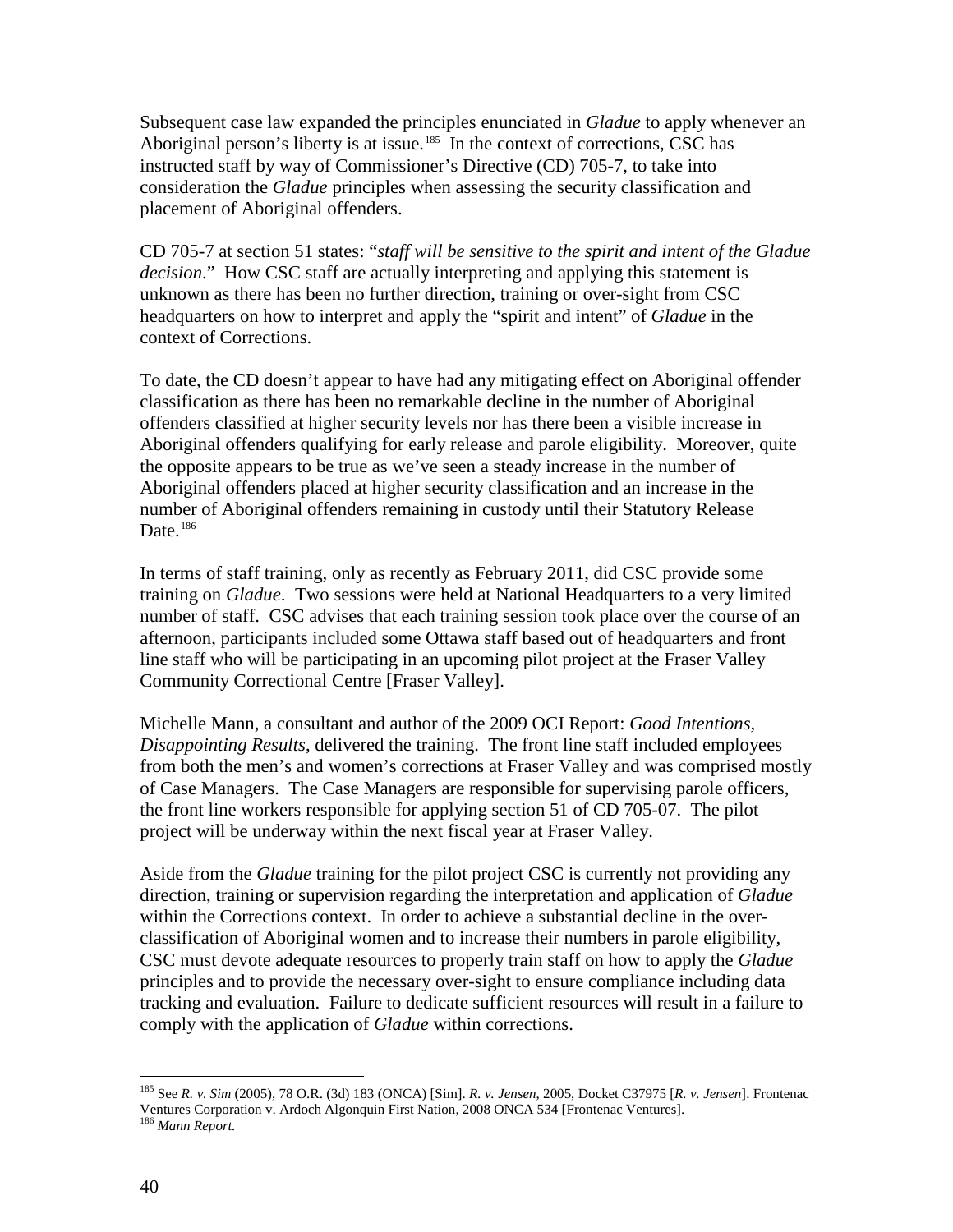#### **Parole**

<span id="page-46-0"></span>Within the continuum of institutional corrections, the parole hearing is an end point. The decision making process of determining parole eligibility is dependent upon the individual's rehabilitation progress over the course of their sentence. However, for many Aboriginal offenders the parole hearing is not an end point to their time behind bars as Aboriginal people are less likely to be granted day or full parole<sup>[187](#page-45-1)</sup> and more likely to be released into the community at Statutory Release date or the Warrant Expiry date.<sup>[188](#page-46-2)</sup>

According to the Accountability Framework Year End report 2009/2010, over 75% of all Aboriginal offenders remain incarcerated until their Statutory Release date<sup>[189](#page-46-3)</sup> this is over 10% higher than their non-Aboriginal counterparts.<sup>190</sup> Moreover, Aboriginal offenders account for 33.42% of the total overall detentions past their statutory release date, which is disproportionate to the population profile they represent.<sup>[191](#page-46-5)</sup>

In terms of day parole, Aboriginal offenders applications are granted at a rate of 16.58% compared to their non-Aboriginal counterparts who are granted day parole more frequently as their applications are successful with an approval rate of over 28%.<sup>[192](#page-46-6)</sup>

With regard to full parole, only 1.2% of Aboriginal offenders were released on full parole in the 2009-2010 period compared to 3.8% of non-Aboriginal offenders.

<span id="page-46-1"></span>The OCI has observed an overall increase in the number of women offenders who are released on Statutory Release date, as well as an increase in the number of waivers and postponements of Parole hearings, the trend is most pronounced in terms of Aboriginal women.<sup>193</sup> The disproportionate rate at which Aboriginal women are returning to their communities at a later date speaks to a number of problems within corrections. Within the 2009 OCI Report, *Good Intentions, Disappointing Results*, Michelle Mann cited a number of contributing factors for such disproportionate rates:

Systemic discrimination, culturally laden notions of accountability, overclassification, over-segregation, and a lack of availability of Aboriginal specific programs while incarcerated may all play a role in the granting of parole to Aboriginal offenders.<sup>[194](#page-46-8)</sup>

In addition to the aforementioned factors, the lack of gender appropriate programming in an Aboriginal cultural context is another contributing factor to parole ineligibility for Aboriginal women.

<span id="page-46-4"></span><span id="page-46-3"></span>

<span id="page-46-2"></span><sup>&</sup>lt;sup>187</sup> Ibid. at 43.<br><sup>188</sup> Ibid.<br><sup>188</sup> Statutory Release entitles most offenders to serve the final third of their sentence in the community.<br><sup>189</sup> Accountability Framework 200/2010. Aboriginal offenders remain incarcerated a rate of 76.99% there is a gap of over 10.74% between Aboriginal offenders and non-Aboriginal offenders. The gap is most pronounced for Inuit offenders who were only granted day parole at 18.9% and 78.4% of Inuit offenders are held until their Statutory Release date.<br><sup>191</sup> *Ibid.* Aboriginal offenders represented 20.4% of offenders.

<span id="page-46-7"></span><span id="page-46-6"></span><span id="page-46-5"></span><sup>&</sup>lt;sup>192</sup> Accountability Framework 200/2010.<br><sup>193</sup> Office of the Correctional Investigator. Annual Report 2009-2010. Ottawa: Minister of Public Works and Government Services Canada, 2008.

<span id="page-46-9"></span><span id="page-46-8"></span><sup>194</sup> *Mann Report*.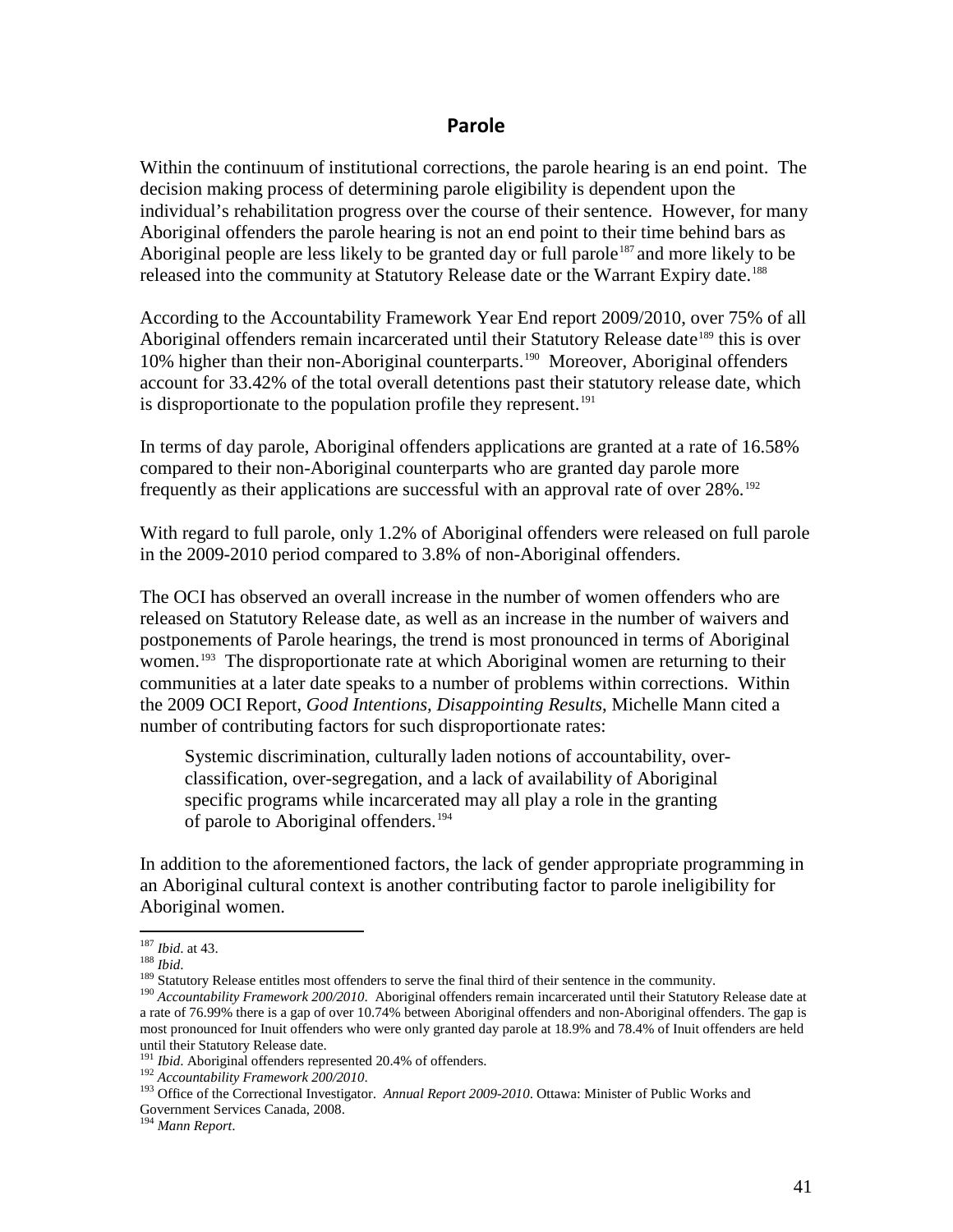In an effort to address systemic discrimination, among the objectives of CSC's Aboriginal Strategy is to increase awareness and representation of Aboriginal culture. As of March 31, 2010, there were over 18,000 CSC employees, 7.97% of the employees were of Aboriginal ancestry. According the Accountability Framework 2009/2010, only 67 employees have taken the Aboriginal Perceptions Training.[195](#page-46-9)

Given the high number of Aboriginal offenders in Corrections, it would assist greatly in meeting the aforementioned objective if CSC staff were required to participate in Aboriginal Perceptions training rather than offering it only as a discretionary course. Furthermore, such mandatory participation would serve as a step towards addressing discrimination against Aboriginal peoples.

With regard to the Parole Board of Canada, (PBC) Parole Board members receive training regarding Aboriginal peoples specific to the region in which they are serving. PBC advises that the training of board members begins with introductory training and continues over the course of the Parole Board member's tenure.

The decision making process of the Parole Board requires members to take into consideration a number of factors including the nature of the offence; the individual's criminal history; social issues; mental health issues; relationships; employment; victim input; opinions from Elders, judges, police officers and other professionals, as well as the individual's behaviour while incarcerated.

### <span id="page-47-0"></span>Parole Board of Canada and Gladue

In terms of Aboriginal offenders PBC must also apply the *Gladue* principles in their analysis of parole eligibility. Despite this requirement, Parole Board members only recently received their first training on how to apply the *Gladue* principles. In February 2011, PBC staff delivered training as a single component, lasting approximately one hour at this year's annual board member training.

From an operational perspective, the board members must rely on the documentation provided to them at the hearing for their analysis and application of the *Gladue* principles as parole applicants are typically not represented by legal counsel. As such, the material presented will be comprised mostly of information collected and prepared by CSC parole officers. The documentation may include a Pre-Sentence Report prepared by a parole officer for the purpose of sentencing along with the individual's criminal record and other external and CSC internal reports regarding the individual's behaviour.

As mentioned previously, CSC has not provided any direction or national training to parole officers on how to interpret and apply the *Gladue* principles within the context of corrections. Therefore, it is highly unlikely that the information necessary to conduct a fulsome *Gladue* analysis and application will be available for the Parole Board members.

<span id="page-47-1"></span><sup>&</sup>lt;sup>195</sup> CSC advises that Aboriginal Perceptions Training includes substantive information regarding the history of Aboriginal peoples as well as cultural information.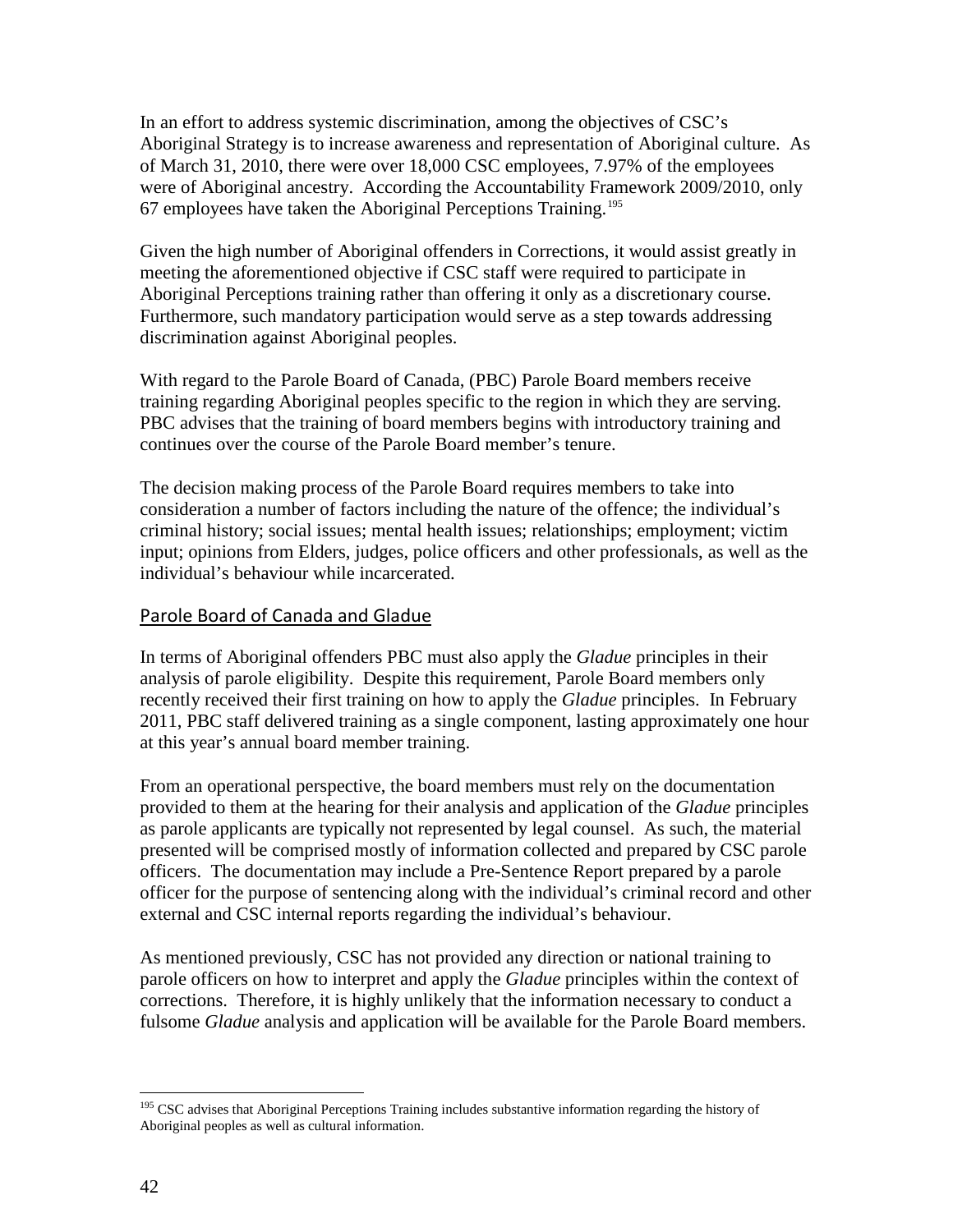The courts have held that the *Gladue* principles are invoked whenever an Aboriginal person's liberty is at stake including within the context of parole eligibility.[196](#page-47-1) As such, parole board members are obligated by law to apply *Gladue* when assessing an Aboriginal offender's application for release. In order to better assist the members in the decision making process, it would serve well to have *Gladue* Reports prepared specifically for the purpose of parole eligibility.

*Gladue* Reports are prepared post-conviction of an Aboriginal person for sentencing purposes. The reports provide an overview of the life circumstances of the accused identifying systemic and individual factors contributing to the individual's involvement with the criminal justice system. Where appropriate, the reports provide sentencing judges with recommendations for consideration that are alternatives to imprisonment tailored to meet the needs of the Aboriginal person before the court. Furthermore, the recommendations are well-constructed plans developed with the objective of addressing criminogenic factors to reduce the risk of re-offending.

The *Gladue* Reports are not only informative but also educational in terms of Aboriginal peoples' collective history, culture, spirituality and socio-economic matters, all of which contribute to the individual Aboriginal person's criminal conduct. The reports are substantially distinguishable from pre-sentence reports prepared by parole officers in content and in the manner in which the information is gathered as the reports are prepared by Aboriginal people employed outside of the formal justice system.

The format utilized for *Gladue* Reports prepared for sentencing could be adapted for the purpose of a parole hearing. Such reports could cover not only the life circumstances of the Aboriginal offender before their conviction but also their circumstances within the institution. Such information would be helpful in conducting a *Gladue* analysis as it could provide an opportunity for insight into such matters as the cultural and gender appropriateness of program availability within corrections. That being said, it would be integral that the reports be prepared by Aboriginal persons not employed by CSC. Furthermore, for other reasons more associated with impartiality, such reports should not be prepared by staff directly employed by PBC.

#### <span id="page-48-0"></span>Section 84 Release and Aboriginal Women

The PBC is also responsible for hearing section 84 applications. Section 84 of the CCRA provides that where an individual expresses an interest in applying for a parole release into an Aboriginal community, CSC must provide the community with notice of the application and an opportunity to participate by submitting a release plan. The term community within the context of section 84 allows for a broad interpretation including an urban Aboriginal community comprised of social service providers.

<span id="page-48-2"></span>Section 84 has been in effect for 19 years, however it has been drastically under utilized.<sup>197</sup> As noted in the *Glube* Report, CSC cannot solve the problem alone.

<span id="page-48-1"></span><sup>&</sup>lt;sup>196</sup> See *R. v. Jensen, R. v. Platinex* and *Frontenac Ventures, supra* note 192.<br><sup>197</sup> House of Commons. 26<sup>th</sup> Report of the Standing Committee on Public Accounts. Ottawa: House of Commons, 2004 and Office of the Auditor General of Canada. Report of the Auditor General of Canada.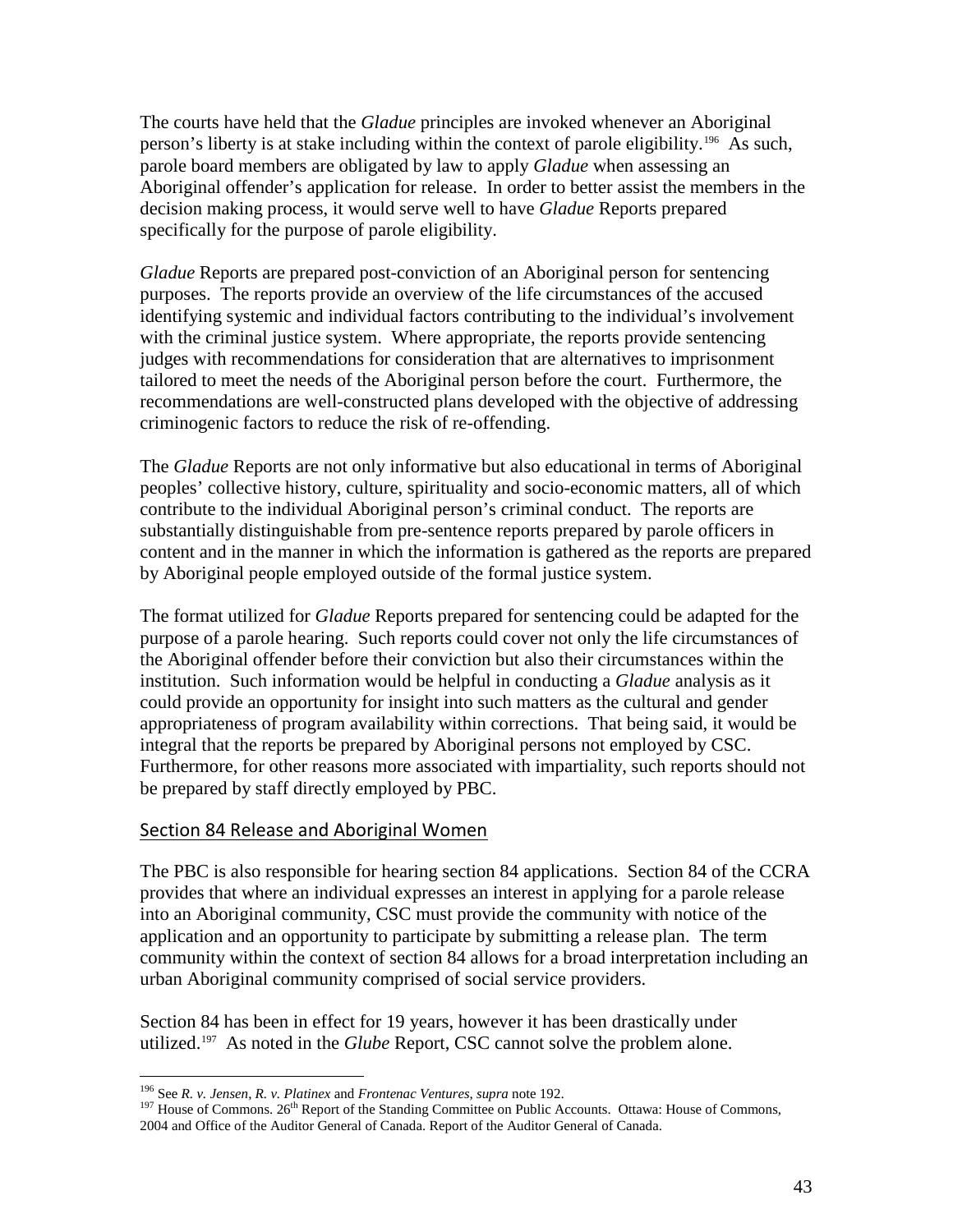Collaboration with Aboriginal communities, other government departments<sup>[198](#page-48-2)</sup> as well as Aboriginal and mainstream social agencies is necessary to increase the use of section 84. Collaboration will allow for an opportunity to share existing resources and create inroads for Aboriginal women to have better opportunities for community reintegration.

In 2007, the Corrections Review Panel recommended that CSC conduct an examination of its initiatives to increase awareness and use of section 84.<sup>[199](#page-49-0)</sup> However, during the 2009-2010 period, only one Aboriginal woman completed a section 84 release, the release was for day parole.<sup>200</sup> According to the Corrections Review Panel, at the time the Aboriginal Community Development Officers (ACDO) had "been successfully increasing community engagement in correctional planning, release decision making and community supervision, in accordance with section 84 of the CCRA."<sup>[201](#page-49-2)</sup>

Perhaps that is partially true as in 2009-2010, 639 Aboriginal offenders expressed an interest in section 84 applications<sup>[202](#page-49-3)</sup> with 52 applications approved (48 by Aboriginal men, 2 non-Aboriginal men, 1 Aboriginal woman and 1 non-Aboriginal woman).<sup>[203](#page-49-4)</sup> However, in terms of Aboriginal women and section 84 releases the numbers have actually declined from the year previously, which indicate that 4 Aboriginal women completed a section 84 release during the 2008-2009 period. That being said, the Mann Report identified fluctuation of section 84 release plans over the course of a three-year period: "…in fiscal year 05-06, 226 release plans were completed compared to a drop to 51 in 06-07 and 161 in 07-08. It remains unclear why there has been such variability in these numbers over the past three years."<sup>[204](#page-49-5)</sup> The inference drawn from such inconsistency is that the implementation of section 84 is inefficient.<sup>[205](#page-49-6)</sup>

The facilitation of section 84 agreements falls to the responsibility of the ACDOs across the country. The ACDOs are responsible for coordinating release plans between the offender and the Aboriginal community.[206](#page-49-7) A part of which includes providing information regarding the process to Aboriginal inmates and Aboriginal communities. According to the *Mann Report* in 2009, planning kits were produced and widely distributed among institutions and communities. Despite this distribution of information, the desired effect has yet to be seen.

As indicated at the beginning of this section, parole eligibility is at the end of the continuum of corrections. In order to increase the number of section 84 releases more action than simply dissemination of information needs to occur. CSC's over reliance on security classification and reclassification tools, which are arguably gender and culturally

<span id="page-49-1"></span>

<span id="page-49-3"></span><span id="page-49-2"></span>

<span id="page-49-0"></span><sup>&</sup>lt;sup>198</sup> The *Glube* Report.<br><sup>199</sup> CSC. A Roadmap to Strengthening Public Safety.<br><sup>200</sup> A Roadmap to Strengthening Public Safety at 54.<br><sup>201</sup> A Roadmap to Strengthening Public Safety at 88.<br><sup>202</sup> Accountability Framework 200 do the current statistics indicate how many of those persons interested in a s. 84 release were Aboriginal women.<br><sup>203</sup> Accountability Framework 2009/2010 at 54-55. Note that there were no Inuit offenders who participated

<span id="page-49-8"></span><span id="page-49-4"></span>release although 35 Inuit offenders expressed an interest.

<span id="page-49-5"></span><sup>&</sup>lt;sup>204</sup> *Mann Report* at 22.<br><sup>205</sup> *Ibid.*<br><sup>206</sup> *Ibid.* 

<span id="page-49-7"></span><span id="page-49-6"></span>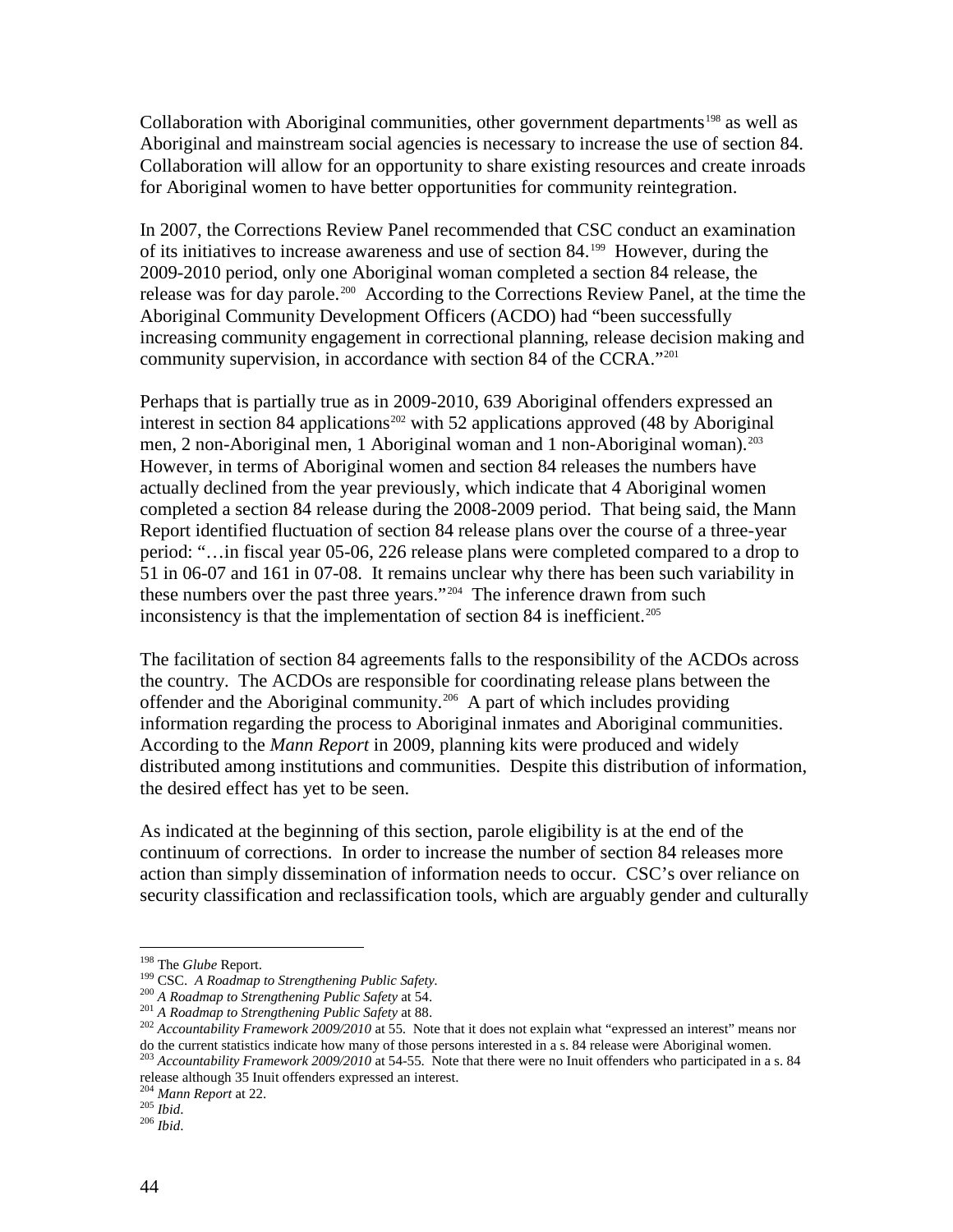inappropriate for Aboriginal women, must end and an alternative means of assessment must be identified and implemented for Aboriginal women.

To further assist with parole eligibility, Aboriginal women must have access to culturally and gender appropriate programming. Furthermore, to increase the number of section 84 releases for Aboriginal women, CSC must collaborate with other federal departments, Aboriginal communities as well as Aboriginal and mainstream social service providers to share resources and to build the necessary bridges to facilitate a successful community reintegration. Lastly, the Parole Board must consistently apply the *Gladue* principles at every hearing of an Aboriginal applicant. The cumulative effect of such a multi-faceted approach would likely result in a steady increase in section 84 releases for Aboriginal women.

#### <span id="page-50-0"></span>Parole Revocations

Within the 2009-2010 period, Aboriginal offenders accounted for 13.7% of the supervised population and yet accounted for  $24\%$  of all revocations.<sup>207</sup> Furthermore, 49.5% of supervised Aboriginal offenders are revoked compared to 24.3% of supervised non-Aboriginal offenders<sup>[208](#page-50-1)</sup>

For many Aboriginal women, returning home may mean re-entry into a challenging environment filled with numerous stressors. There may be limited or non-existent resources locally available to provide services to address an array of socio-economic needs,[209](#page-50-2) addictions issues, child-care needs, emotional and psychological needs as well as health care. The lack of adequate support services may contribute to an already stressful environment and may manifest into self-destructive behaviour resulting in parole revocation.

Therefore, the better prepared an Aboriginal woman is for her release including preparation of a detailed release plan identifying needs and community resources, the better her chances of a successful re-integration into the community. As such, a *Gladue* Report prepared for the purpose of a parole hearing would greatly assist in facilitating a successful re-entry into the community; thereby reducing the chance of parole revocation.

<span id="page-50-3"></span> <sup>207</sup> *Accountability Framework 2009/2010* at 12. Note that the information was not broken down in terms of gender specificity.

<span id="page-50-1"></span><sup>208</sup> *Accountability Framework 2009/2010* at 12. Note that the information was not broken down in terms of gender specificity.

<span id="page-50-2"></span><sup>&</sup>lt;sup>209</sup> For example, lack of adequate affordable housing, clean drinking water, lack of social assistance, lack of employment opportunities, lack of educational resources, lack of child care and parenting programming services.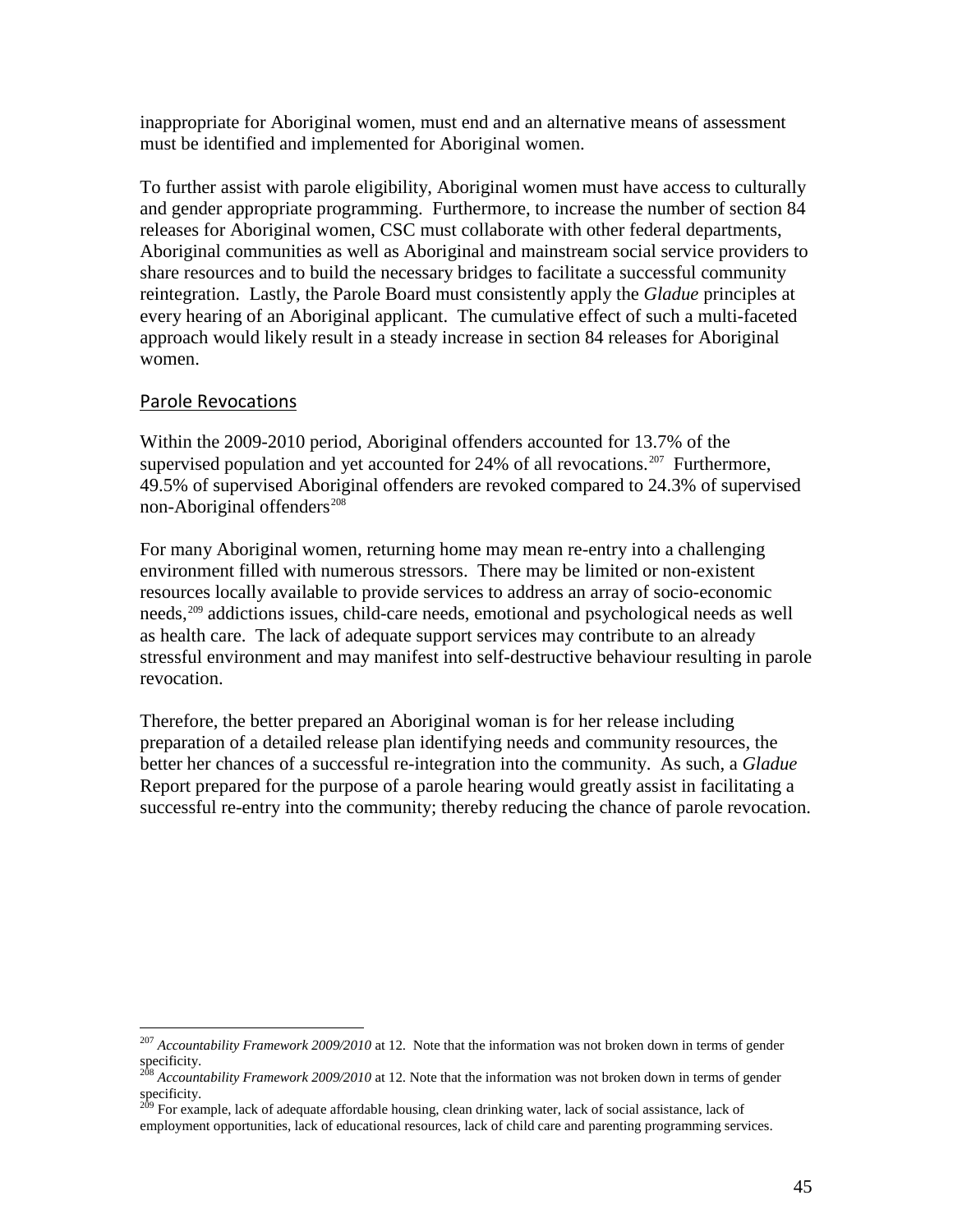# **Synopsis**

<span id="page-51-0"></span>The current state of over-representation of Aboriginal women in Federal Corrections is nothing short of a crisis. As of April 2010, Aboriginal women accounted for 32.6% of the total female offender population,  $210$  this means that 1 out of every 3 women federally incarcerated is of Aboriginal descent.

Over the past 10 years, the representation of Aboriginal women in Federal Corrections has increased by nearly 90% as such they represent the fastest growing offender population.[211](#page-51-1) Moreover, there is no indication of any anticipated decline.

Aboriginal women have been marginalized significantly by the impact of colonization, the Residential School system and oppressive government policies and laws. Government policies that have impoverished Aboriginal communities have left Aboriginal female children and Aboriginal women vulnerable to exploitation and violence. Furthermore, racism and discrimination have denied the dignity and self-worth of Aboriginal women, allowing them to fall prey to violent acts perpetrated against them by men.

Therefore, it stands to reason that the needs of Aboriginal women in Federal Corrections are many as their collective and individual circumstances have dictated such. CSC has the challenge of addressing the multitude of needs in a culturally and gender appropriate manner. However, to date, the experience of Aboriginal women in Federal penitentiaries has been a continuation of the marginalization experienced by generations of Aboriginal women.

Issues of isolation and dislocation are commonplace for Aboriginal women across the continuum of Federal Corrections. Aboriginal women find themselves overrepresented in higher security classifications; overrepresented in Management Protocol status; they are frequently denied access to culturally and gender appropriate programming and as a group they are underrepresented in terms of parole eligibility.

The Aboriginal female offender profile is younger than her non-Aboriginal counterpart.<sup>[212](#page-51-2)</sup> She is serving time for a serious offence, typically a violent offence.<sup>[213](#page-51-3)</sup> She has an extensive criminal history, $2^{14}$  a low level of employment experience and limited education<sup>[215](#page-51-5)</sup> and she presents with a high need for programming.<sup>[216](#page-51-6)</sup>

<span id="page-51-7"></span><span id="page-51-1"></span><sup>210</sup> *Accountability Framework 2009/2010* at 18. <sup>211</sup> Public Safety Canada. *Corrections and Conditional Release Statistical Overview*, 2010: See also the Annual Report Table Safety Canada. Corrections and Conditional Receiver<br>
212 Accountability Framework Report 2009/2010 at 23.<br>
<sup>212</sup> Accountability Framework Report 2009/2010 at 23.<br>
<sup>213</sup> Accountability Framework Report 2009/2010 at 21

<span id="page-51-3"></span><span id="page-51-2"></span>

<span id="page-51-4"></span>

<span id="page-51-5"></span>

<span id="page-51-6"></span>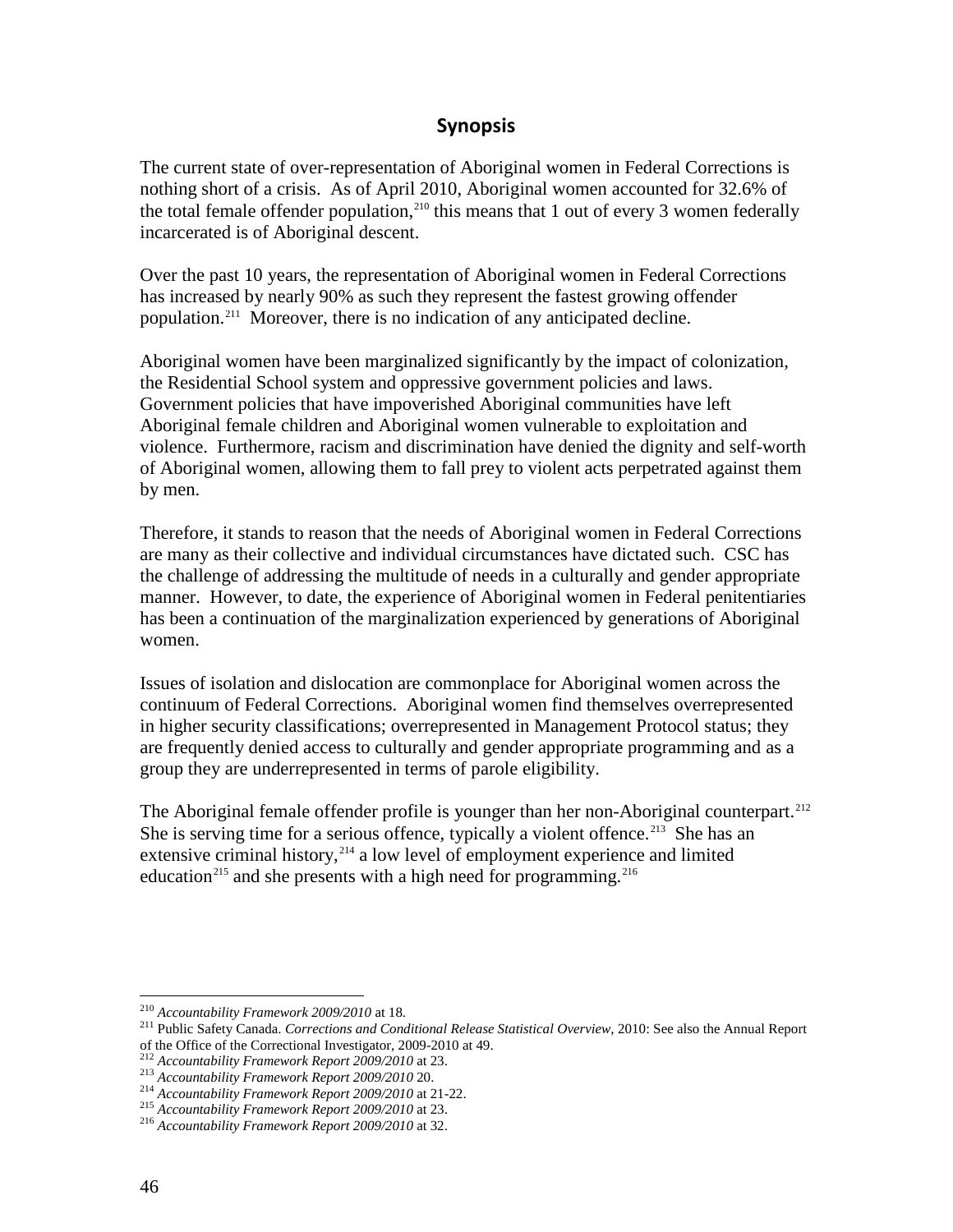In 2009-2010, the average period of time that a First Nations woman had to wait before starting Aboriginal specific programming, was 238 days from the date of admission. The wait for non-Aboriginal specific programming was approximately 341 days.<sup>[217](#page-51-7)</sup>

In contrast, the average sentence length served behind bars for an Aboriginal woman during the same time period was  $3.52$  years.<sup>218</sup> The majority of all Aboriginal female offenders are serving a sentence in the range of two to five years  $(68.06\%)$ <sup>[219](#page-52-1)</sup> As such, the need to begin programming for rehabilitative purposes is immediate upon admission to Federal Corrections.

Sections 77 and 80 of the CCRA stipulate that CSC must provide programming that is gender specific and Aboriginal culturally appropriate. CSC's Strategic Plan for Aboriginal Corrections 2006-2011 is consistent with the provisions of the CCRA as the plan places emphasis on such matters; however, there continues to be delays in the follow through of such commitments.

In terms of programming advancements for Aboriginal women, at present, there are two Pathways Units for Aboriginal women to apply to: 1) Edmonton Institution for Women and 2) the Fraser Valley Community Correctional Centre in British Columbia, which only became operational within the past year.<sup>[220](#page-52-2)</sup>

CSC has plans to expand the number of Pathways Units for Aboriginal women. The location of additional Pathways Units for Aboriginal women is significant in terms of addressing isolation and dislocation issues. For Aboriginal women who are incarcerated, the existing stress of being separated from family and community can be further exasperated when they do not have access to culturally appropriate programming such as the Pathways Units which allows them the option of pursuing a more traditional healing path with increased access to Elders and ceremonies. Such accessibility to culturally appropriate programming and counselling could enhance their chances of being granted parole and for a successful re-entry into the community.

To date, no healing lodges have been created for Aboriginal women pursuant to section 81 of the *Corrections and Conditional Release Act*, despite the fact that the legislation has allowed for the creation of such for 19 years or that reports have recommended that CSC establish such healing lodges for women. $^{221}$ 

Plans are underway to establish section 81 Healing Lodges for women at minimum and medium security classification. The Lodges will be located in the eastern and western regions: Edmonton, Alberta and Waseskun, Quebec. The proposed women's facility in

 <sup>217</sup> *Accountability Framework Report 2009/2010* at 48. Note that the data is limited to inmates who are serving 4 years or less and includes only those offenders who scored MOD or HIGH on their SIR or for those with no SIR a score of MED or MAX on the CRS.<br><sup>218</sup> Accountability Framework Report 2009/2010 at 21.

<span id="page-52-3"></span><span id="page-52-2"></span>

<span id="page-52-1"></span><span id="page-52-0"></span><sup>219</sup> *Ibid.* at 21.<br>
220 Pathways Units require 20 or more participants.<br>
<sup>220</sup> See The *Glube* Report and the Office of the Auditor General of Canada. *Report of the Auditor General of Canada* 2003.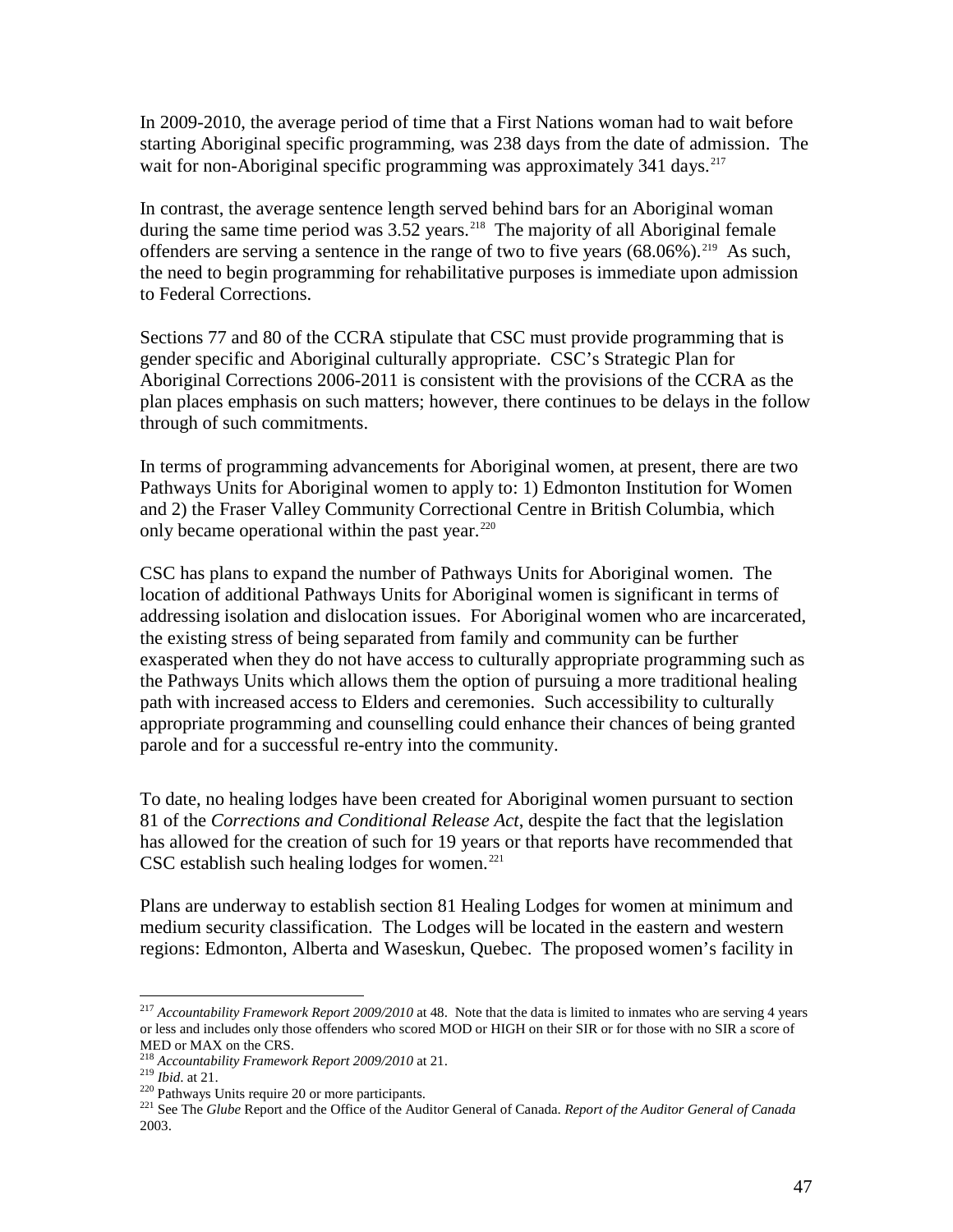Waseskun would include section  $84$  beds<sup>[222](#page-52-1)</sup> which would allow women who are on parole to apply to the lodge.

Two years ago, CSC hired a National Trainer to internally develop new integrated core programming specifically for Aboriginal Women. CSC advises that the new program is a holistic design based on the premise of the Medicine Wheel to address the physical, mental, emotional and spiritual needs of the participant. The program will be a full-time Elder assisted program with a facilitator. The new programming will be comprised of three different programs: an Aboriginal women's Engagement Program, a Moderate Intensity Program and a High Intensity Program.

In 2009, CSC introduced the Women's Module on Intervention (WMI) specifically for women in secure units. The programming is offered at five sites. The WMI consists of 10 non-Aboriginal modules and five Aboriginal modules. CSC advises that the new program was developed as an effort to try to change the prison programming culture to a more supportive based approach rather than control based.

The Aboriginal modules are delivered with the assistance of an Elder. Aboriginal women participate in both of the programming but where the programming is specific to their culture and experiences as Aboriginal women, the participants may opt to take such Aboriginal specific modules.

In preparation for their re-entry into the community, CSC offers the Maintenance Program. The program is currently offered at five of the institutions. The women begin the program while still incarcerated and continue, where possible post-release. At the present time there are only 2 sites that offer the post-release program: Edmonton and Winnipeg. As a result, Aboriginal women are further disadvantaged as many of them will not have access to the Maintenance Program. Without proper support services available, the women are less likely to have a successful reintegration into the community and their risk to re-offend is elevated.

The emphasis in Corrections programming over the past 10 years has been placed on substance abuse and violence relapse prevention<sup>[223](#page-53-0)</sup> while educational and employment programming has been made a secondary priority. The Corrections Review Panel recognized in 2007 that there is a deficit in employment programming for Aboriginal offenders.

In order to address the deficit the Review Panel recommended a strategy be developed and implemented which links CSC and other federal government departments. The Panel held that connecting employment strategies for Aboriginal offenders with federal government economic growth initiatives is a critical step to ensure that Aboriginal offenders are prepared for and have employment opportunities available to them in their communities. $224$ 

<span id="page-53-2"></span><sup>&</sup>lt;sup>222</sup> Section 84 of the CCRA allows inmates who are applying for parole the opportunity to apply for a release into an Aboriginal community. 223 *A Roadmap to Public Safety* at 46. <sup>224</sup> *Ibid.* at 74.

<span id="page-53-0"></span>

<span id="page-53-1"></span>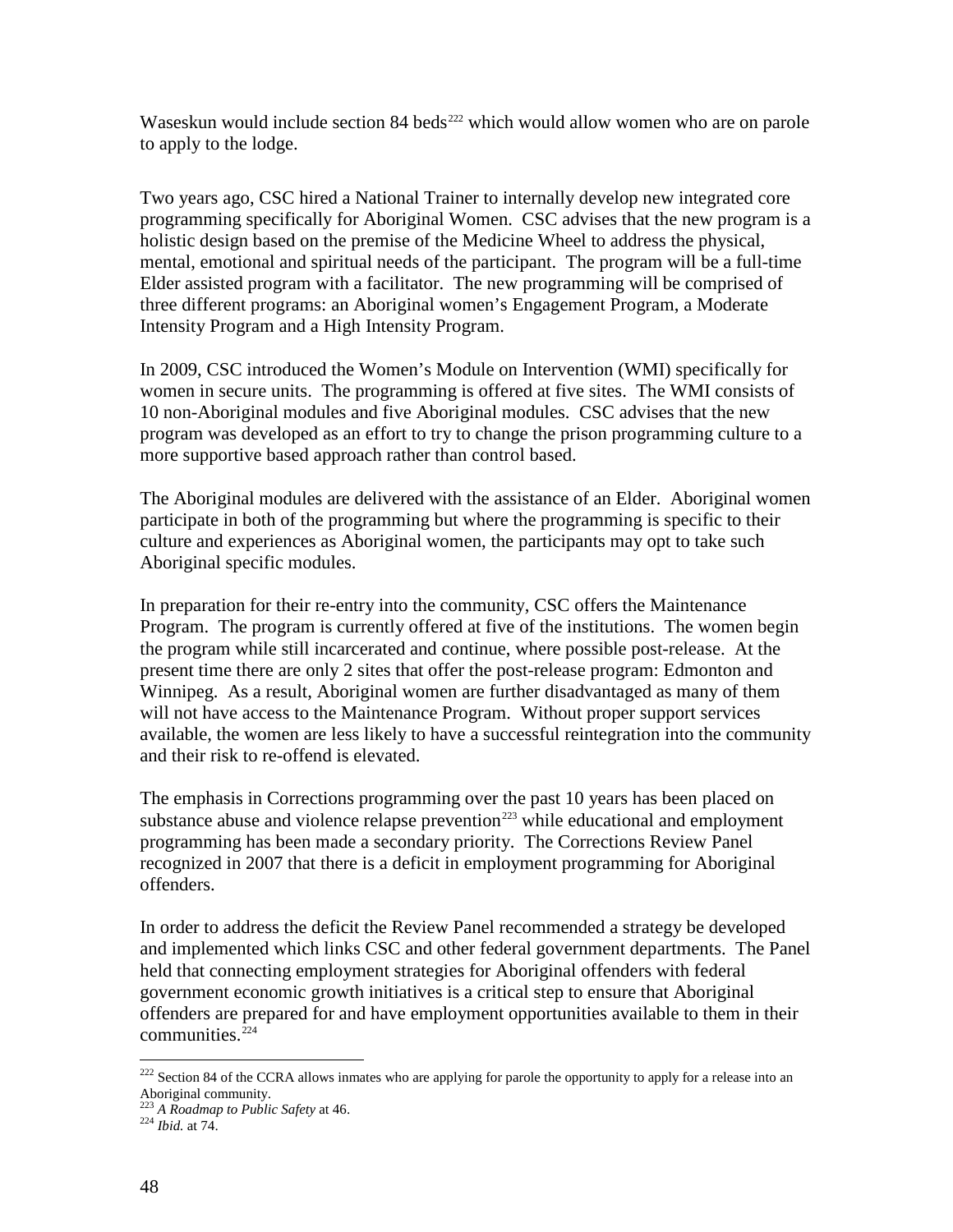Three years after the Review Panel's Report, Aboriginal offenders continue to have a high rate of education and employment needs, for the 2009-2010 period, 74.2% of all Aboriginal offenders identified employment and education needs. At a rate of 79.7%, First Nations women were the group who identified at intake the greatest need for education and employment programming<sup>[225](#page-53-2)</sup>

In addition to the core programming available, CSC offers the Mother-Child Program, established in 2001 it allows some women to keep their young children with them while incarcerated. In 2008, the program underwent significant policy changes excluding women who have been convicted of serious crimes involving violence, children, or crimes of a sexual nature and imposed additional requirements from Child and Family Services prior to program admission.

The changes implemented in 2008 may have served to further isolate Aboriginal women from their families and Aboriginal children from their mothers. The fact that Aboriginal women are over-represented in terms of violent offences disproportionately disqualifies many of them from applying to the Mother-Child Program. Furthermore, of those Aboriginal women who are eligible to apply, the additional requirement of child welfare services involvement will likely deter many given the troubled history and current over-representation of Aboriginal children in the child welfare system.<sup>[226](#page-54-0)</sup> In addition, the financial costs associated with participation are often too much for Aboriginal families to afford given the distance between the penitentiaries and their home communities, particularly so for Inuit female offenders. Therefore, this policy change may have a particularly harsh impact on the Aboriginal community.

Over the course of the past few years some progress has been made in relation to the objectives set out in CSC's Strategic Plan for Aboriginal Corrections. However, in terms of bridging the gaps in outcomes for Aboriginal women, there is much work that needs to be done specifically in implementation of culturally appropriate interventions and addressing systemic barriers.

The security classification tool used by CSC is an example of a systemic barrier for Aboriginal women in Corrections. The Custody Rating Scale, a tool designed for, and tested on a predominantly white male population $^{227}$  $^{227}$  $^{227}$  is first applied upon entering CSC institutions during the Offender Intake Assessment process to determine the classification (minimum, medium or maximum) and placement of the individual.<sup>228</sup> The tool may be applied again to the individual throughout the course of their sentence to re-evaluate their security level. $229$ 

<span id="page-54-4"></span><span id="page-54-0"></span><sup>&</sup>lt;sup>225</sup> Strategic Framework 2009/2010 at 10.<br><sup>226</sup> See Blackstock, C., "Why Addressing the Over-Representation of First Nations Children in Requires a New Theoretical Approach", Journal of Social Work Values and Ethics, Fall 2009 vol 6, #3.<br>
<sup>227</sup> Federal Sentenced Women and Security Classification at 2.<br>
<sup>228</sup> Commissioner's Direction 705-7.<br>
<sup>229</sup> Federal Sentenced Women a

<span id="page-54-1"></span>

<span id="page-54-2"></span>

<span id="page-54-3"></span>*Women Offenders* 2004 at 2.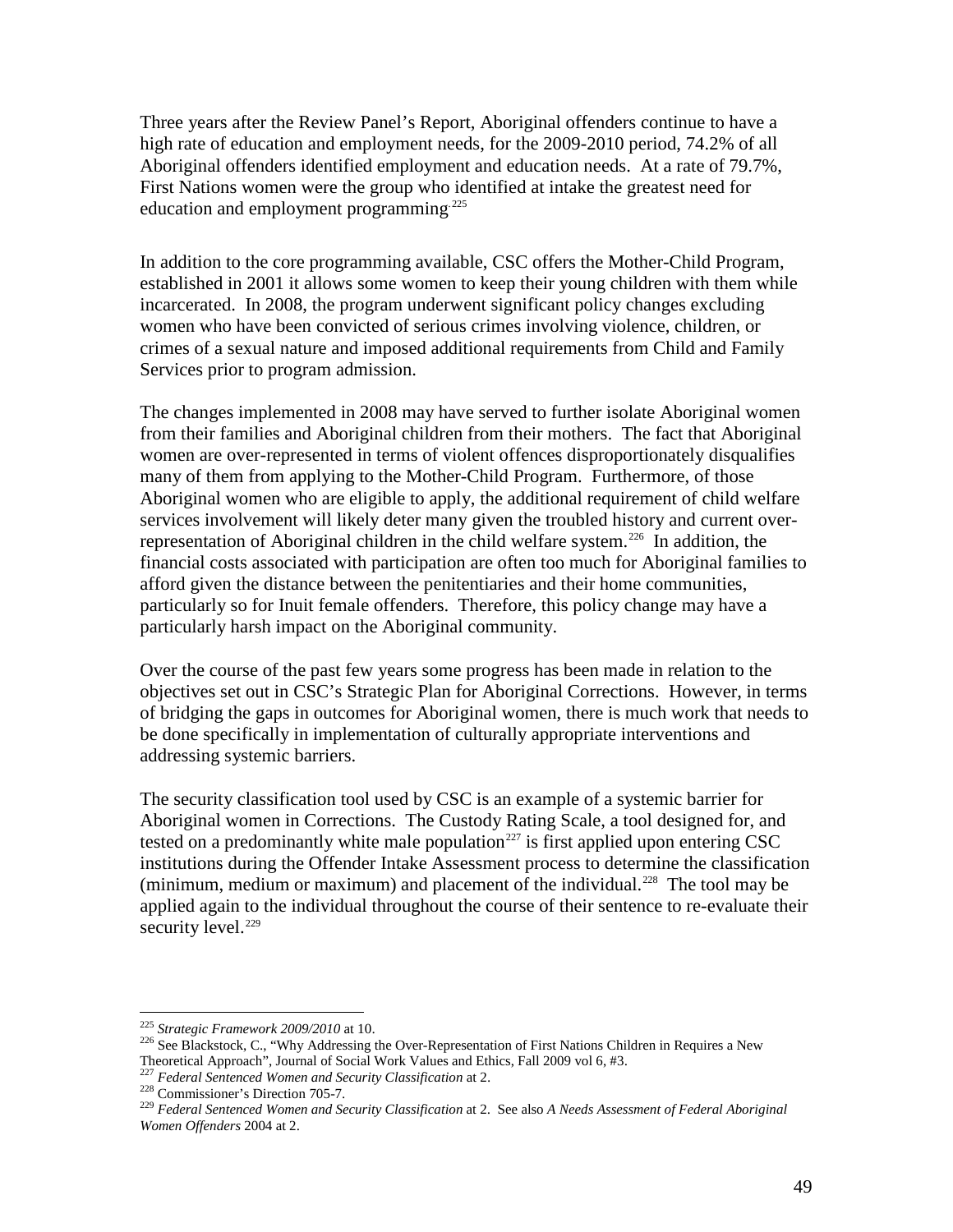The scale fails to take into account any cultural or gender specific issues, as such Aboriginal women are at a double disadvantage on the basis of race and gender. Furthermore, the scale is applied on an individual basis as such it fails to take in account the collective experiences of Aboriginal peoples such as the Residential School System, the 60s scoop,  $230$  and discriminatory government policies and laws,  $231$  all of which have contributed to the gross over-representation of Aboriginal peoples within the criminal justice system.

For Aboriginal women, the collective context is all the more relevant, as they have been even further marginalized than their male counterparts, within their communities due to the affects of colonization. The devastating affect that centuries of oppression have had on Aboriginal women has resulted in far less social supports than non-Aboriginal women.<sup>[232](#page-55-1)</sup> Less access to social supports can contribute to initiation and continued involvement in the criminal justice system.

Furthermore, the current risk management criteria when applied in the context of an Aboriginal community, reveals a middle-class bias to those who are motivated to work within their community as a number of the criteria focus is on employment, substance abuse history and community functioning.<sup>[233](#page-55-2)</sup> Many Aboriginal offenders come from communities that are contending with the effects of centuries of colonization as such they are not fully functioning healthy communities.<sup>[234](#page-55-3)</sup> Applying a normative social construct approach to assess risk fails to take into consideration the impact of colonization and obscures the results.[235](#page-55-4) Therefore it follows to reason that an alternative approach that takes into account the systemic issues faced by Aboriginal women and their unique life circumstances must be adopted when conducting any type of risk assessment.

In February 2011, CSC advised that the recent project to construct a new assessment scale that was gender and culturally appropriate concluded with less than desirable results. At the time of this report, CSC advised that a plan to move forward was yet to be developed.

In addition to the classification designations, over the past several years, CSC applies a status known as Management Protocol. The Protocol is a "super maximum designation"[236](#page-55-5) that a female inmate may be elevated to after her involvement in an incident that has either caused serious harm to others or which may have jeopardized other persons and she is deemed to be unmanageable in the regular maximum security population.<sup>237</sup>

The status has been applied over the past several years, almost exclusively to manage high needs/high risk Aboriginal women offenders. It has been criticized by the OCI who

<span id="page-55-7"></span><span id="page-55-0"></span><sup>&</sup>lt;sup>230</sup> Supra note 110.<br>
<sup>231</sup> See Introduction, Aboriginal Women a History of Dislocation and Isolation.<br>
<sup>232</sup> Women and Risk.<br>
<sup>232</sup> Supra note 114.<br>
<sup>234</sup> Supra note 109.<br>
<sup>235</sup> Supra note 114.<br>
<sup>236</sup> Supra note 122.<br>
<sup></sup>

<span id="page-55-1"></span>

<span id="page-55-3"></span><span id="page-55-2"></span>

<span id="page-55-4"></span>

<span id="page-55-6"></span><span id="page-55-5"></span>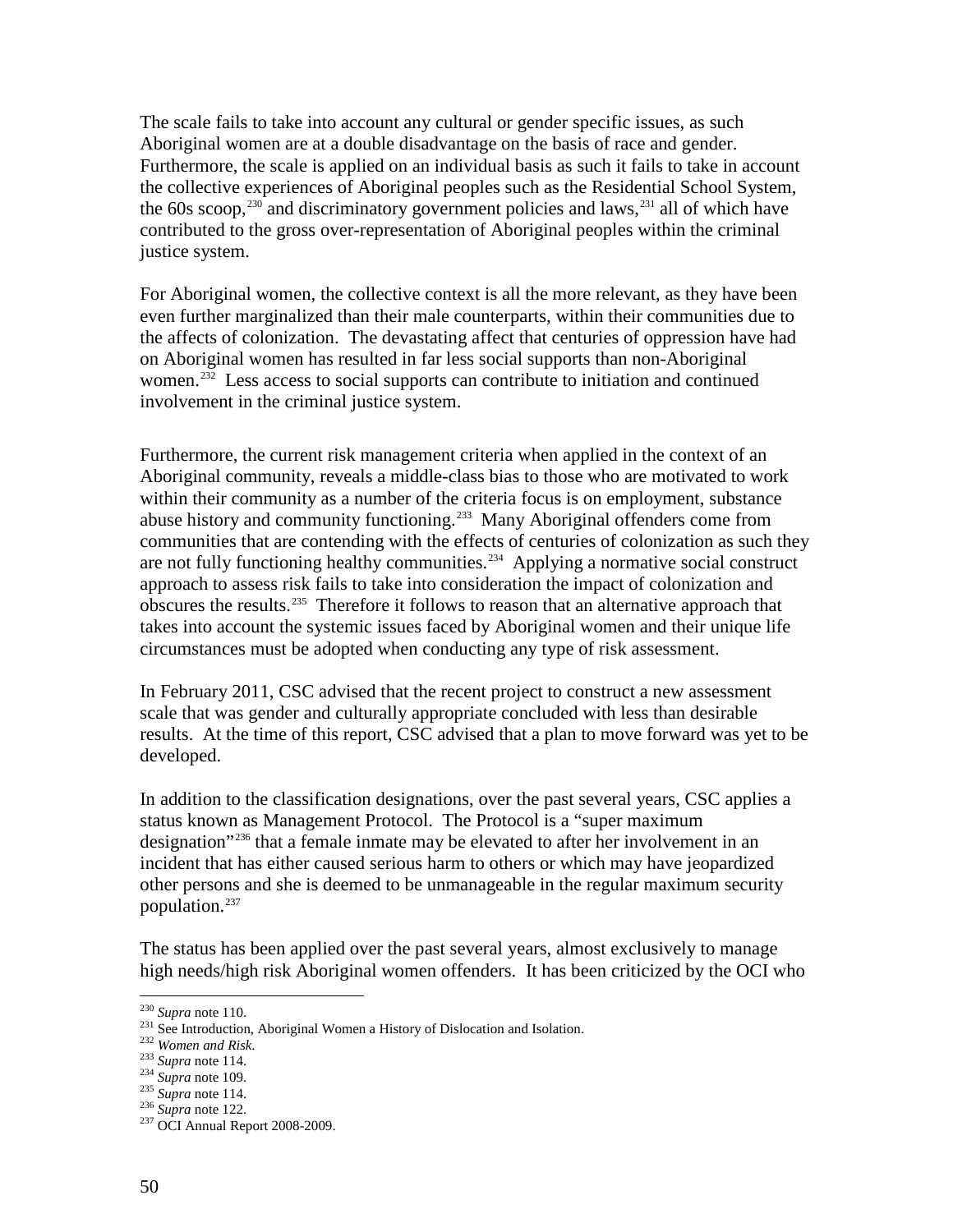raised concerns about the emotional and mental impact of this harsh and punitive form of confinement.

As of March 2011, all four of the women on Management Protocol were Aboriginal women. Since its inception, only two women have worked their way off of Management Protocol.

At the time of this report, a recommendation was before the Deputy Commissioner on Women that the Management Protocol be abolished.

In 2008-2009, the OCI reported that incidents of self-injury were rising. This is particularly true for Aboriginal women who as a group accounted for 78.2% of the female self-harm incidents in  $2009-2010$ <sup>[238](#page-55-7)</sup>

Self-harm incidents or attempts to self-injure impact the security classification of an individual. Women are more likely to have their classification increased on the basis of "Institutional Adjustment."<sup>239</sup>

Within the OCI Report 2008-2009, recommendations were made regarding the development of a national strategy on self-injury, including training for managing chronic self-harming behaviours and incidents; $240$  the implementation of clinical management plans that include prevention, intervention and treatment measures;<sup>[241](#page-56-2)</sup> development of an inventory of "best practices" in the treatment and prevention of self-harm distributed throughout CSC;<sup>[242](#page-56-3)</sup> and the creation of specialized and dedicated units regionally to manage chronically self-injurious persons.<sup>[243](#page-56-4)</sup>

To date, CSC has not adopted the recommendations of the OCI nor does there appear to be a forthcoming change in how to approach self-injury with emphasis on treatment.

In terms of the overall delivery of mental health services, CSC is ill equipped to meet the demands. In order to improve the delivery of mental health services within CSC, more financial and human resources are required to fully implement the IMHI strategy.<sup>[244](#page-56-5)</sup> At present the delivery of mental health services within CSC is reactive at best.<sup>245</sup> There is an over-reliance on segregation to handle persons with mental health issues rather than to provide care and treatment. Such over-reliance is dangerous and has already resulted in the death of one young woman, Ashley Smith.

<span id="page-56-1"></span>

<span id="page-56-2"></span>

<span id="page-56-3"></span>

<span id="page-56-6"></span><span id="page-56-5"></span><span id="page-56-4"></span>

<span id="page-56-0"></span><sup>&</sup>lt;sup>238</sup> Accountability Framework 2009/2010 Aboriginal Initiatives at 10.<br><sup>239</sup> Federally Sentenced Women and Security Classification.<br><sup>240</sup> OCI Report 2008-2009, Recommendation 5.<br><sup>242</sup> OCI Report 2008-2009, Recommendation 6 a myriad of reasons. See *A Preventable Death*, *supra* note 139.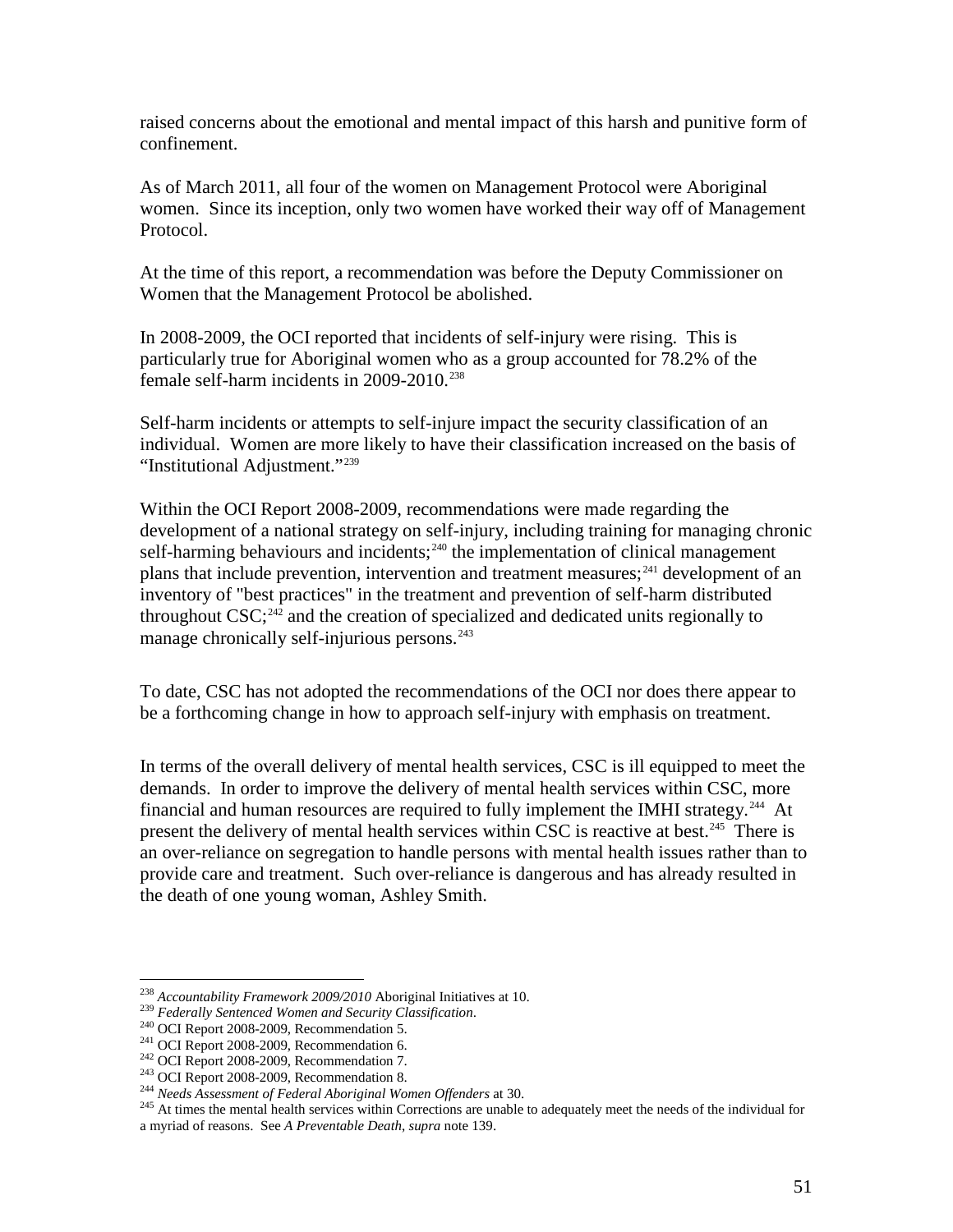In terms of health related matters, Fetal Alcohol Spectrum Disorder (FASD) is an issue within CSC that has received minimal attention. Disabilities of FASD may include symptoms such as impaired mental functioning, memory problems, impaired judgment, inability to control impulse behaviour, inability to understand the consequences of their actions and an inability to modify behaviour control.<sup>246</sup> A lack of access to proper community supports may mean that the behaviour associated with FASD results in individuals frequently coming into conflict with the  $law<sup>247</sup>$  $law<sup>247</sup>$  $law<sup>247</sup>$  and sentenced to federal penitentiaries.

CSC has done nothing to address the needs of offenders affected by FASD. There remains no training nor is there any programming offered for persons with FASD in Federal Corrections.

The lack of staff training and understanding regarding FASD and its implications in terms of cognitive and behavioural deficits has a direct impact on security classifications and the use of management protocol status for individuals with FASD. Without adequate training and awareness, staff may classify persons with FASD at a higher security level or status, thereby restricting their interaction with others and access to programming.

In terms of programming, CSC must create programming specific to meet the needs of persons with FASD. In order to optimize effectiveness, such programming will require it to be both culturally and gender appropriate. The need for programming and additional supports required to adequately assist persons with FASD is a need that will span the entire term of a prison sentence and post release.

Subsequent case law expanded the principles first enunciated in *Gladue* in 1999, to apply whenever an Aboriginal person's liberty is at issue.<sup>248</sup> In the context of corrections, CSC has instructed staff by way of CD 705-7, to take into consideration the *Gladue* principles when assessing the security classification and placement of Aboriginal offenders.

CD 705-7 at section 51 states: "*staff will be sensitive to the spirit and intent of the Gladue decision*." How CSC staff are actually interpreting and applying this statement is unknown as there has been no direction, training or over-sight from CSC headquarters on how to interpret and apply the "spirit and intent" of *Gladue* in the context of Corrections.

Furthermore, the CD doesn't appear to have had any mitigating effect on Aboriginal offender classification as there has been no remarkable decline in the number of Aboriginal offenders classified at higher security levels nor has there been a visible increase in Aboriginal offenders qualifying for early release and parole eligibility. Moreover, quite the opposite appears to be true as we have seen a steady increase in the number of Aboriginal offenders placed at higher security classification and an increase in

<span id="page-57-1"></span>

<span id="page-57-2"></span><span id="page-57-0"></span><sup>246</sup> *Supra note 153*. <sup>247</sup> *Supra* note 154. <sup>248</sup> See *R. v. Jensen*, *R. v. Platinex* and *Frontenac Ventures*, *supra* note 192.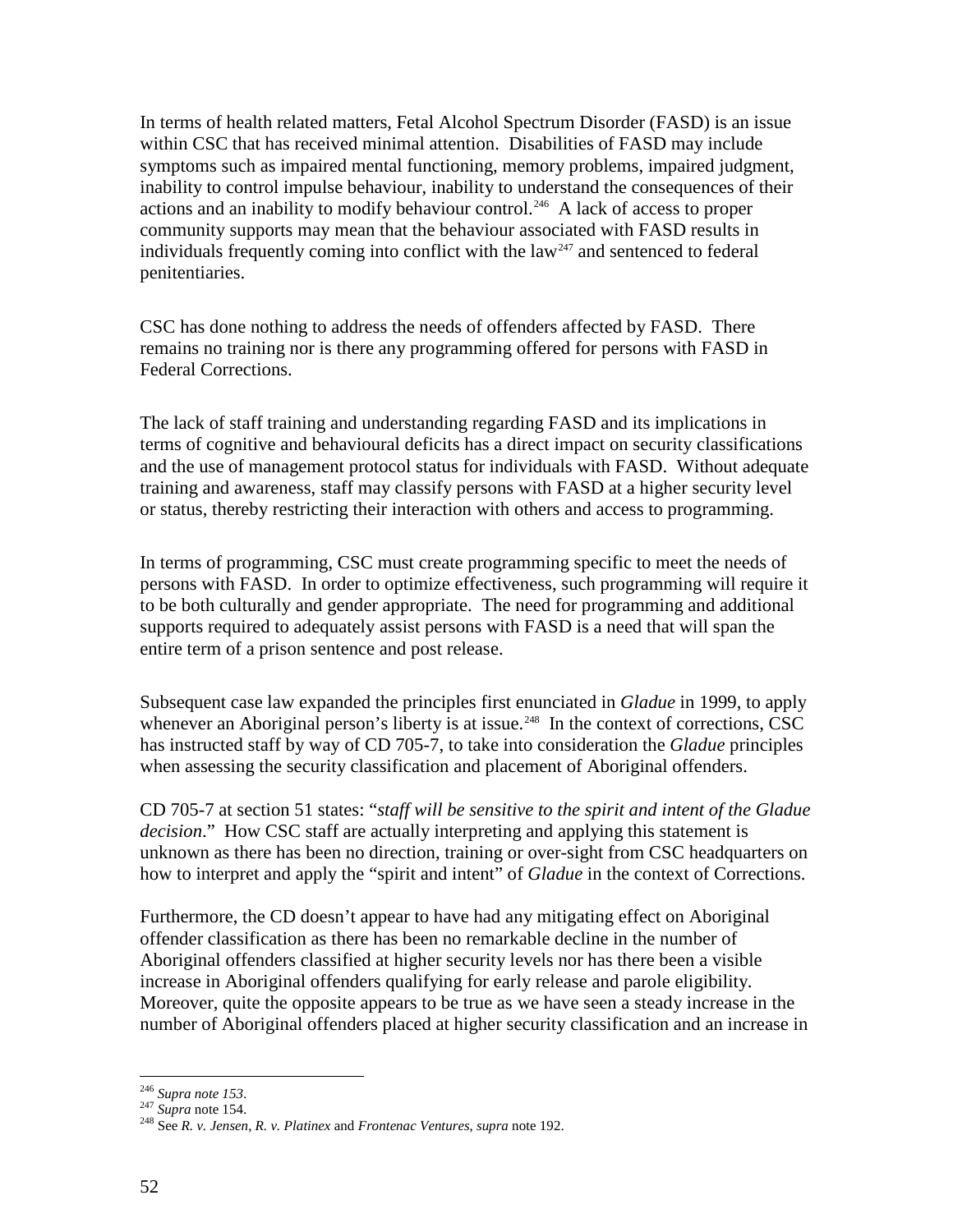the number of Aboriginal offenders remaining in custody until their Statutory Release Date.  $249$ 

Aside from limited *Gladue* training for a pilot project commencing the next fiscal year, CSC is currently not providing any direction, training or supervision regarding the interpretation and application of *Gladue* within the Corrections context. In order to affect a decrease in over-classification of Aboriginal women and to increase their numbers in parole eligibility, CSC must devote adequate resources to properly train staff on how to apply the *Gladue* principles and to provide the necessary over-sight to ensure compliance including data tracking and evaluation. Failure to dedicate sufficient resources will result in a failure to comply with the application of *Gladue* within corrections.

Within the continuum of corrections, the parole hearing is an end point. The decision making process of determining parole eligibility is dependent upon the individual's rehabilitation progress over the course of their sentence. However, for many Aboriginal offenders the parole hearing is not an end point to their time behind bars as Aboriginal people are less likely to be granted day or full parole<sup>[250](#page-58-0)</sup> and more likely to be released into the community at Statutory Release date or the Warrant Expiry date.<sup>[251](#page-58-1)</sup>

In terms of Aboriginal offenders, PBC must apply the *Gladue* principles in their analysis of parole eligibility. Despite this requirement, Parole Board members only recently received training on how to apply the *Gladue* principles, in February 2011.

From an operational perspective, the board members must rely on the documentation provided to them at the hearing for their analysis and application of the *Gladue* principles as parole applicants are typically not represented by legal counsel. As such, the material presented will be comprised mostly of information collected and prepared by CSC parole officers. As mentioned previously, CSC has not provided any direction or national training to parole officers on how to interpret and apply the *Gladue* principles within the context of corrections. Therefore, it is highly unlikely that the information necessary to conduct a fulsome *Gladue* analysis and application will be available for the Parole Board members.

In order to better assist the members in the decision making process, it would serve well to have *Gladue* Reports prepared specifically for the purpose of parole eligibility.

The format utilized for *Gladue* Reports prepared for sentencing could be adapted for the purpose of a parole hearing. Such reports could cover not only the life circumstances of the Aboriginal offender before their conviction but also their circumstances within the institution. Such information would be helpful in conducting a *Gladue* analysis as it could provide an opportunity for insight into such matters as the cultural and gender appropriateness of program availability within corrections. Furthermore, the *Gladue* Report prepared for the purpose of a parole hearing would greatly assist in facilitating a successful re-entry into the community; thereby reducing the chance of parole revocation.

<span id="page-58-0"></span><sup>249</sup> *Mann Report*. <sup>250</sup> *Ibid*. at 43. <sup>251</sup> *Ibid*.

<span id="page-58-1"></span>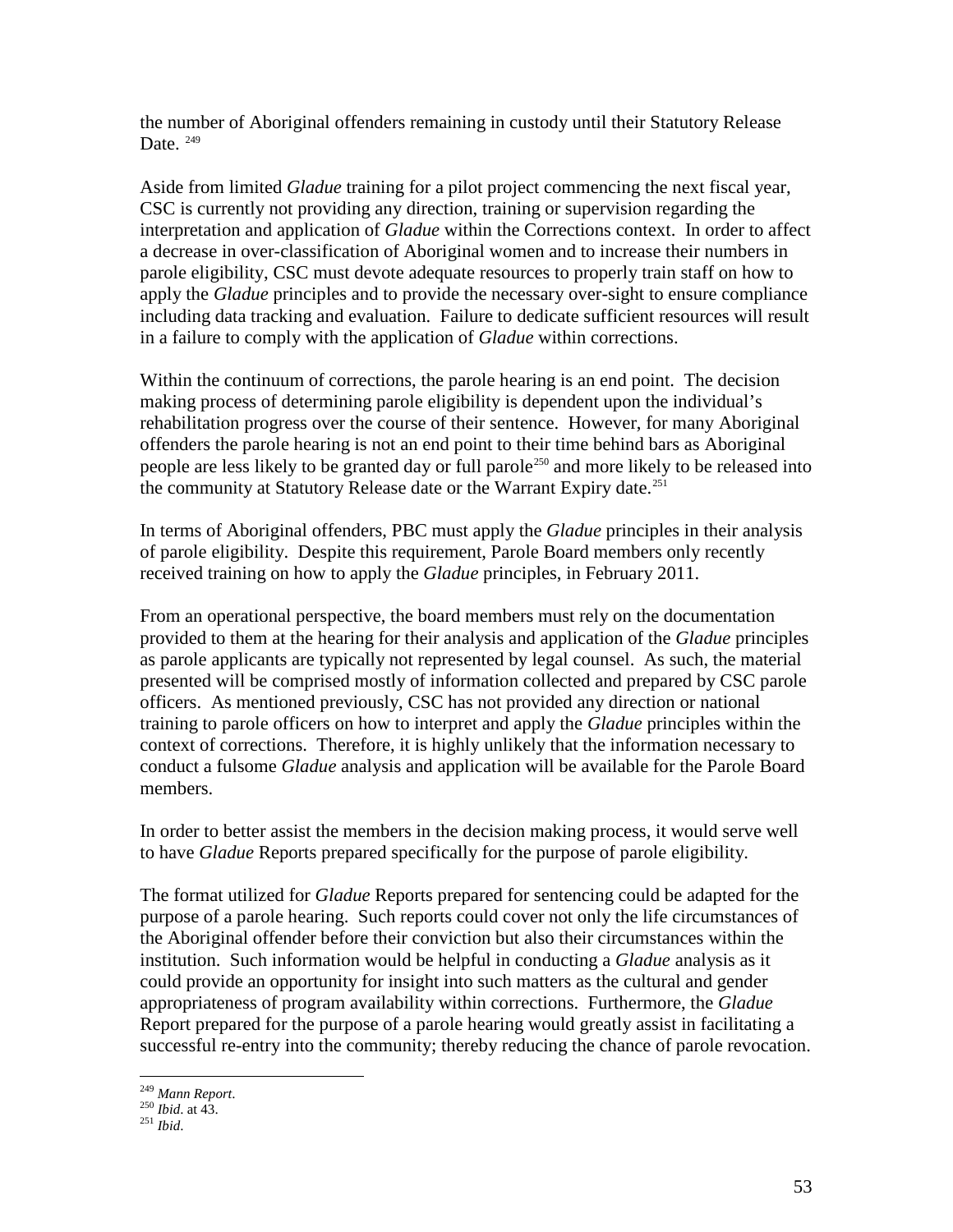Section 84 has been in effect for 19 years; however it has been drastically under utilized.<sup>252</sup> Only 1 Aboriginal woman received a section 84 release in the 2009-2010 period.

In order to increase the number of section 84 releases more action than simply dissemination of information needs to occur. CSC's over reliance on security classification and reclassification tools, which are arguably gender and culturally inappropriate for Aboriginal women must end and an alternative means of assessment must be identified and implemented for Aboriginal women. Aboriginal women must have access to culturally and gender appropriate programming. Furthermore, CSC must collaborate to share resources and to build the necessary bridges to facilitate a successful community reintegration. And lastly, the Parole Board must consistently apply the *Gladue* principles at every hearing of an Aboriginal applicant. The cumulative effect of such a multi-faceted approach would likely result in a steady increase in section 84 releases for Aboriginal women.

<sup>&</sup>lt;sup>252</sup> House of Commons. 26<sup>th</sup> Report of the Standing Committee on Public Accounts. Ottawa: House of Commons, 2004 and Office of the Auditor General of Canada. Report of the Auditor General of Canada.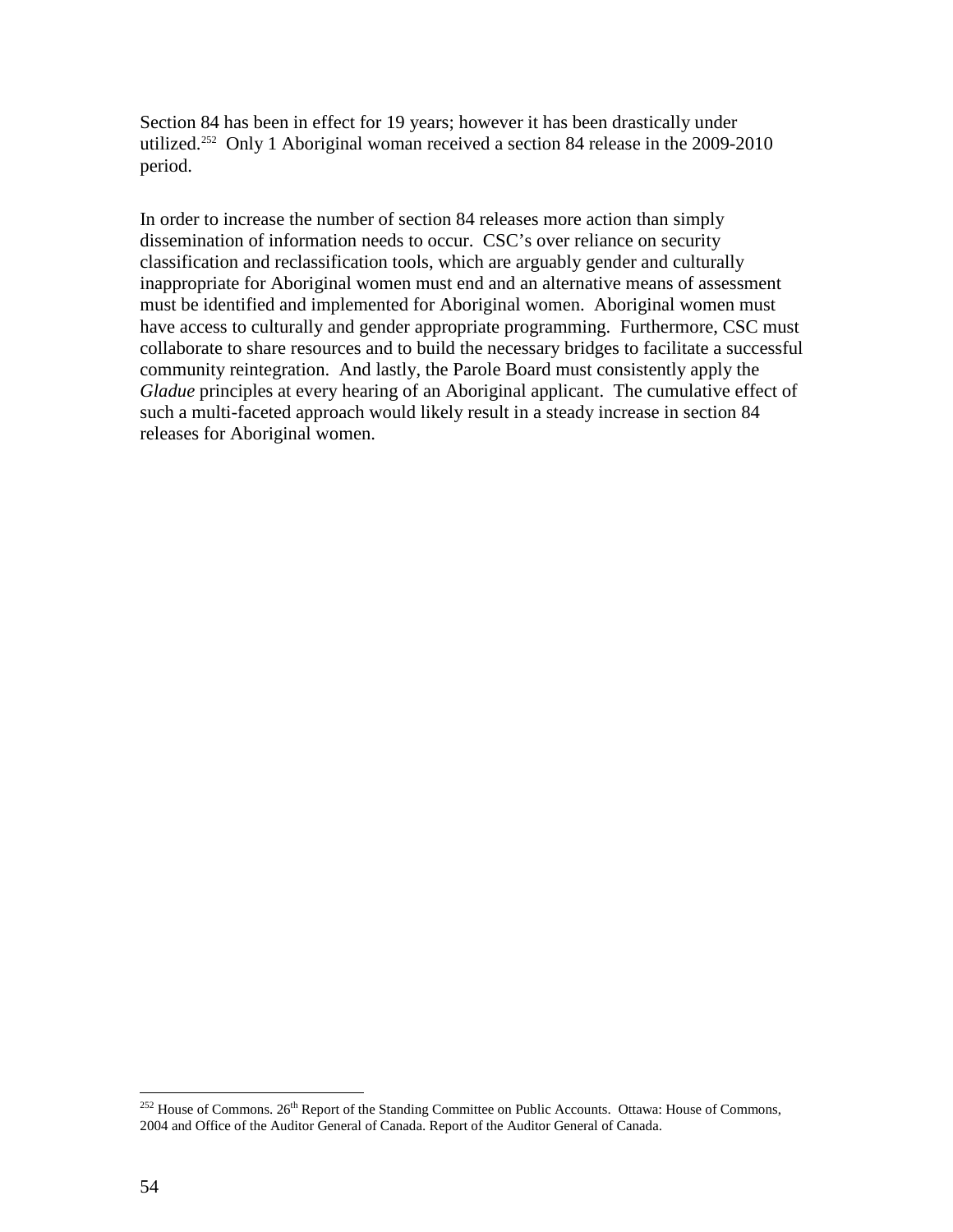# **Bibliography**

### <span id="page-60-1"></span><span id="page-60-0"></span>Case law

*Frontenac Ventures Corporation v*. *Ardoch Algonquin First Nation*, 2008 ONCA 534.

*Gehl v. Canada (Attorney General),* [2002] O.J. No. 3393.

*McIvor v*. *The Registrar, Indian and Northern Affairs Canada*, [2009] B.C.J. No. 669.

*R*. *v*. *Gladue* [1999] 1. S.C.R. 688.

*R*. *v*. *Jensen*, 2005, Docket C37975 (ONCA).

<span id="page-60-2"></span>See *R*. *v*. *Sim* (2005), 78 O.R. (3d) 183 (ONCA).

### Legislation

<span id="page-60-3"></span>*Corrections and Conditional Release Act*, SC 1992, c.20

#### Principles that guide the Service

**[4.](http://laws.justice.gc.ca/fra/C-44.6/page-1.html#codese:4)** The principles that shall guide the Service in achieving the purpose referred to in section 3 are

(h) that correctional policies, programs and practices respect gender, ethnic, cultural and linguistic differences and be responsive to the special needs of women and aboriginal peoples, as well as to the needs of other groups of offenders with special requirements;

[Programs for offenders generally](http://laws.justice.gc.ca/fra/C-44.6/page-1.html#codese:76)

**[76.](http://laws.justice.gc.ca/fra/C-44.6/page-1.html#codese:76)** The Service shall provide a range of programs designed to address the needs of offenders and contribute to their successful reintegration into the community.

[Programs for female offenders](http://laws.justice.gc.ca/fra/C-44.6/page-1.html#codese:77)

**[77.](http://laws.justice.gc.ca/fra/C-44.6/page-1.html#codese:77)** Without limiting the generality of section 76, the Service shall

(*a*) provide programs designed particularly to address the needs of female offenders; and (*b*) consult regularly about programs for female offenders with

(i) appropriate women's groups, and

(ii) other appropriate persons and groups

with expertise on, and experience in working with, female offenders.

[Programs](http://laws.justice.gc.ca/fra/C-44.6/page-1.html#codese:80)

**[80.](http://laws.justice.gc.ca/fra/C-44.6/page-1.html#codese:80)** Without limiting the generality of section 76, the Service shall provide programs designed particularly to address the needs of aboriginal offenders.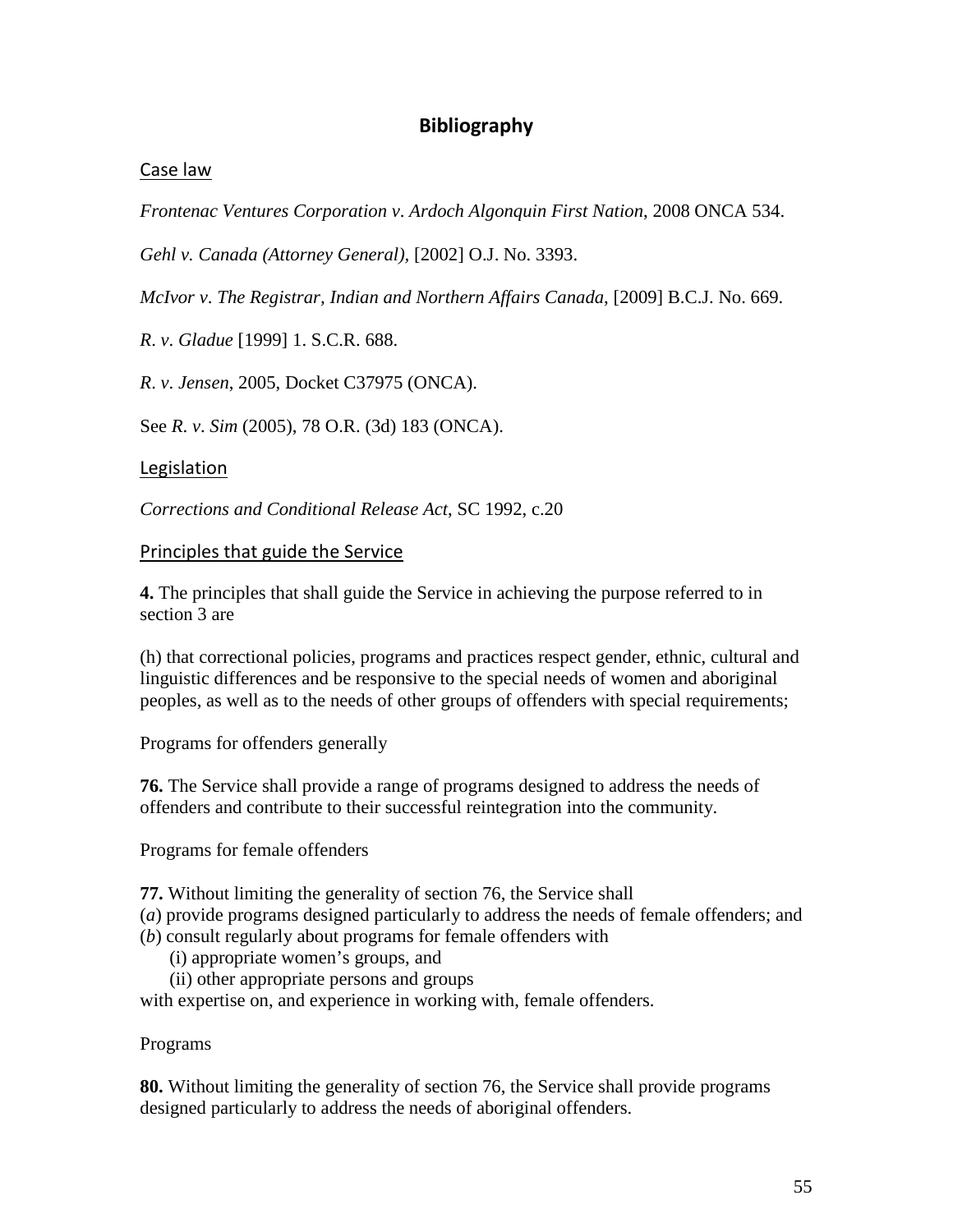#### [Agreements](http://laws.justice.gc.ca/fra/C-44.6/page-1.html#codese:81)

**[81.](http://laws.justice.gc.ca/fra/C-44.6/page-1.html#codese:81)** (1) The Minister, or a person authorized by the Minister, may enter into an agreement with an aboriginal community for the provision of correctional services to aboriginal offenders and for payment by the Minister, or by a person authorized by the Minister, in respect of the provision of those services. [Scope of agreement](http://laws.justice.gc.ca/fra/C-44.6/page-1.html#codese:81-ss:_2_)

(2) Notwithstanding subsection (1), an agreement entered into under that subsection may provide for the provision of correctional services to a non-aboriginal offender. [Placement of offender](http://laws.justice.gc.ca/fra/C-44.6/page-1.html#codese:81-ss:_3_)

(3) In accordance with any agreement entered into under subsection (1), the Commissioner may transfer an offender to the care and custody of an aboriginal community, with the consent of the offender and of the aboriginal community. 1992, c. 20, s. 81; 1995, c. 42, s. 21(F).

#### [Advisory committees](http://laws.justice.gc.ca/fra/C-44.6/page-1.html#codese:82)

**[82.](http://laws.justice.gc.ca/fra/C-44.6/page-1.html#codese:82)** (1) The Service shall establish a National Aboriginal Advisory Committee, and may establish regional and local aboriginal advisory committees, which shall provide advice to the Service on the provision of correctional services to aboriginal offenders. [Committees to consult](http://laws.justice.gc.ca/fra/C-44.6/page-1.html#codese:82-ss:_2_)

(2) For the purpose of carrying out their function under subsection (1), all committees shall consult regularly with aboriginal communities and other appropriate persons with knowledge of aboriginal matters. [Spiritual leaders and elders](http://laws.justice.gc.ca/fra/C-44.6/page-1.html#codese:83)

**[83.](http://laws.justice.gc.ca/fra/C-44.6/page-1.html#codese:83)** (1) For greater certainty, aboriginal spirituality and aboriginal spiritual leaders and elders have the same status as other religions and other religious leaders. [Idem](http://laws.justice.gc.ca/fra/C-44.6/page-1.html#codese:83-ss:_2_)

(2) The Service shall take all reasonable steps to make available to aboriginal inmates the services of an aboriginal spiritual leader or elder after consultation with (*a*) the National Aboriginal Advisory Committee mentioned in section 82; and (*b*) the appropriate regional and local aboriginal advisory committees, if such committees have been established pursuant to that section. [Parole plans](http://laws.justice.gc.ca/fra/C-44.6/page-1.html#codese:84)

**[84.](http://laws.justice.gc.ca/fra/C-44.6/page-1.html#codese:84)** Where an inmate who is applying for parole has expressed an interest in being released to an aboriginal community, the Service shall, if the inmate consents, give the aboriginal community

(*a*) adequate notice of the inmate's parole application; and

(*b*) an opportunity to propose a plan for the inmate's release to, and integration into, the aboriginal community.

[Plans with respect to long-term supervision](http://laws.justice.gc.ca/fra/C-44.6/page-1.html#codese:84_1)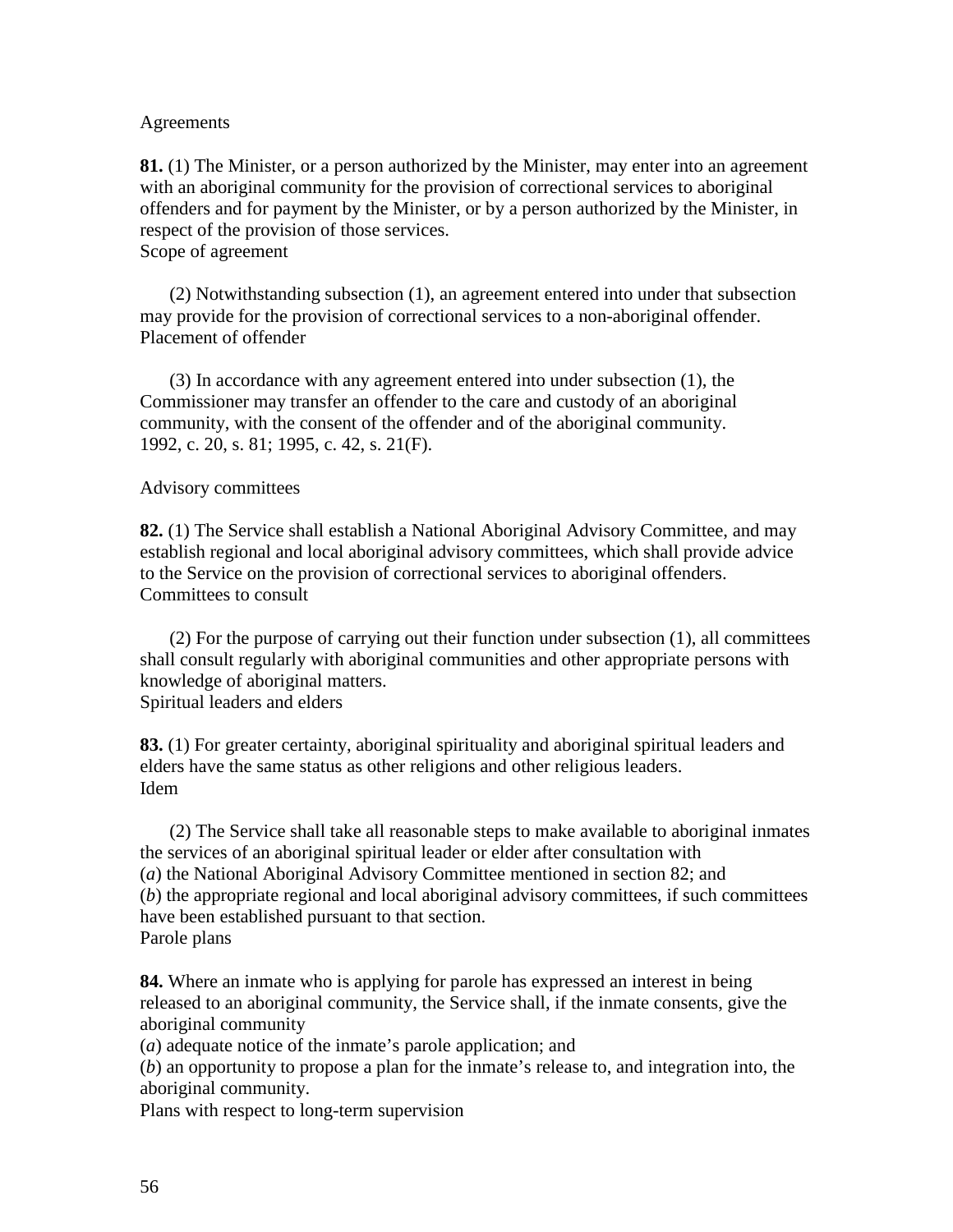**[84.1](http://laws.justice.gc.ca/fra/C-44.6/page-1.html#codese:84_1)** Where an offender who is required to be supervised by a long-term supervision order has expressed an interest in being supervised in an aboriginal community, the Service shall, if the offender consents, give the aboriginal community

(*a*) adequate notice of the order; and

(*b*) an opportunity to propose a plan for the offender's release on supervision, and integration, into the aboriginal community. 1997, c. 17, s. 15.

# **Criminal Code of Canada**

**718.2** A court that imposes a sentence shall also take into consideration the following principles:

(*e*) all available sanctions other than imprisonment that are reasonable in the circumstances should be considered for all offenders, with particular attention to the circumstances of aboriginal offenders.

# **Commissioner's Directive 705-7**

51. In determining the security classification of Aboriginal offenders, staff will be sensitive to the spirit and intent of the Gladue decision and will take into consideration the following factors:

- 1. history of dislocation such as residential school experience or family history of residential school experience;
- 2. unemployment due to a lack of opportunity or options;
- 3. lack or irrelevance of education;
- 4. history of substance abuse;
- 5. history of systemic and direct discrimination;
- 6. history of previous experience involving restorative/community based sanctions;
- 7. history of participation in Aboriginal traditional teachings, ceremonies and activities;
- 8. history of living on or off reserves.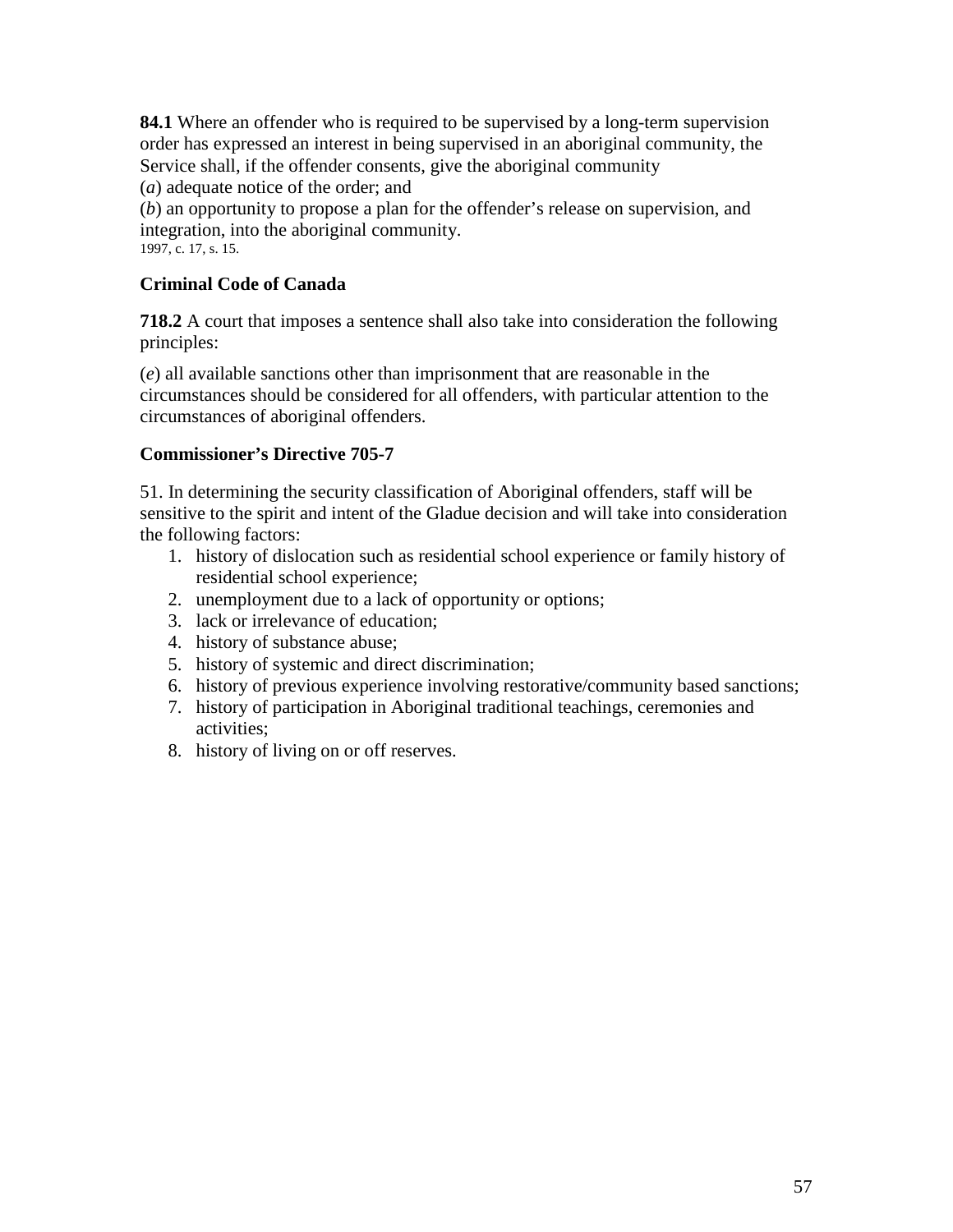#### <span id="page-63-0"></span>Secondary Sources

*Aboriginal and non-Aboriginal Victims of Homicide in Canada, by Sex and Accusedvictim Relationship, 1997-2004*. Ottawa, ON: Statistics Canada. Statistics Canada. (2006).

*Aboriginal Women and Family Violence*. Ottawa, ON: Indian and Northern Affairs Canada. METRAC. (2001). *Statistics Sheet: Sexual Assault*. Toronto, ON: METRAC. Statistics Canada. (2008).

Amnesty International. (2004). *Stolen Sisters: Discrimination and Violence Against Indigenous Women in Canada*. Ottawa, ON: Amnesty International. B.C. Government. (2005).

Blackstock, C. (2003). First Nations child and family services: Restoring peace and harmony in First Nations communities. In Kathleen Kufeldt and Brad McKenzie (Eds.) *Child Welfare: Connecting Research Policy and Practice (pp. 331-343). Waterloo:* Wilfrid Laurier University Press.

Blackstock, C., "Why Addressing the Over-Representation of First Nations Children in Requires a New Theoretical Approach", Journal of Social Work Values and Ethics, Fall 2009 vol 6, #3.

Boland, F.J., Burrill, R., Duwyn, M., & Karp, J. (1998). *Fetal alcohol syndrome: Implications for Correctional Service*. Research Report R-71. Ottawa, ON: Boland, F., Duwyn, M., & Serin, R. (2000). Fetal alcohol syndrome: Understanding its impact. *Forum on Corrections Research*.

Bombay, A., Kim Mathesons, Hymie Anisman, *Intergenerational Trauma: Covergence of Multiple Processes among First Nations peoples in Canada*, Journal of Aboriginal Health, November 2009, National Aboriginal Health Organization.

Campbell, A. (2004) *Federal Sentenced Women and Security Classification,* available on line: [http://www.prisonjustice.ca/politics/security\\_classifciation.pdf.](http://www.prisonjustice.ca/politics/security_classifciation.pdf)

Canada, Commission of Inquiry into Certain Events at the Prison for Women in Kingston. Report. Ottawa, Public Works and Government Services Canada, 1996. (Cat. No. JS42-73/1996E).

Canada, *Report of the Royal Commission on Aboriginal Peoples: Looking Forward, Looking Back*, vol. 1 (Ottawa: Supply and Services Canada, 1996).

Canada, *Report of the Royal Commission on Aboriginal Peoples: Bridging the Cultural Divide* (Ottawa: Supply and Services Canada, 1996).

Canada, *Report of the Royal Commission on Aboriginal Peoples: Perspectives and Realities*, vol. 4 (Ottawa: Supply and Services Canada, 1996).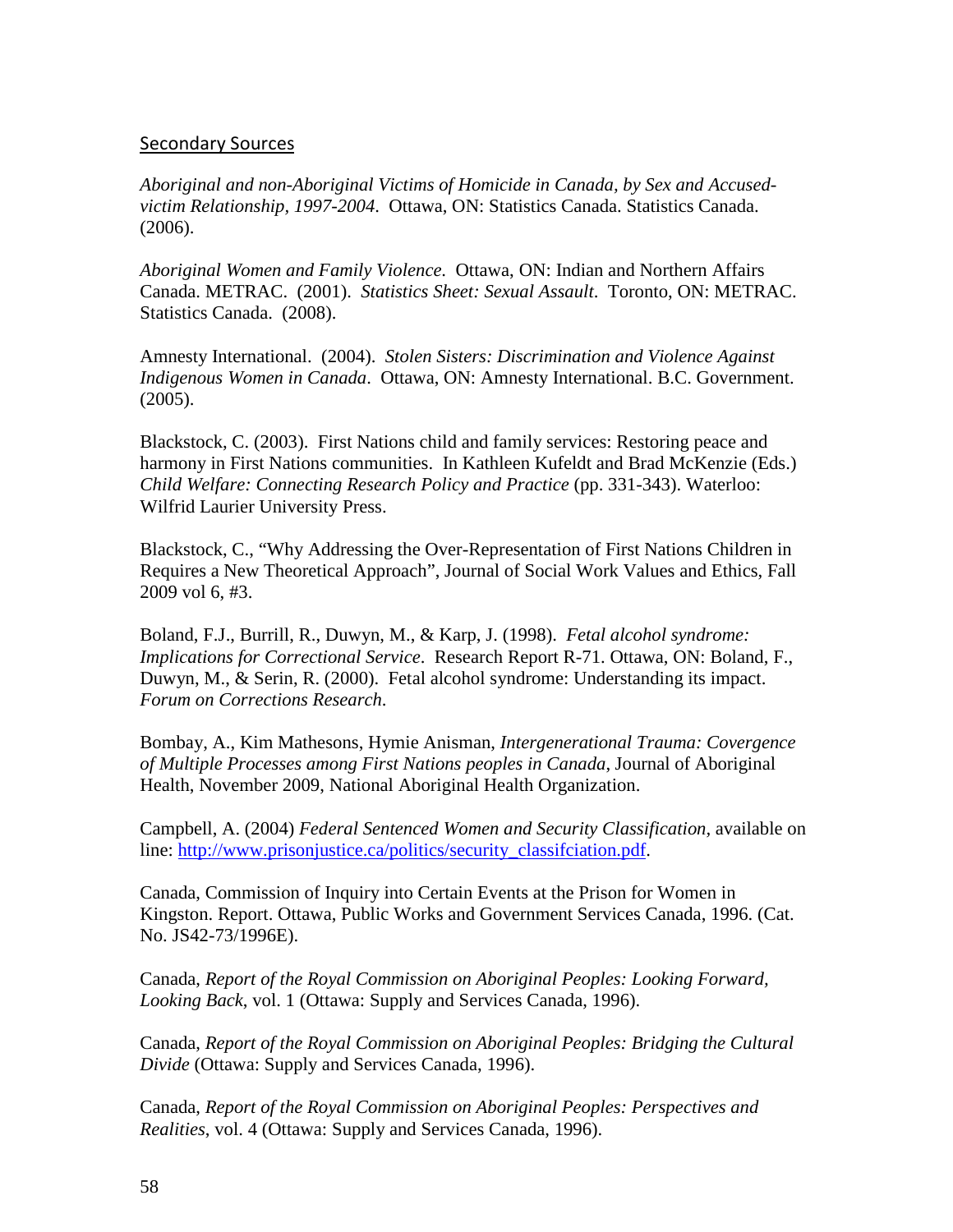Canadian Association of Elizabeth Fry Societies, (2006). *10<sup>th</sup> Anniversary of the Arbour Commission Report*, online: [http://www.elizabethfry.ca/abr10e.pdf.](http://www.elizabethfry.ca/abr10e.pdf)

Canadian Human Rights Commission. *Protecting Their Rights: A Systemic Review of Human Rights in Correctional Services for Federally Sentenced Women*. Ottawa: CHRC, 2003.

Canadian Mental Health Association, What is Self-Injury, available on line: [http://www.cmha.ca/bins/content\\_page.asp?cid=3-1036.](http://www.cmha.ca/bins/content_page.asp?cid=3-1036)

Correctional Service Canada. *A Roadmap to Public Safety*, Report of the Correctional Service of Canada Review Panel. Ottawa: Minister of Public Works and Government Services Canada, 2007.

Correctional Service Canada. *Accountability Framework, Year-End Report 2009/2010, Aboriginal Initiatives*.

Correctional Service Canada. Amey Bell, Shelly Trevethan and Nicole Allegri. *A Needs Assessment of Federal Aboriginal Women Offenders* 2004.

Correctional Service Canada. CORCAN Annual Reports 2008-2009 "Canadian Values at Work", on line: [http://www.csc-scc.gc.ca/text/prgrm/corcan/pblct/ar/08-09/ar-eng.shtml.](http://www.csc-scc.gc.ca/text/prgrm/corcan/pblct/ar/08-09/ar-eng.shtml)

Correctional Service Canada. Institutional Profile, available on line: [http://www.csc](http://www.csc-scc.gc.ca/text/facilit/institutprofiles/okima-eng.shtml)[scc.gc.ca/text/facilit/institutprofiles/okima-eng.shtml.](http://www.csc-scc.gc.ca/text/facilit/institutprofiles/okima-eng.shtml)

Correctional Service Canada, Jenelle Power, *Women's Self-Injurious Behaviour Study,*  July 2010, available online: [http://www.csc-scc.gc.ca/text/rsrch/smmrs/err/err10-](http://www.csc-scc.gc.ca/text/rsrch/smmrs/err/err10-1/docs/err10-1-eng.pdf) [1/docs/err10-1-eng.pdf.](http://www.csc-scc.gc.ca/text/rsrch/smmrs/err/err10-1/docs/err10-1-eng.pdf)

Correctional Service Canada. Let's Talk, *The Path to Personal Growth and Healing*, vol. 31, no. 1, online: [http://www.csc-scc.gc.ca/text/pblct/lt-en/2006/31-1/6-eng.shtml.](http://www.csc-scc.gc.ca/text/pblct/lt-en/2006/31-1/6-eng.shtml)

Correctional Service of Canada. "*Mental Health Survey of Federally Sentenced Female Offenders at Prison for Women, Preliminary Report*," Ottawa, Canada, November 1989.

Correctional Service Canada. Moving Forward with Women's Corrections in the Correctional Service of Canada, *The Expert Committee of the Ten Year Status Report on Women's Corrections 1996-2006*.

Correctional Service Canada. *Strategic Plan for Aboriginal Corrections 2006-2011*.

Correctional Service Canada. Task Force on Federally Sentenced Women, *Creating Choices: The Report of the Task Force on Federally Sentenced Women*, Ottawa, CSC, 1990.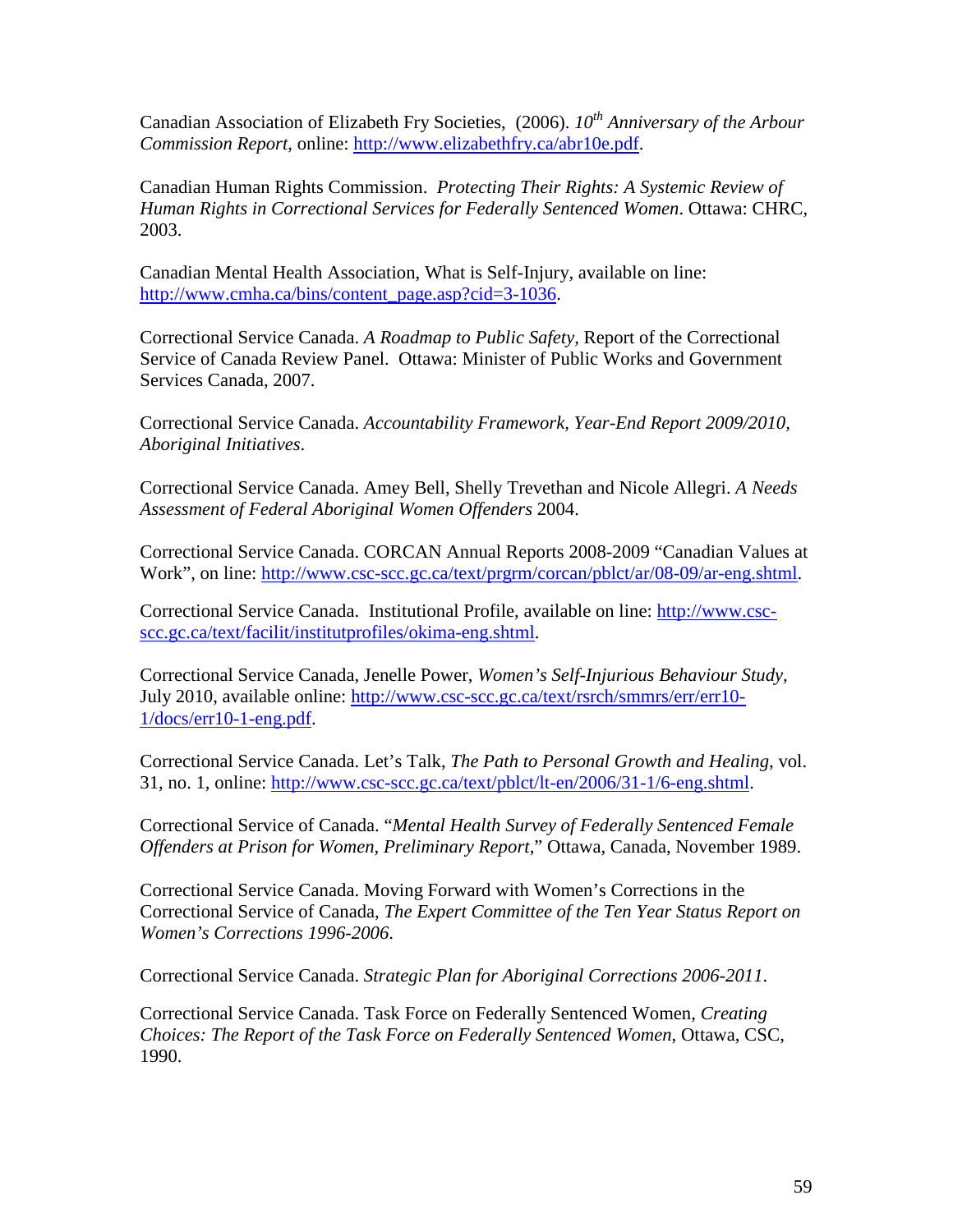Department of Justice. *Six Degrees from Liberation, Legal Needs of Women in Criminal and other matters* Online: < http://www.justice.gc.ca/eng/pi/rs/rep-rap/2003/rr03\_la20 rr03\_aj20/p11.html#foot160>.

Emma LaRocque, written presentation to the Aboriginal Justice Inquiry hearings, 5 February 1990.

*Fetal Alcohol Syndrome Among Aboriginal People in Canada: Review and Analysis of the Intergenerational Links to Residential Schools*, The Aboriginal Healing Foundation Research Series, 2003.

Fran Sugar and Lana Fox, *Survey of Federally Sentenced Aboriginal Women in the Community* (Ottawa: Native Women's Association of Canada, 1990).

*From Truth to Reconciliation, Transforming the legacy of the Residential Schools*, Aboriginal healing Foundation, Research Series, online: <http://www.ahf.ca/publications/research-series>. See also Addictive Behaviours among Aboriginal People in Canada, Aboriginal Healing Foundation, Research Series, online: < [http://www.ahf.ca/publications/research-series>](http://www.ahf.ca/publications/research-series).

Ginger Lerner-Wren, Judge and Presiding Judge, Broward Mental Health Court, Florida, *Broward's Mental Health Court: An Innovative Approach to the Mentally Disabled in the Criminal Justice System?* Available on line: [http://www.ncsc.dni.us/KMO/Projects/Trends/99-00/articles/MntlHlth.htm.](http://www.ncsc.dni.us/KMO/Projects/Trends/99-00/articles/MntlHlth.htm)

Haney, C. (2009, January). "The Social Psychology of isolation: "*Why Solitary Confinement is Psychological Harmful*." Prison Service Journal, 181.

Hannah-Moffatt, Kelly, and Margaret Shaw. *Taking Risks: Incorporating Gender and Culture into the Classification and Assessment of Federally Sentenced Women in Canada.* Ottawa: Status of Women Canada, 2001.

Health Canada, FASD, on line: [http://www.hc-sc.gc.ca/hl-vs/iyh-vsv/diseases](http://www.hc-sc.gc.ca/hl-vs/iyh-vsv/diseases-maladies/fasd-etcaf-eng.php)[maladies/fasd-etcaf-eng.php.](http://www.hc-sc.gc.ca/hl-vs/iyh-vsv/diseases-maladies/fasd-etcaf-eng.php)

Heckbert, D., & Turkington, D. (2001). Turning points: A study of the factors related to the successful reintegration of Aboriginal offenders. Research Report R-112. Ottawa, ON: Correctional Service of Canada.

Heney, Jan: "*Report on Self-Injurious Behaviour in the Kingston Prison for Women*", submitted to the Correctional Services of Canada, Ottawa, Canada, January, 1990.

House of Commons, *26th Report of the Standing Committee on Public Accounts*. Ottawa: House of Commons, 2004 and Office of the Auditor General of Canada. Report of the Auditor General of Canada.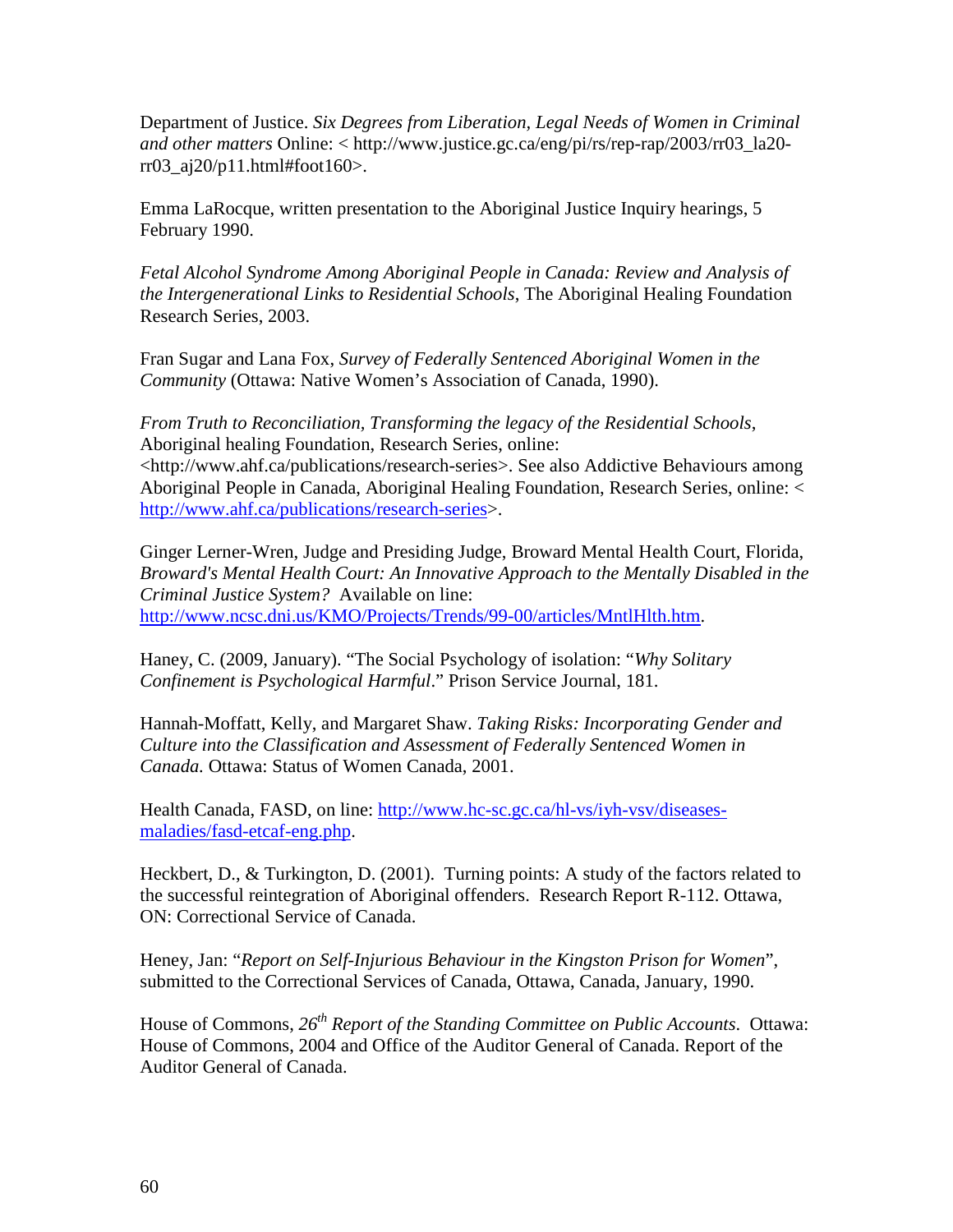Indian and Northern Affairs Canada, *Aboriginal Population Demographic and Socio Economic Portrait*, available online: [<http://dsp](http://dsp-psd.pwgsc.gc.ca/collections/collection_2010/ainc-inac/R3-109-2009-eng.pdf)[psd.pwgsc.gc.ca/collections/collection\\_2010/ainc-inac/R3-109-2009-eng.pdf](http://dsp-psd.pwgsc.gc.ca/collections/collection_2010/ainc-inac/R3-109-2009-eng.pdf) >.

John H. Hylton, "Financing Aboriginal Justice Systems," in *Continuing Poundmaker and Riel's Quest*, Presentations made at a Conference on Aboriginal Peoples and Justice, comp. Richard Gosse, James Youngblood Henderson and Roger Carter (Saskatoon: Purich Publishing, 1994).

Kim Mathesons, Hymie Anisman, *Intergenerational Trauma: Covergence of Multiple Processes among First Nations peoples in Canada*, Journal of Aboriginal Health, November 2009, National Aboriginal Health Organization.

Kimelman, Judge E.C. (1985). *No quiet place: Review committee on Indian and Métis adoption and placements*. Manitoba Community Services.

Mann, Michelle. *Good Intentions: Disappointing Results: A Progress Report on Federal Aboriginal Corrections*. Ottawa: Office of the Correctional Investigator, 2009.

Martel, J. (2000). "Women in the "hole:" The unquestioned practice of segregation" in Kelly Hannah-Moffatt and Margaret Shaw, eds., *An Ideal Prison? Critical Essays on Women's Imprisonment in Canada.* Halifax: Fernwood Publishing .

*Measuring Violence Against Women Statistical Trends 2006*. Ottawa, ON: Statistics Canada. The Roads to End Violence. *Fact Sheet*. Gander, NL: The Roads to End Violence.

Monture Angus, Patricia. 1999. "Women and Risk: Aboriginal Women, Colonialism and Corrections Practice," *Canadian Woman Studies Journal*. Vol. 19: 24-9.

Monture Angus, Patricia "Aboriginal Women and Correctional Practice: Reflections on the Task Force on Federally Sentenced Women," in Kelly Hannah-Moffatt and Margaret Shaw, eds., An Ideal Prison? Critical Essays on Women's Imprisonment in Canada (Halifax, 2000).

Montreal Gazette, "Feds have sheltered prison-mother program: Advocates" November 30, 2010, online:

[http://www.montrealgazette.com/life/Feds+have+sheltered+prison+mother+program+Ad](http://www.montrealgazette.com/life/Feds+have+sheltered+prison+mother+program+Advocates/3908005/story.html) [vocates/3908005/story.html](http://www.montrealgazette.com/life/Feds+have+sheltered+prison+mother+program+Advocates/3908005/story.html)

NWAC, Federally Sentenced Aboriginal Offenders, prepared for the National Aboriginal Women's Summit June 20-22, 2007, Corner Brook NL. Available online: http://www.laa.gov.nl.ca/laa/naws/pdf/nwac-federally.pdf.

Office of the Auditor General of Canada. *Report of the Auditor General of Canada*. Ottawa: Minister of Public Works and Government Services Canada, 2003.